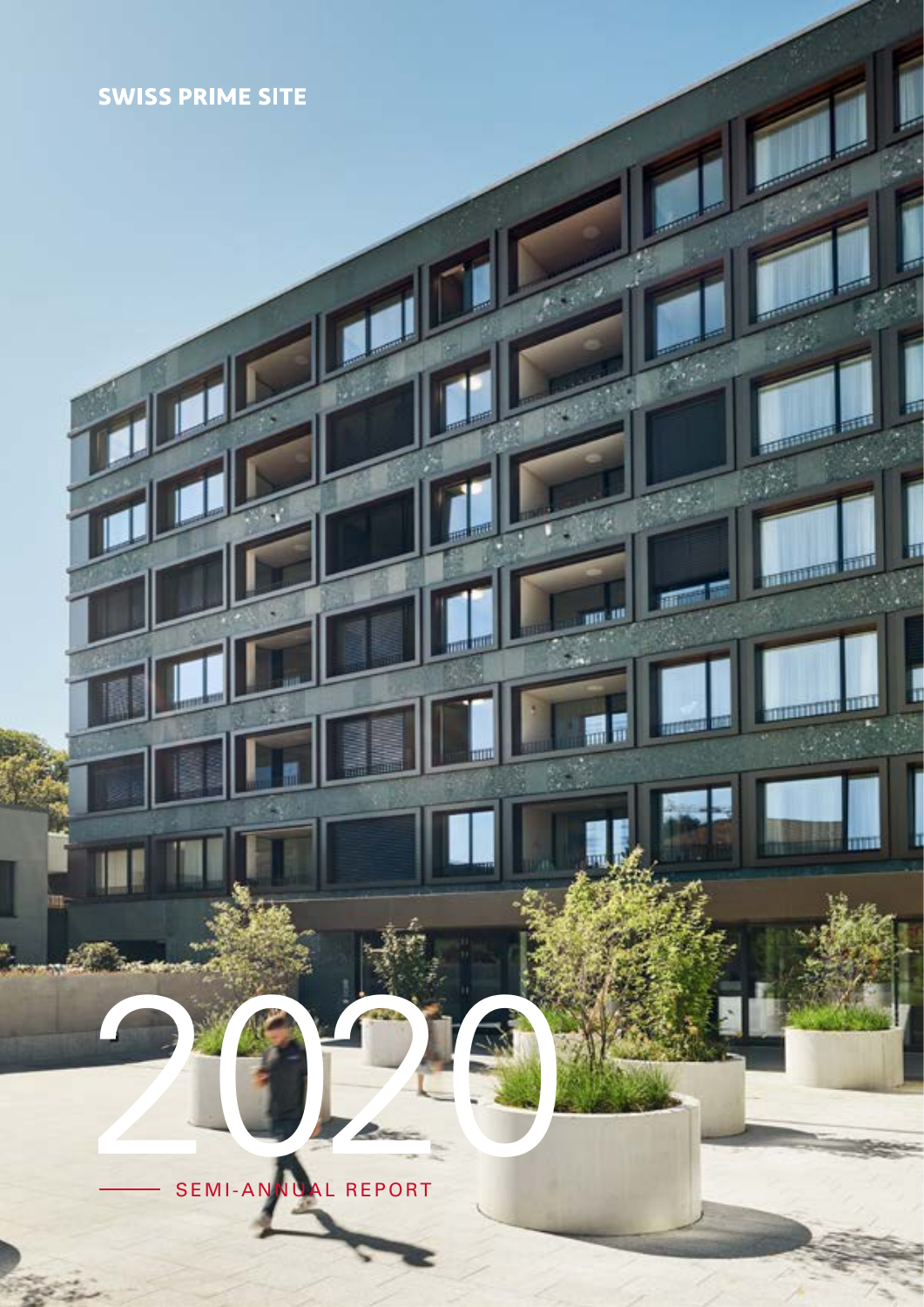# **Contents**

- **2** Selected group key figures
- **3** Report on the first half-year of 2020
- **8** Consolidated financial statements
	- 8 Consolidated income statement
	- 9 Consolidated balance sheet
	- 10 Consolidated cash flow statement
	- 11 Consolidated statement of changes in shareholders' equity
	- 12 Notes to the consolidated financial statements
	- 30 Definition of alternative performance measures
- **32** EPRA reporting
- **36** Five-year summary of key figures



**Reporting structure** Reporting consists of the semi-annual and the short report (PDF available to download from www.sps.swiss). For reasons of sustainability, only the short report is available as a printed version.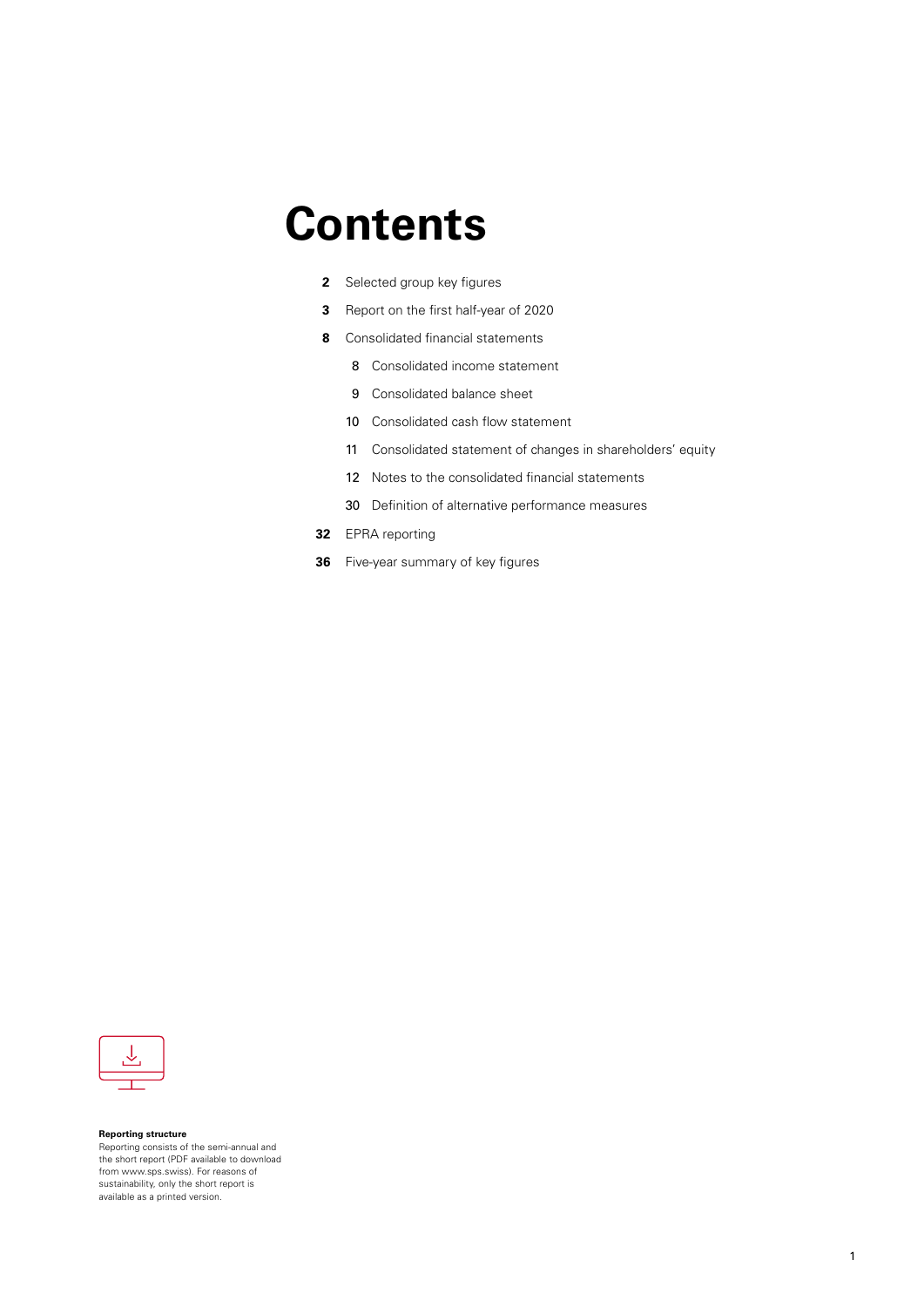# **Selected group key figures**

|                                                                 |                  | $01.01 -$<br>30.06.2019 | $01.01 -$<br>31.12.2019 | $01.01 -$<br>30.06.2020 |
|-----------------------------------------------------------------|------------------|-------------------------|-------------------------|-------------------------|
| Key financial figures                                           | in               | or 30.06.2019           | or 31.12.2019           | or 30.06.2020           |
|                                                                 |                  |                         |                         |                         |
| Rental income from properties                                   | CHF m            | 239.3                   | 486.9                   | 219.9                   |
| Income from real estate developments                            | CHF <sub>m</sub> | 34.7                    | 79.8                    | 22.8                    |
| Income from real estate services                                | CHF m            | 57.0                    | 117.5                   | 58.6                    |
| Income from retail                                              | CHF <sub>m</sub> | 57.2                    | 127.8                   | 43.6                    |
| Income from assisted living                                     | CHF m            | 206.1                   | 423.9                   | 72.4                    |
| Income from asset management                                    | CHF <sub>m</sub> | 8.8                     | 13.5                    | 4.8                     |
| Total operating income                                          | CHF <sub>m</sub> | 607.7                   | 1258.8                  | 425.2                   |
| Revaluation of investment properties, net                       | CHF <sub>m</sub> | 85.2                    | 203.4                   | $-47.3$                 |
| Result from investment property sales, net                      | CHF m            | 5.6                     | 20.8                    | 5.7                     |
| Result from sale of participations, net                         | CHF m            |                         |                         | 204.2                   |
| Operating result (EBIT)                                         | CHF <sub>m</sub> | 286.1                   | 628.3                   | 313.6                   |
| Profit                                                          | CHF m            | 356.5                   | 608.5                   | 269.7                   |
| Cash flow from operating activities                             | CHF <sub>m</sub> | 200.0                   | 406.6                   | 132.5                   |
| Shareholders' equity                                            | CHF m            | 5213.3                  | 5459.2                  | 5744.4                  |
| Equity ratio                                                    | %                | 43.6                    | 44.4                    | 46.0                    |
| Borrowed capital                                                | CHF m            | 6752.7                  | 6841.7                  | 6733.6                  |
| Return on equity (ROE)                                          | %                | 13.8                    | 11.5                    | 9.6                     |
| Return on invested capital (ROIC)                               | %                | 6.6                     | 5.6                     | 4.9                     |
| NAV before deferred taxes per share <sup>1</sup>                | CHF              | 82.71                   | 86.34                   | 90.05                   |
| NAV after deferred taxes per share <sup>1</sup>                 | <b>CHF</b>       | 68.64                   | 71.87                   | 75.62                   |
| Earnings per share (EPS)                                        | CHF              | 4.69                    | 8.00                    | 3.55                    |
| Financial figures excluding revaluations and all deferred taxes |                  |                         |                         |                         |
| Operating result (EBIT)                                         | CHF <sub>m</sub> | 200.8                   | 424.9                   | 361.0                   |
| Profit                                                          | CHF <sub>m</sub> | 151.3                   | 315.7                   | 320.0                   |
| Return on equity (ROE)                                          | %                | 6.1                     | 6.3                     | 11.3                    |
| Return on invested capital (ROIC)                               | %                | 3.2                     | 3.2                     | 5.7                     |
| Earnings per share (EPS)                                        | <b>CHF</b>       | 1.99                    | 4.14                    | 4.21                    |
| Real estate portfolio                                           |                  |                         |                         |                         |
| Fair value of real estate portfolio                             | CHF <sub>m</sub> | 11467.8                 | 11765.4                 | 11880.9                 |
| of which projects/development properties                        | CHF m            | 789.9                   | 684.5                   | 794.3                   |
| Number of properties                                            | number           | 192                     | 187                     | 185                     |
| Rental floor space                                              | m <sup>2</sup>   | 1567723                 | 1604451                 | 1612879                 |
| Vacancy rate                                                    | %                | 4.7                     | 4.7                     | 5.4                     |
| Average discount rate                                           | $\%$             | 3.17                    | 3.06                    | 3.05                    |
| Net property yield                                              | $\%$             | 3.5                     | 3.5                     | 3.3                     |
|                                                                 |                  |                         |                         |                         |
| Employees                                                       |                  |                         |                         |                         |
| Number of employees as at balance sheet date                    | persons          | 6275                    | 6506                    | 1660                    |
| Full-time equivalents as at balance sheet date                  | <b>FTE</b>       | 5188                    | 5402                    | 1482                    |
|                                                                 |                  |                         |                         |                         |

<sup>1</sup> Services segment (real estate-related business fields) included at book values only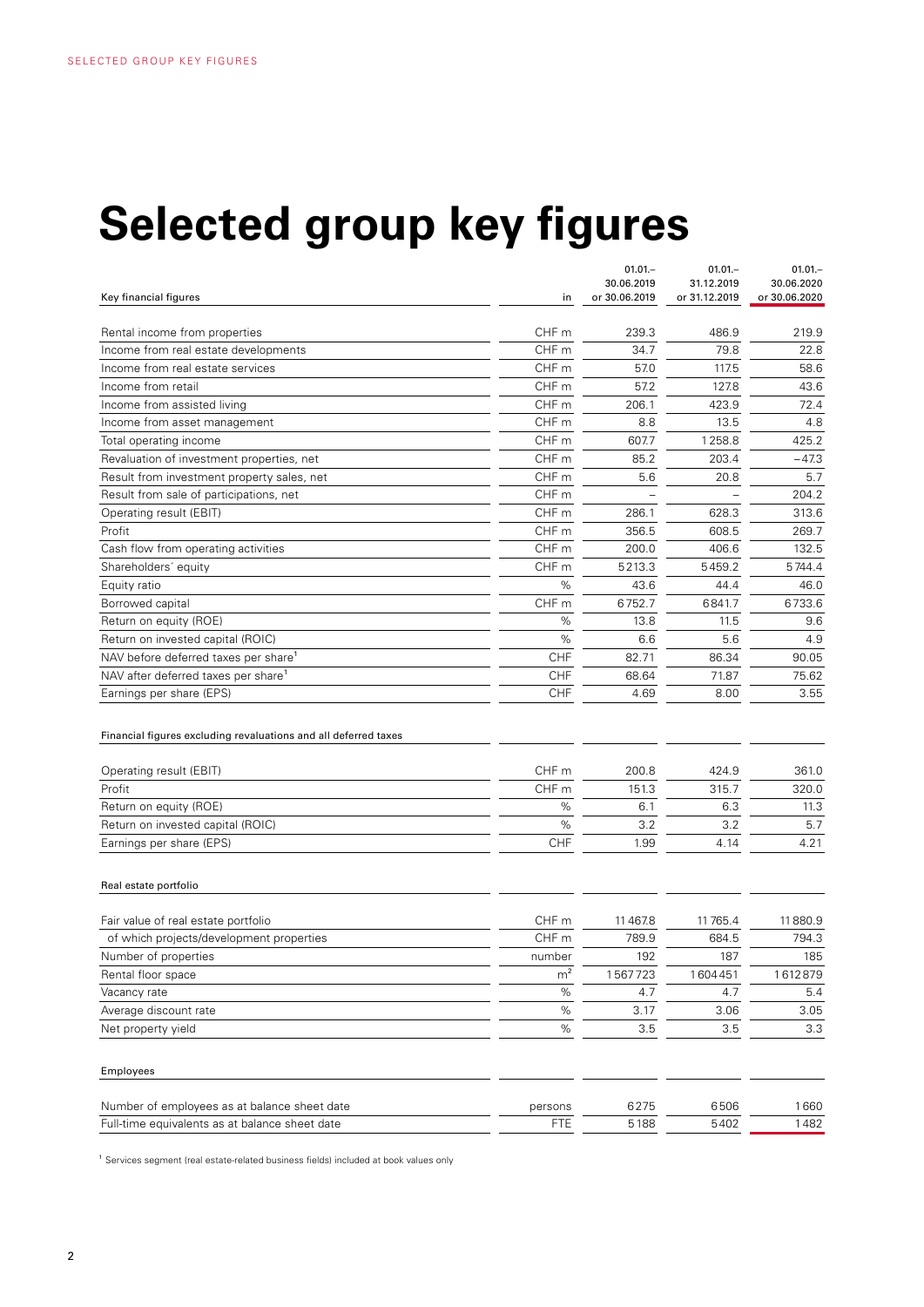# **Report on the first half-year of 2020**

2020 is a year that will enter the history books. The COVID-19 pandemic has had a significant social and economic impact, and this can be clearly felt in both the Swiss real estate sector and the Swiss Prime Site Group. Despite this, the Company successfully concluded the previously announced sale of the Tertianum Group on 28 February 2020 and reported positive results for the first half-year of 2020. Swiss Prime Site's operating result (EBIT) jumped by 9.6% to CHF 313.6 million, with the result from the sale of Tertianum contributing substantially to this. EBIT for the core real estate business was CHF 114.8 million [CHF 263.5 million]. This includes revaluations of CHF –47.3 million [CHF 85.7 million]. This negative revaluation of only 0.4 percentage points reflects the resilience of the real estate portfolio worth CHF 11.9 billion. The Services segment produced EBIT of CHF 198.8 million [CHF 22.6 million]. This includes the recognised result of CHF 204.2 million from the sale of Tertianum. The first half of 2020 produced profit of CHF 269.7 million [CHF 356.5 million]. In contrast to the previous year, this only includes a marginal positive tax effect of CHF 6.0 million [CHF 158.1 million] from the reversal of deferred tax liabilities arising from cantonal reductions in tax rates. Excluding revaluations and deferred taxes, profit rose significantly to CHF 320.0 million [CHF 151.3 million]. This enabled Swiss Prime Site to report the highest cash half-yearly profit in the Company's history. Despite the extremely challenging market conditions, the forecast for 2020 of an increased profit excluding revaluations and deferred taxes is confirmed.

#### **Coronavirus and its consequences**

2020 began in line with expectations and with a generally positive outlook for the financial year. In February, articles in the media about a «new kind of coronavirus» increased dramatically. Up to that point, the virus had primarily been seen in Asia, but the first cases soon emerged in northern Italy. When the first case was identified in southern Switzerland at the end of February, COVID-19 rapidly became the main topic of conversation and the government started to introduce protective measures. Shortly after the WHO announced a global pandemic on 11 March 2020, the Swiss government made far-reaching decisions, including banning gatherings and closing schools and shops. It was the end of April before these orders started to be relaxed, with further relaxations following in the middle of May and beginning of June. The coronavirus and subsequent government orders had a significant impact on work processes, the operation of some group companies and, not least, the operating result of the Swiss Prime Site Group.

After the first cases emerged in Switzerland, the Swiss Prime Site Group set up a coronavirus task force, with representatives from all group companies and key decision-makers from the core real estate business. The task force's main objective was to protect employees' health and ensure that business processes could continue. Employees were, where possible, advised to work from home or split their time between home and the office. The declaration of an «extraordinary situation» in Switzerland and the order to close all stores not selling essential items severely affected the group company Jelmoli. The main store on Seidengasse and the recently opened site at Zurich Airport had to close completely on 17 March 2020. The food department in Zurich was able to re-open on 20 March 2020. All other employees at the premium department store were registered for the short-time work scheme. Jelmoli was closed for almost three months, significantly impacting the operating income and EBIT. Despite an extremely positive recovery effect since re-opening, with sales exceeding forecasts, the effect of the shutdown will not be offset in 2020. During lockdown, Wincasa, Swiss Prime Site Solutions and Swiss Prime Site Immobilien were inundated with enquiries from tenants and were therefore extremely busy. Tenants asked for rent to be deferred, waived or reduced. Most of the requests were from tenants in non-food retail, gastronomy and hotels. Swiss Prime Site alone received around 500 enquiries and replied directly to each and every one. The prospect of unilateral solutions by the government continues to make the ongoing process of finding individual solutions with tenants increasingly difficult.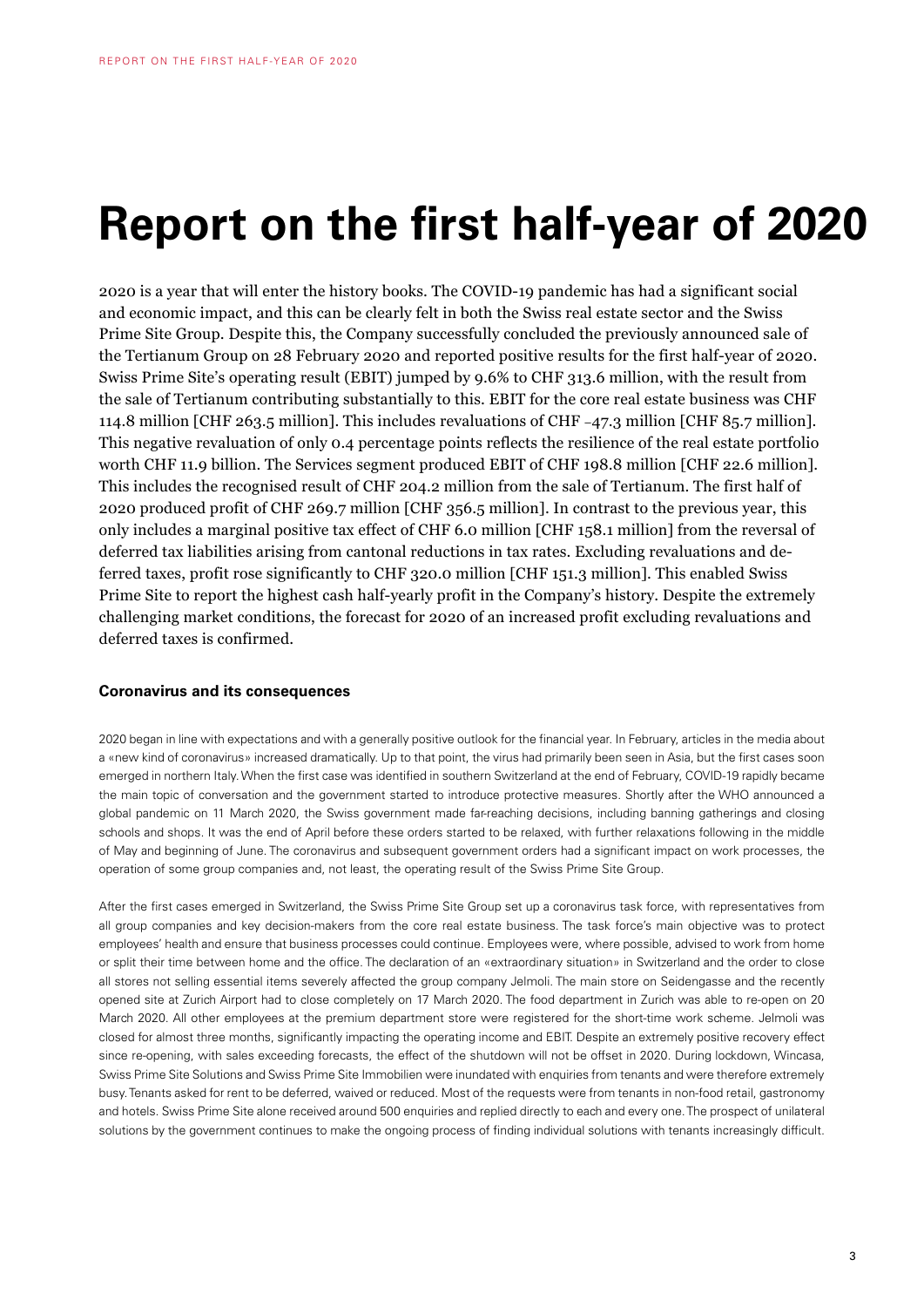Since the gradual relaxation of lockdown and the partial return to normal life, conditions have become somewhat clearer. The rest of the financial year will be heavily determined by the development of the pandemic. Despite this, the Board of Directors and management of Swiss Prime Site are confident that the Company will perform well in 2020 and beyond.

#### **Business performance**

Given the circumstances, the core real estate business has performed well. Even during lockdown, new lettings were agreed for around 41200  $\text{m}^2$  (2.6% of the rental floor space), some of which were extended with better terms. In the first half of the year, a significant amount of space was handed over to anchor tenants. With an occupancy rate of 90%, YOND Zurich is almost fully let. In addition to the 142 apartments already let in the Schönburg building in Berne, retail and hotel spaces were handed over to tenants in the spring. Stücki Park in Basel became even more appealing when anchor tenant Lonza moved in. At the JED Schlieren site, spaces were also handed over on schedule to the first anchor tenant, Zühlke. The West-Log project in Zurich is in the final phase of tenants' improvements and will be handed over to the anchor tenant Elektro-Material AG in late summer. Due to the unusual circumstances in the first half of 2020, other projects under construction have experienced slight delays but, as most projects were already ahead of schedule, the extraordinary situation should not impact construction work. There are a total of six projects under construction, with an investment volume (including land) of CHF 473 million, and eight projects with an investment volume (including land) of CHF 935 million in the planning stage. The planning application for the modification of the building on Müllerstrasse in Zurich, which is already let, will be submitted shortly. Building permits have been confirmed for the Alto Pont-Rouge projects in Geneva, JED II in Schlieren and Stücki Park II in Basel. Marketing activities have progressed since the lockdown has been lifted. The architecture competition for the new development at the Maag site in Zurich has taken place. Two entries are now being thoroughly assessed, with a decision expected in the first half of 2021.

The effect of the coronavirus pandemic has also been noticeable in the Services segment. Despite the challenging market situation, Wincasa increased its assets managed to CHF 71.2 billion [end of 2019: CHF 71.0 billion]. The real estate services provider received around 2000 rent enquiries from tenants. It was a huge task to process all of these, and this had an effect on the EBIT. The transformation of the business model continues apace. In the first half of 2020, the first digital rental agreement was developed. Lockdown caused a difficult first half-year for Jelmoli. Despite the rapid re-opening of the food department and the recovery effect once the Zurich store re-opened, it will not be possible to catch up with last year's results. Swiss Prime Site Solutions processed a high number of tenant enquiries for the Swiss Prime Investment Foundation and was able to reach the sixth capital increase despite the unusual circumstances. Assets under management stayed steady at CHF 2.3 billion [end of 2019: CHF 2.3 billion].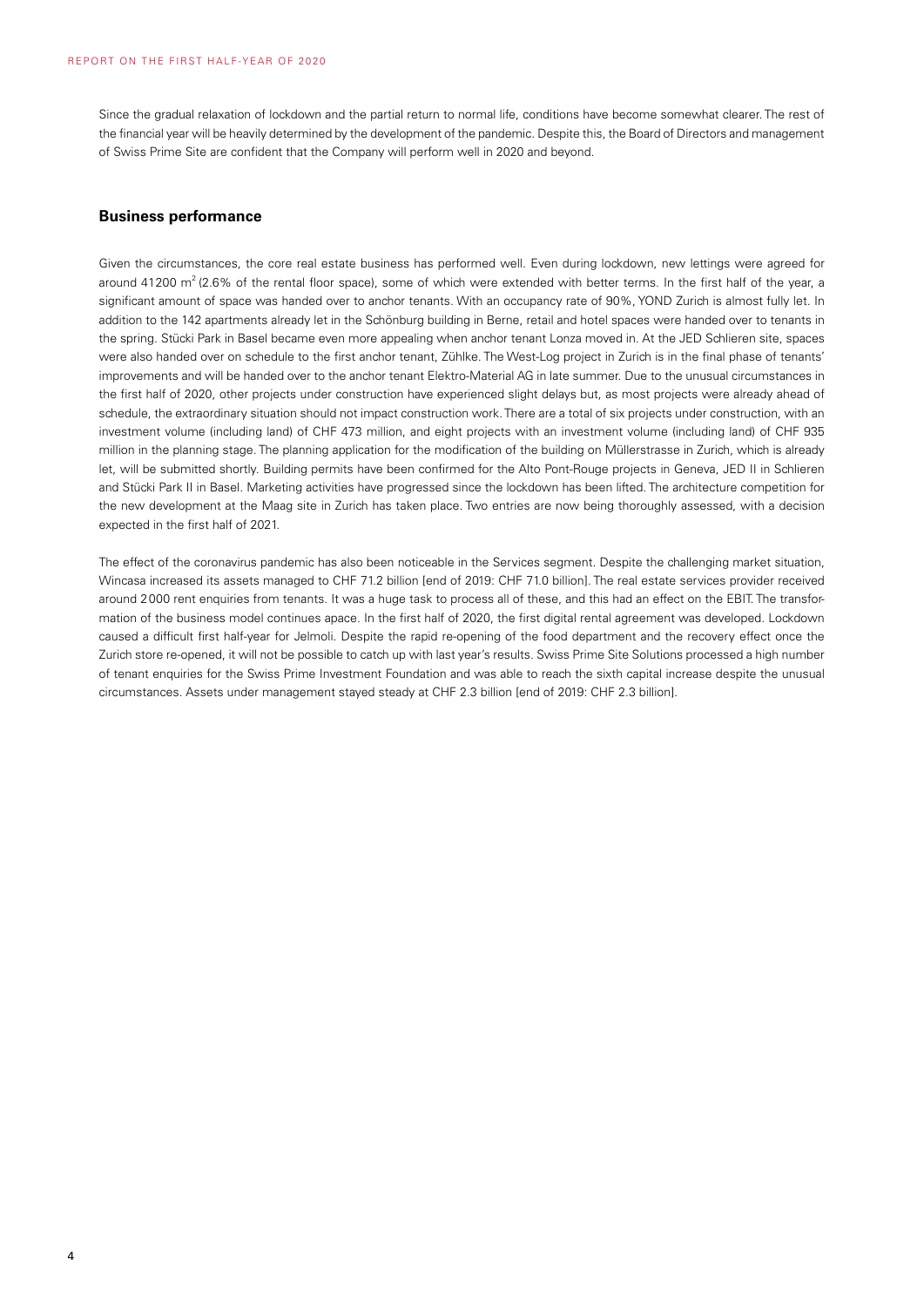### **Operating income**

| $01.01 -$  | $01.01 -$  | Change  |
|------------|------------|---------|
| 30.06.2019 | 30.06.2020 | in $%$  |
| 251.9      | 240.5      | $-4.5$  |
| 215.5      | 217.0      | 0.7     |
| 34.7       | 22.8       | $-34.2$ |
| 1.8        | 0.7        | $-60.9$ |
| 399.1      | 218.7      | $-45.2$ |
| 52.0       | 22.2       | $-57.3$ |
| 71.1       | 72.2       | 1.6     |
| 57.2       | 43.7       | $-23.6$ |
| 206.1      | 72.4       | $-64.9$ |
| 8.8        | 4.8        | $-45.0$ |
| 3.8        | 3.3        | $-14.4$ |
| $-43.3$    | $-34.0$    | $-21.4$ |
| 607.7      | 425.2      | $-30.0$ |
|            |            |         |

In challenging market conditions, the core real estate business reported a rise in rental income to CHF 217.0 million (+0.7%, like-forlike: –0.9%). This takes into account lower than expected turnover based and parking rental income due to the pandemic of CHF 2.5 million and CHF 1.1 million of already granted and confirmed rent waivers. Income from real estate developments of CHF 22.8 million (–34.2%) resulted in operating income of CHF 240.5 million [CHF 251.9 million] in the Real Estate segment, slightly down on the previous year. Active asset management and good tenant retention as well as forward-looking letting and renewal activities played a valuable part in achieving a reasonable vacancy rate of 5.4% [4.7%]. The real estate portfolio reached a value of CHF 11.9 billion, growing by 1.0% compared to the end of 2019. As at 30 June 2020, Swiss Prime Site's stock comprised a total of 185 high-quality properties. At 3.3% [3.5%], the net yield on the real estate portfolio remained at an attractive level in the market for prime investment properties.

In the first half of 2020, the Services segment reported operating income of CHF 218.7 million [CHF 399.1 million]. This includes two months of results from the Tertianum Group, which was sold at the end of February 2020. Wincasa increased income from real estate services to CHF 72.2 million (+1.6%), slightly up on the previous year. Digitalisation of the business model continues apace. The first digital rental agreement was created, with the whole process due to be available digitally from the second half of 2020. The portfolio of properties managed by Wincasa reached a market value of CHF 71.2 billion. Jelmoli reported a significant fall in March, April and May due to the ordered closure. Income from retail reached CHF 43.7 million (–23.6%), significantly below the previous year. The rapid re-opening of the food department involved significant effort, but was important and the right thing to do. Average income from this department exceeded forecast levels and the previous year. In addition to the main spaces, all service businesses (hairdressers, beauty clinic, fitness studio, etc.) and all shop-in-shop concepts also had to close. Swiss Prime Site Solutions conducted the sixth capital increase for the Swiss Prime Investment Foundation. Due to the lower level of transactions compared to the previous year, income from asset management fell to CHF 4.8 million (–45.0%). Assets under management stayed steady at CHF 2.3 billion [end of 2019: CHF 2.3 billion].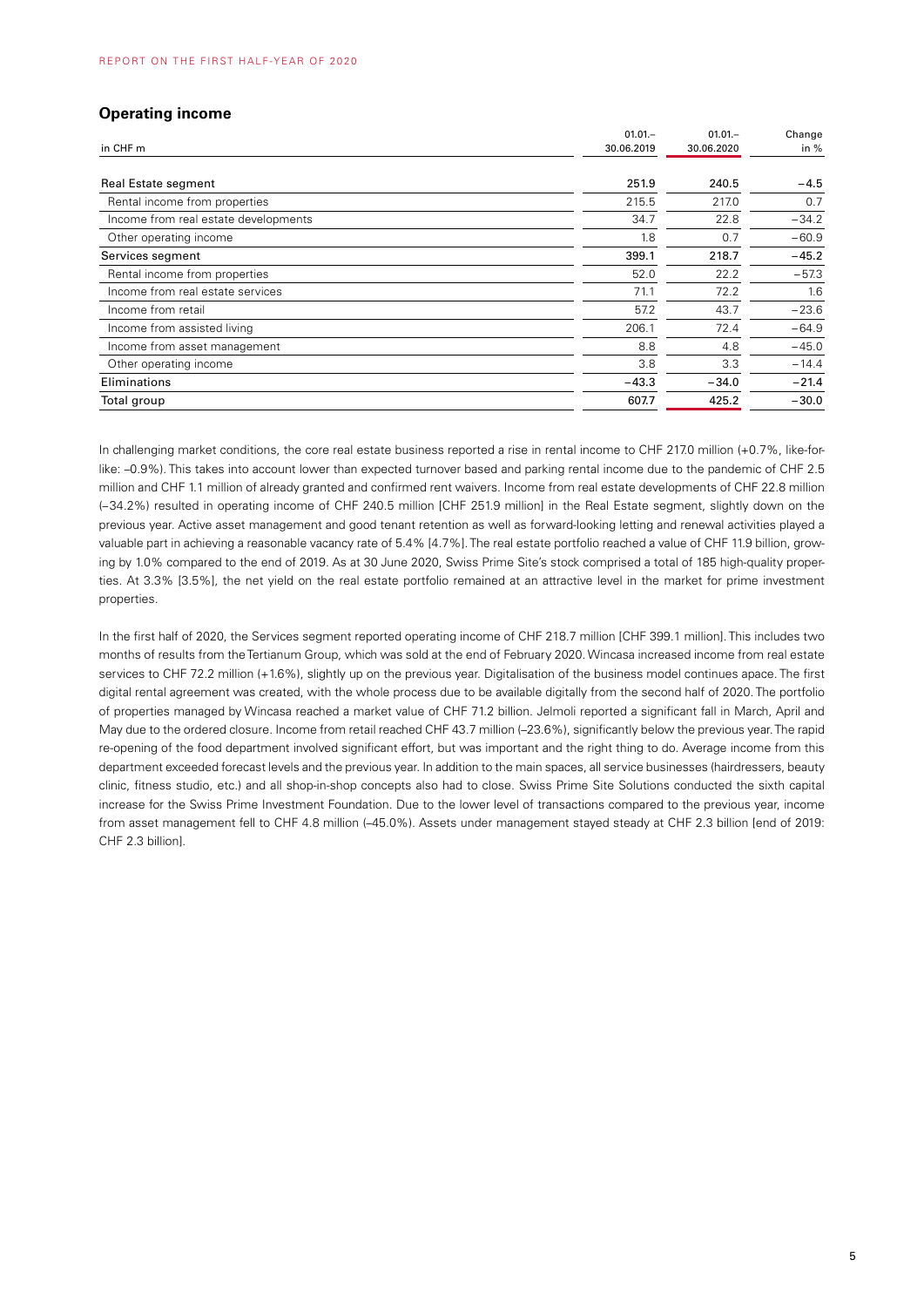# **Operating result (EBIT)**

| in CHF m            | $01.01 -$<br>30.06.2019 | $01.01 -$<br>30.06.2020 | Change<br>in $%$ |
|---------------------|-------------------------|-------------------------|------------------|
| Real Estate segment | 263.5                   | 114.8                   | $-56.4$          |
| Services segment    | 22.6                    | 198.8                   | 779.5            |
| Total group         | 286.1                   | 313.6                   | 9.6              |

Swiss Prime Site's operating result (EBIT) jumped by 9.6% to CHF 313.6 million, with the result from the sale of Tertianum contributing substantially to this. EBIT for the core real estate business was CHF 114.8 million [CHF 263.5 million]. This includes revaluations of CHF –47.3 million [CHF 85.7 million], i.e. the positive changes in value of CHF 78.0 million were offset by negative changes in value of CHF 125.3 million. This negative revaluation of 0.4 percentage points across a real estate portfolio worth CHF 11.9 billion highlights Swiss Prime Site's resilience and the high quality of its properties. It is also encouraging to see a positive change in value of CHF 0.9 million for investment properties under construction. The average real discount rate as at 30 June 2020 was 3.05%, only one basis point below the value at the end of 2019. Excluding revaluations, Swiss Prime Site achieved solid EBIT in its core business of CHF 162.1 million [CHF 177.8 million]. Pre-tax profits from sold development projects (Espace Tourbillon and Weltpost Park) and a smaller investment property sold in Q1 2020 amounted to CHF 13.7 million [CHF 12.6 million]. The operating expenses of the Real Estate segment increased slightly by CHF 4.7 million to CHF 84.2 million [CHF 79.6 million]. This increase is primarily due to additional costs relating to the coronavirus pandemic. Impairments amounted to CHF 14.0 million.

The Services segment produced EBIT of CHF 198.8 million [CHF 22.6 million]. This includes the recognised result of CHF 204.2 million from the sale of Tertianum. The EBIT figure excluding the sales result of CHF –5.3 million is dampened primarily due to the monthslong compulsory partial closure of Jelmoli. At Wincasa, ongoing investment in the digitalisation of the business model and additional costs relating to numerous rent reduction enquiries from tenants led to lower profits than last year. By contrast, after the record year of 2019 due to income from transactions, results at Swiss Prime Site Solutions were in line with expectations. The operating expenses of the Services segment fell significantly to CHF 224.0 million [CHF 376.0 million]. This reduction is primarily due to the significantly lower headcount and expenses as a result of the sale of Tertianum's operational business with around 4900 employees. On the balance sheet date, the Swiss Prime Site Group employed a total workforce of 1660 people [6275].

#### **Profit**

In the first half-year of 2020, Swiss Prime Site recorded a profit of CHF 269.7 million [CHF 356.5 million]. In contrast to the previous year, this only includes a marginal positive tax effect of CHF 6.0 million [CHF 158.1 million] from the reversal of deferred tax liabilities arising from cantonal reductions in tax rates. Excluding revaluations and deferred taxes, profit rose significantly to CHF 320.0 million [CHF 151.3 million], with the result of CHF 204.2 million arising from the sale of Tertianum included in the EBIT contributing substantially to this. Thanks to attractive refinancing, financial expenses in the first half of 2020 fell to CHF 31.4 million [CHF 36.6 million]. Earnings per share (EPS) were CHF 3.55 [CHF 4.69]. EPS excluding revaluations and deferred taxes were CHF 4.21 [CHF 1.99]. This enabled Swiss Prime Site to report the highest cash half-yearly profit in the Company's history.

|                                                  | $01.01 -$  | $01.01 -$  | Change   |
|--------------------------------------------------|------------|------------|----------|
| in CHF m                                         | 30.06.2019 | 30.06.2020 | in $%$   |
|                                                  |            |            |          |
| Operating result (EBIT)                          | 286.1      | 313.6      | 9.6      |
| Financial expenses                               | $-36.6$    | $-31.4$    | $-14.2$  |
| Financial income                                 | 1.2        | 0.9        | $-24.4$  |
| Income tax expenses / income                     | 105.9      | $-13.5$    | $-112.7$ |
| Profit                                           | 356.5      | 269.7      | $-24.4$  |
| Profit excluding revaluations and deferred taxes | 151.3      | 320.0      | 111.5    |
|                                                  |            |            |          |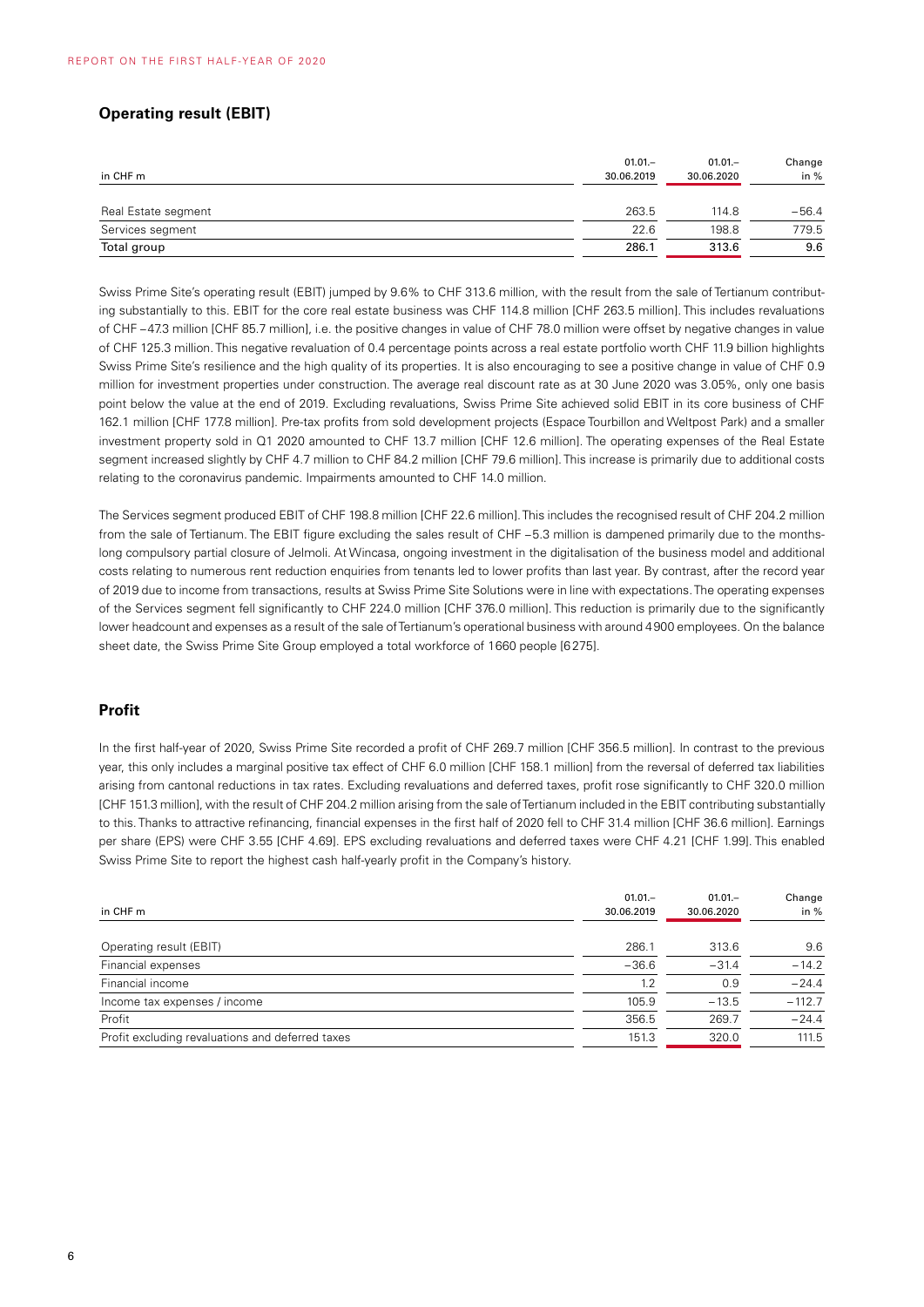#### **Balance sheet figures**

The weighted average interest rate fell to 1.2% [1.4%]. The weighted average residual term to maturity of interest-bearing financial liabilities was 4.6 years [4.3 years]. The comparison between the interest rate on financial liabilities of 1.2% [1.4%] and the net yield of 3.3% [3.5%] on the real estate portfolio shows a stable attractive interest rate spread of 2.1% [2.1%].

As at 30 June 2020, the equity ratio of Swiss Prime Site stood at a robust 46.0% [43.6%]. The main contributor to the positive change was the result from the sale of Tertianum of CHF 508.7 million, of which CHF 304.5 million was a return of goodwill recorded directly in the equity and CHF 204.2 million was booked as sales result in EBIT. In addition, a small number of conversions of convertible bonds resulted in a rise in shares issued to 75970364 [end of 2019: 75946349] and a rise in equity of CHF 2.4 million. The loan-tovalue ratio of the real estate portfolio (LTV) was 45.1% [46.6%], in line with the target ratio of around 45%. At CHF 75.62 per share, the NAV after deferred taxes was 10.2% higher than the previous year and 5.2% above the value at the end of 2019. This takes into account the dividend of CHF 3.80 per share paid out in April 2020. As at 30 June 2020, the EPRA NAV is CHF 90.77 per share (+4.0% compared to the end of 2019). Swiss Prime Site's annualised return on equity reached 9.6% [13.8%] and remains above the Company's long-term target.

|                                                                                         | in    | 30.06.2019 | 30.06.2020 | Change<br>in $%$ |
|-----------------------------------------------------------------------------------------|-------|------------|------------|------------------|
|                                                                                         |       |            |            |                  |
| Equity ratio                                                                            | %     | 43.6       | 46.0       | 5.6              |
| Return on equity (ROE)                                                                  | $\%$  | 13.8       | 9.6        | $-30.4$          |
| Net property yield                                                                      | %     | 3.5        | 3.3        | $-5.7$           |
| Weighted average interest rate on financial liabilities                                 | %     | 1.4        | 1.2        | $-14.3$          |
| Weighted average residual term to maturity of interest-bearing financial<br>liabilities | years | 4.3        | 4.6        | 7.0              |
| Loan-to-value ratio of property portfolio (LTV)                                         | %     | 46.6       | 45.1       | $-3.2$           |
| NAV before deferred taxes per share <sup>1</sup>                                        | CHF   | 82.71      | 90.05      | 8.9              |
| NAV after deferred taxes per share <sup>1</sup>                                         | CHF   | 68.64      | 75.62      | 10.2             |
|                                                                                         |       |            |            |                  |

<sup>1</sup> Services segment (real estate-related business fields) included at book values only

# **Outlook**

Swiss Prime Site expects the economic and political conditions over the whole of 2020 to start returning to normal compared to the first half-year. Uncertainty will remain about the extent to which national politics will intervene in private rental agreements, making mutual and amicable solutions with tenants more difficult. The target vacancy rate of <5% is confirmed. For 2020, the vacancy rate will temporarily remain above 5% due to the corona pandemic. The continued realisation of the project pipeline will also have a positive impact on the core real estate business' operational and strategic objectives in 2020 and beyond. In the real estate-related Services segment, Swiss Prime Site expects significant recovery in the second half of 2020, particularly for the group company Jelmoli. Despite sales after the end of lockdown being above forecast levels and those of the previous year, it will not be possible to make up the drop caused by the corona pandemic over the course of 2020. Due to the one-off result from the sale of the Tertianum Group, the profit for 2020 excluding revaluations and deferred taxes – as envisaged by Swiss Prime Site at the end of February 2020 – will exceed that of the previous year.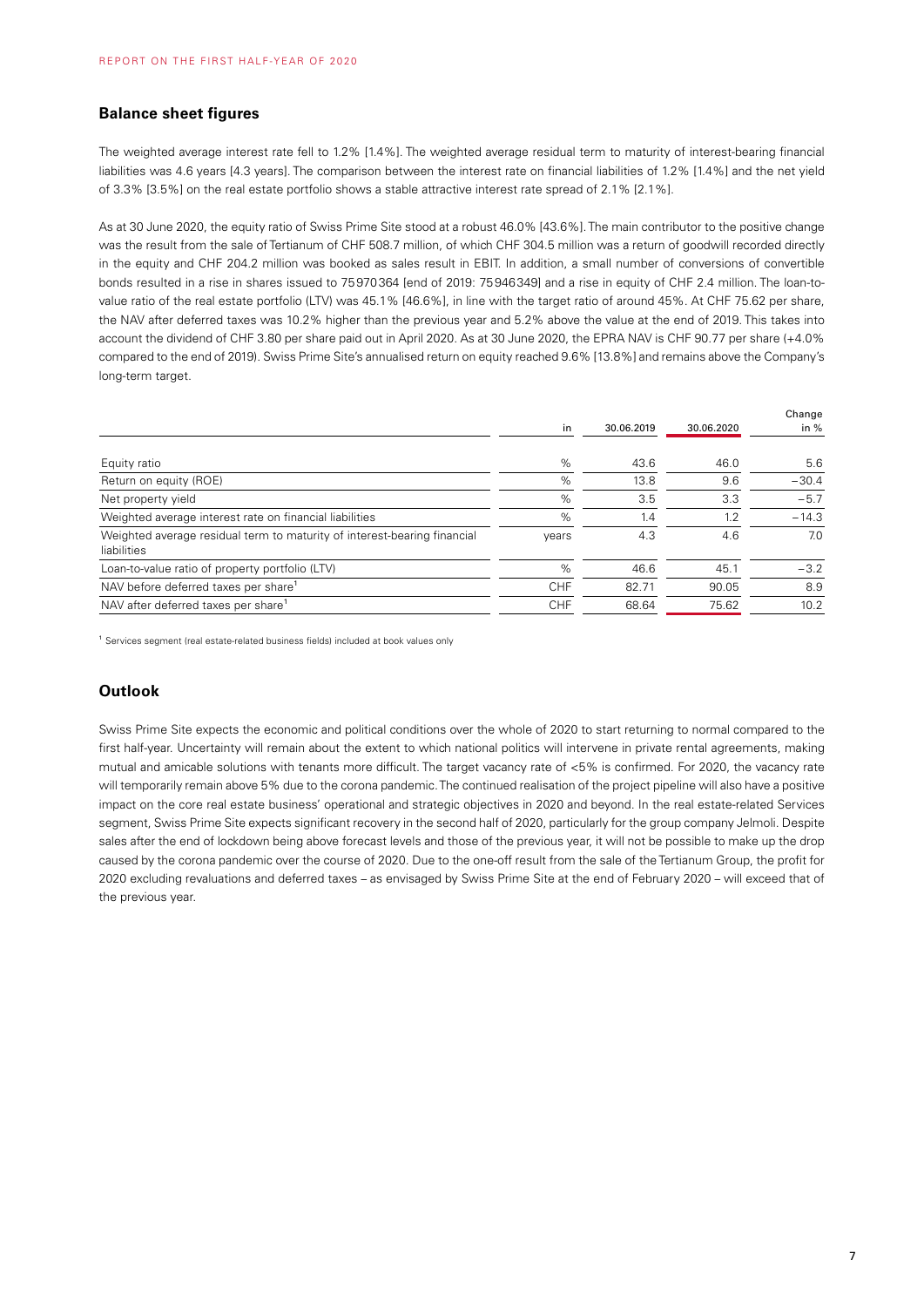# **Consolidated financial statements**

# **Consolidated income statement**

|                                                     |                | $01.01 -$  | $01.01 -$  |
|-----------------------------------------------------|----------------|------------|------------|
| in CHF 1000                                         | Notes          | 30.06.2019 | 30.06.2020 |
| Rental income from properties                       | 4              | 239315     | 219855     |
| Income from real estate developments                | 4/9            | 34681      | 22827      |
| Income from real estate services                    | 4              | 56972      | 58562      |
| Income from retail                                  | $\overline{4}$ | 57184      | 43645      |
| Income from assisted living                         | $\overline{4}$ | 206122     | 72420      |
| Income from asset management                        | $\overline{4}$ | 8784       | 4829       |
| Other operating income                              | 4              | 4673       | 3032       |
| Operating income                                    |                | 607731     | 425170     |
|                                                     |                |            |            |
| Revaluation of investment properties, net           | 10             | 85238      | $-47343$   |
| Result from investments in associates               |                | 500        | 500        |
| Result from investment property sales, net          | 5              | 5573       | 5655       |
| Result from sale of participations, net             | 3              |            | 204181     |
|                                                     |                |            |            |
| Real estate costs                                   | 6              | $-70386$   | $-46009$   |
| Cost of real estate developments                    |                | $-27632$   | $-14776$   |
| Cost of goods sold                                  |                | $-48357$   | $-31206$   |
| Personnel costs                                     |                | $-225426$  | $-135020$  |
| Depreciation on tangible assets                     |                | $-7472$    | $-4769$    |
| Amortisation on intangible assets                   |                | $-3678$    | $-4211$    |
| Other operating expenses                            | 7              | $-30032$   | $-38540$   |
| Operating expenses                                  |                | $-412983$  | $-274531$  |
| Operating result (EBIT)                             |                | 286059     | 313632     |
| Financial expenses                                  |                | $-36574$   | $-31392$   |
| Financial income                                    |                | 1191       | 900        |
| Profit before income taxes                          |                | 250676     | 283140     |
| Income taxes                                        | 8              | 105862     | $-13451$   |
| Profit                                              |                | 356538     | 269689     |
| Attributable to shareholders of Swiss Prime Site AG |                | 356142     | 269792     |
| Attributable to non-controlling interests           |                | 396        | $-103$     |
| Earnings per share (EPS), in CHF                    | 13             | 4.69       | 3.55       |
| Diluted earnings per share, in CHF                  | 13             | 4.40       | 3.34       |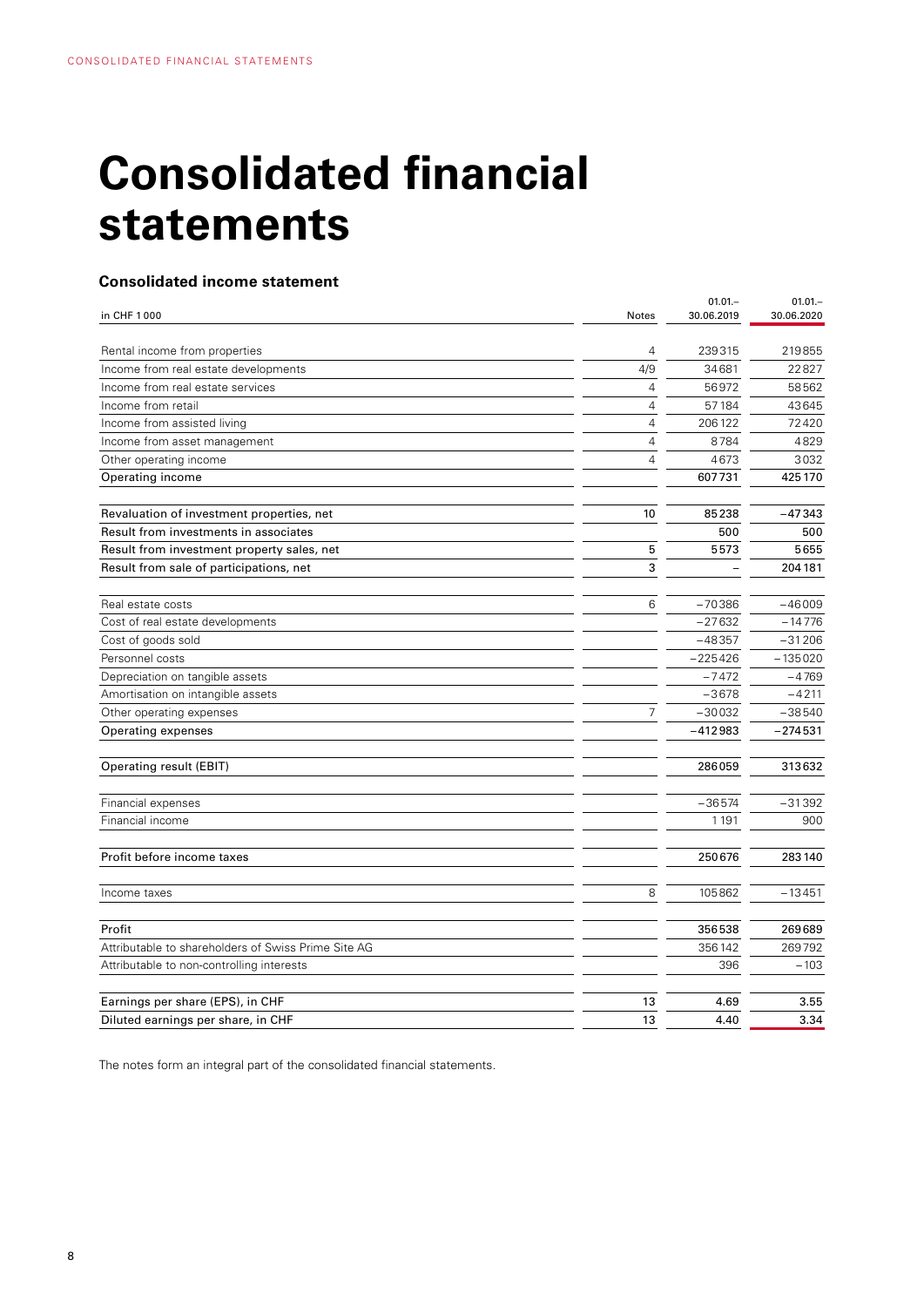# **Consolidated balance sheet**

| in CHF 1000                                                              | Notes | 31.12.2019 | 30.06.2020     |
|--------------------------------------------------------------------------|-------|------------|----------------|
|                                                                          |       |            |                |
| Assets                                                                   |       |            |                |
| Cash                                                                     |       | 173065     | 361742         |
| Securities                                                               |       | 557        | 539            |
| Accounts receivable                                                      |       | 95447      | 46902          |
| Other current receivables                                                |       | 14784      | 9324           |
| Inventories                                                              |       | 34789      | 29 10 2        |
| Real estate developments                                                 | 9     | 19650      | 5686           |
| Accrued income and prepaid expenses                                      |       | 37819      | 40695          |
| Assets held for sale                                                     | 10    | 94136      | 98827          |
| Total current assets                                                     |       | 470247     | 592817         |
| Investment properties                                                    | 10    | 11 671 294 | 11782025       |
| Tangible assets                                                          |       | 71083      | 24628          |
| Investments in associates                                                |       | 52231      | 50987          |
| Deferred income tax assets                                               |       | 1634       | 662            |
| Other financial investments                                              |       | 6535       | 5055           |
| Intangible assets                                                        |       | 27880      | 21796          |
| Total non-current assets                                                 |       | 11830657   | 11885153       |
| <b>Total assets</b>                                                      |       | 12300904   | 12477970       |
| Liabilities and shareholders' equity<br>Current financial liabilities    | 12    | 1259877    | 1463147        |
| Accounts payable                                                         |       | 32623      | 4405           |
| Other current liabilities                                                |       | 149919     | 146677         |
|                                                                          | 9     |            |                |
| Real estate developments                                                 |       | 179058     | 1834<br>129770 |
| Accrued expenses and deferred income                                     |       |            |                |
| <b>Total current liabilities</b>                                         |       | 1621477    | 1745833        |
| Non-current financial liabilities                                        | 12    | 4120843    | 3890888        |
| Deferred tax liabilities                                                 |       | 1099397    | 1096835        |
| Total non-current liabilities                                            |       | 5220240    | 4987723        |
| <b>Total liabilities</b>                                                 |       | 6841717    | 6733556        |
| Share capital                                                            |       | 1161979    | 1162347        |
| Capital reserves                                                         |       | 320629     | 176737         |
| Treasury shares                                                          |       | $-106$     | $-207$         |
| Retained earnings                                                        |       | 3975536    | 4405537        |
| Shareholders' equity attributable to shareholders of Swiss Prime Site AG |       | 5458038    | 5744414        |
| Non-controlling interests                                                |       | 1149       |                |
| Total shareholders' equity                                               |       | 5459187    | 5744414        |
| Total liabilities and shareholders' equity                               |       | 12300904   | 12477970       |
|                                                                          |       |            |                |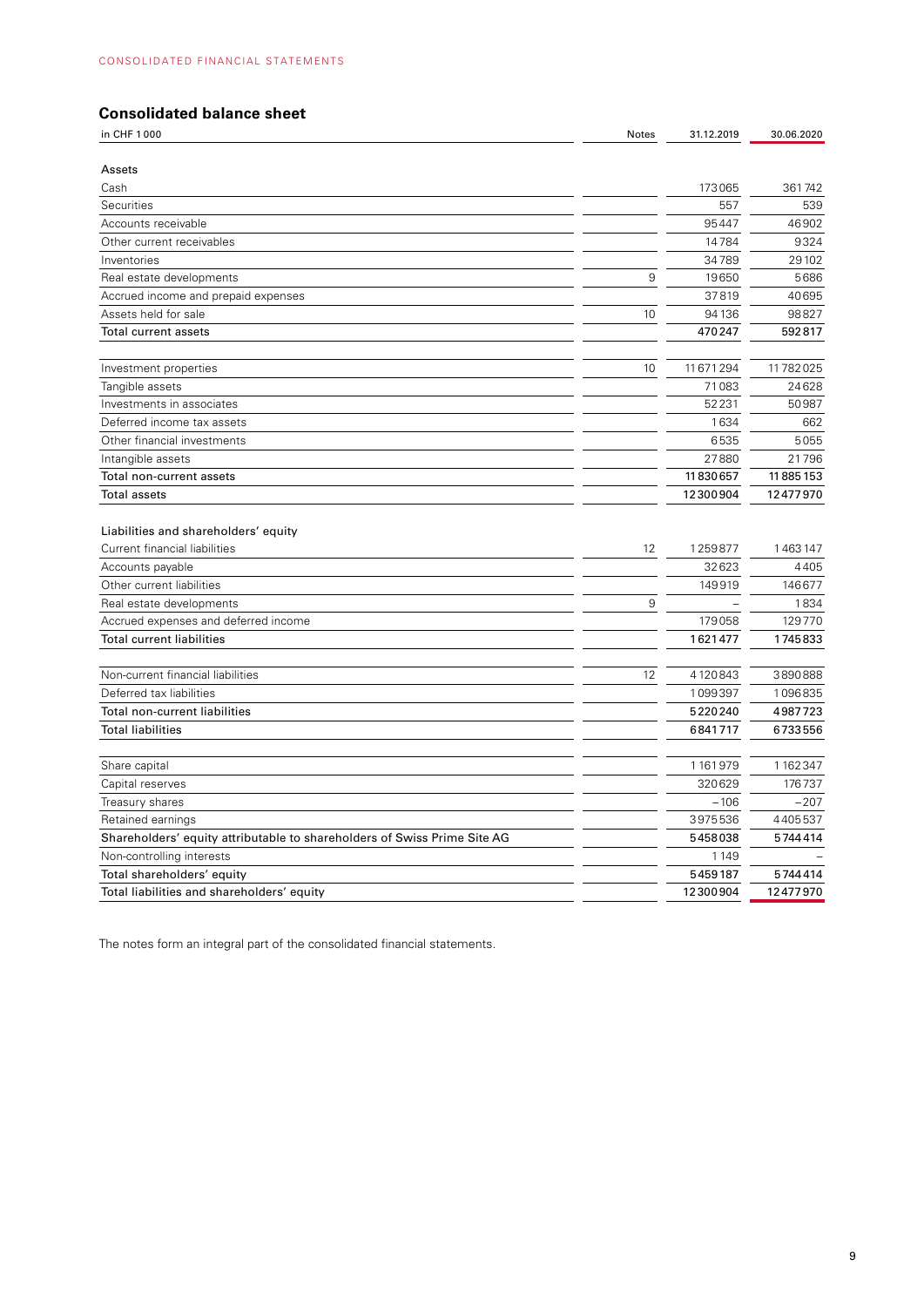# **Consolidated cash flow statement**

|                                                                              |       | $01.01 -$  | $01.01 -$  |
|------------------------------------------------------------------------------|-------|------------|------------|
| in CHF 1000                                                                  | Notes | 30.06.2019 | 30.06.2020 |
| Profit                                                                       |       | 356538     | 269689     |
| Depreciation                                                                 |       | 11 150     | 8980       |
| Revaluation of investment properties, net                                    | 10    | $-85238$   | 47343      |
| Result from investment property sales, net                                   | 5     | $-5573$    | $-5655$    |
| Result from sales of participations, net                                     | 3     |            | $-204181$  |
| Result from investments in associates                                        |       | $-500$     | $-500$     |
| Other non-cash items affecting net income                                    |       | 2059       | 2664       |
| Financial expenses                                                           |       | 36574      | 31392      |
| Financial income                                                             |       | $-1191$    | $-900$     |
| Income tax expenses / income                                                 | 8     | $-105862$  | 13451      |
| Change in accounts receivable                                                |       | $-6672$    | $-2453$    |
| Change in inventories and real estate developments                           |       | 4353       | 19008      |
| Change in other receivables and accrued income and prepaid expenses          |       | $-17396$   | $-18205$   |
| Change in accounts payable                                                   |       | $-2351$    | $-16930$   |
| Change in other current liabilities and accrued expenses and deferred income |       | 32339      | 18684      |
| Income tax payments                                                          |       | $-18275$   | $-29850$   |
| Cash flow from operating activities                                          |       | 199955     | 132537     |
|                                                                              |       |            |            |
| Investments in investment properties                                         | 10    | $-183839$  | $-202827$  |
| Divestments of investment properties                                         | 10    | 35993      | 20082      |
| Investments in tangible assets                                               |       | $-6316$    | $-1808$    |
| Acquisitions of group companies, less acquired cash                          |       | $-10346$   |            |
| Divestments of group companies, less disposed cash                           | 3     |            | 571394     |
| Investments in financial investments                                         |       | $-410$     | $-7601$    |
| Divestments of financial investments                                         |       | 1690       | 23686      |
| Investments in intangible assets                                             |       | -7188      | $-6206$    |
| Interest payments received                                                   |       | 129        | 219        |
| Dividends received                                                           |       | 2202       | 1918       |
| Cash flow from investing activities                                          |       | $-168085$  | 398857     |
|                                                                              |       |            |            |
| Distribution to shareholders                                                 |       | $-288591$  | $-288658$  |
| Purchase of treasury shares                                                  |       | $-1429$    | $-4375$    |
| Issue of bonds                                                               | 12    | 352284     |            |
| Redemption of convertible bond                                               | 12    |            | $-3277$    |
| Issuance/repayment of current financial liabilities                          |       | $-89566$   | $-147195$  |
| Issuance/repayment of non-current financial liabilities                      |       | $-559$     | 135579     |
| Interest paid                                                                |       | $-34397$   | $-34791$   |
| Cash flow from financing activities                                          |       | $-62258$   | $-342717$  |
|                                                                              |       |            |            |
| Change in cash                                                               |       | $-30388$   | 188677     |
| Cash at beginning of period                                                  |       | 184534     | 173065     |
| Cash at end of period                                                        |       | 154146     | 361742     |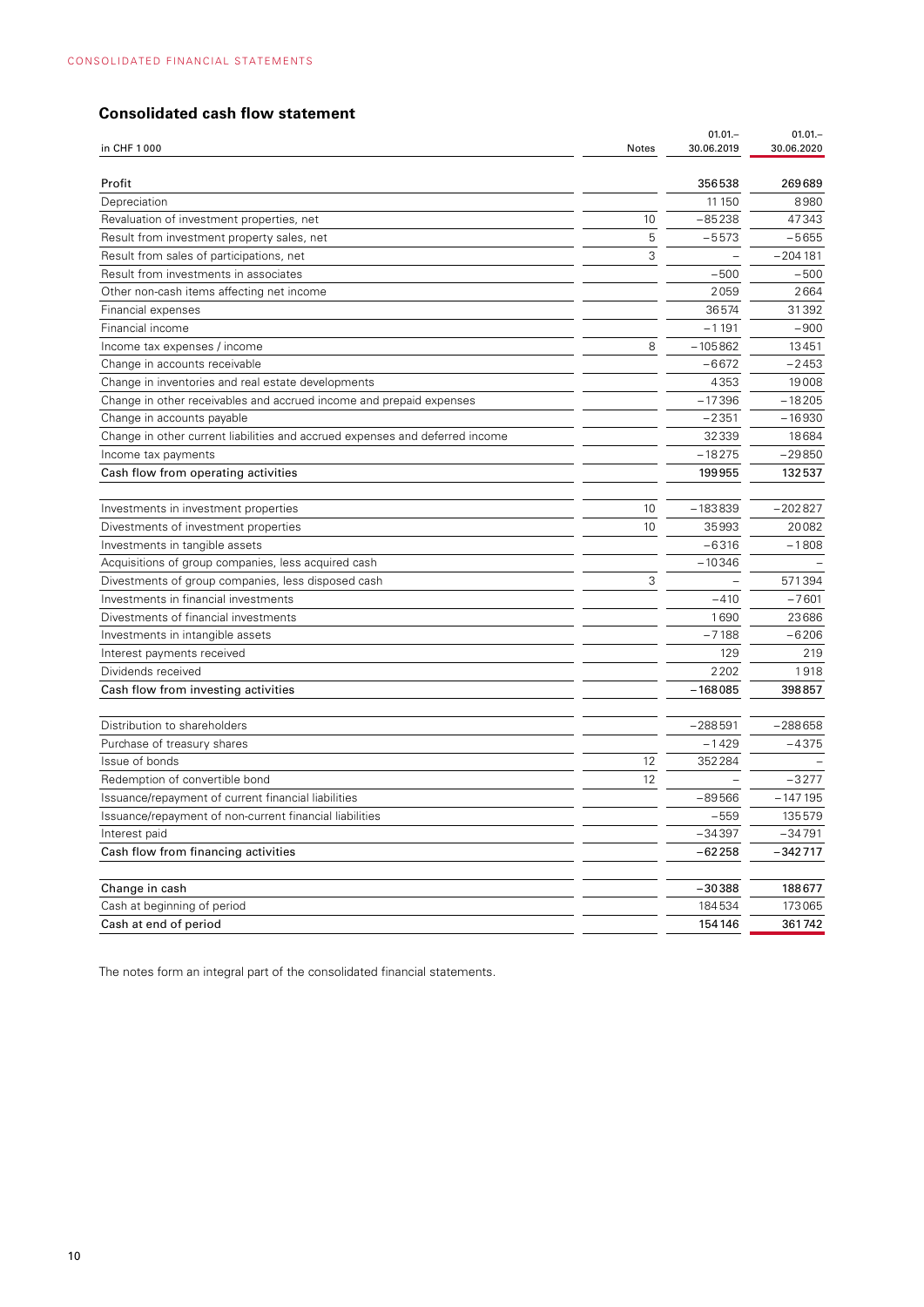# **Consolidated statement of changes in shareholders' equity**

|                                                                   |              |         |           |          |           | Share-<br>holders'  |                          |                 |
|-------------------------------------------------------------------|--------------|---------|-----------|----------|-----------|---------------------|--------------------------|-----------------|
|                                                                   |              |         |           |          |           | equity              |                          |                 |
|                                                                   |              |         |           |          |           | attributa-          |                          |                 |
|                                                                   |              |         |           |          |           | ble to              |                          |                 |
|                                                                   |              |         |           |          |           | share-              |                          |                 |
|                                                                   |              |         |           |          |           | holders of<br>Swiss | Non-con-                 | Total<br>share- |
|                                                                   |              | Share   | Capital   | Treasury | Retained  | Prime               | trolling                 | holders'        |
| in CHF 1000                                                       | <b>Notes</b> | capital | reserves  | shares   | earnings  | Site AG             | interests                | equity          |
| Total as at 01.01.2019                                            |              | 1161979 | 608218    | $-47$    | 3374742   | 5144892             | 218                      | 5 145 110       |
|                                                                   |              |         |           |          |           |                     |                          |                 |
| Profit                                                            |              |         |           |          | 356142    | 356142              | 396                      | 356538          |
| Goodwill                                                          |              |         |           |          | $-397$    | $-397$              |                          | $-397$          |
| Distribution to shareholders                                      |              |         | $-288591$ |          |           | $-288591$           |                          | $-288591$       |
| Share-based compensation                                          |              |         | 661       | 1398     |           | 2059                |                          | 2059            |
| Purchase of treasury shares                                       |              |         |           | $-1429$  |           | $-1429$             |                          | $-1429$         |
| Total as at 30.06.2019                                            |              | 1161979 | 320288    | $-78$    | 3730487   | 5212676             | 614                      | 5213290         |
| Total as at 01.01.2020                                            |              | 1161979 | 320629    | $-106$   | 3975536   | 5458038             | 1149                     | 5459187         |
| Profit                                                            |              |         |           |          | 269792    | 269792              | $-103$                   | 269689          |
| Sale of a majority shareholding with<br>non-controlling interests | 3            |         |           |          |           |                     | $-1046$                  | $-1046$         |
| Goodwill                                                          | 3            |         |           |          | 304538    | 304538              |                          | 304538          |
| Distribution to shareholders                                      |              |         | $-144329$ |          | $-144329$ | $-288658$           |                          | $-288658$       |
| Conversion of convertible bonds into                              | 12           | 368     | 2047      |          |           | 2415                |                          | 2415            |
| registered shares                                                 |              |         |           |          |           |                     |                          |                 |
| Share-based compensation                                          |              |         | $-1610$   | 4274     |           | 2664                |                          | 2664            |
| Purchase of treasury shares                                       |              |         |           | $-4375$  |           | $-4375$             |                          | $-4375$         |
| Total as at 30.06.2020                                            |              | 1162347 | 176737    | $-207$   | 4405537   | 5744414             | $\overline{\phantom{0}}$ | 5744414         |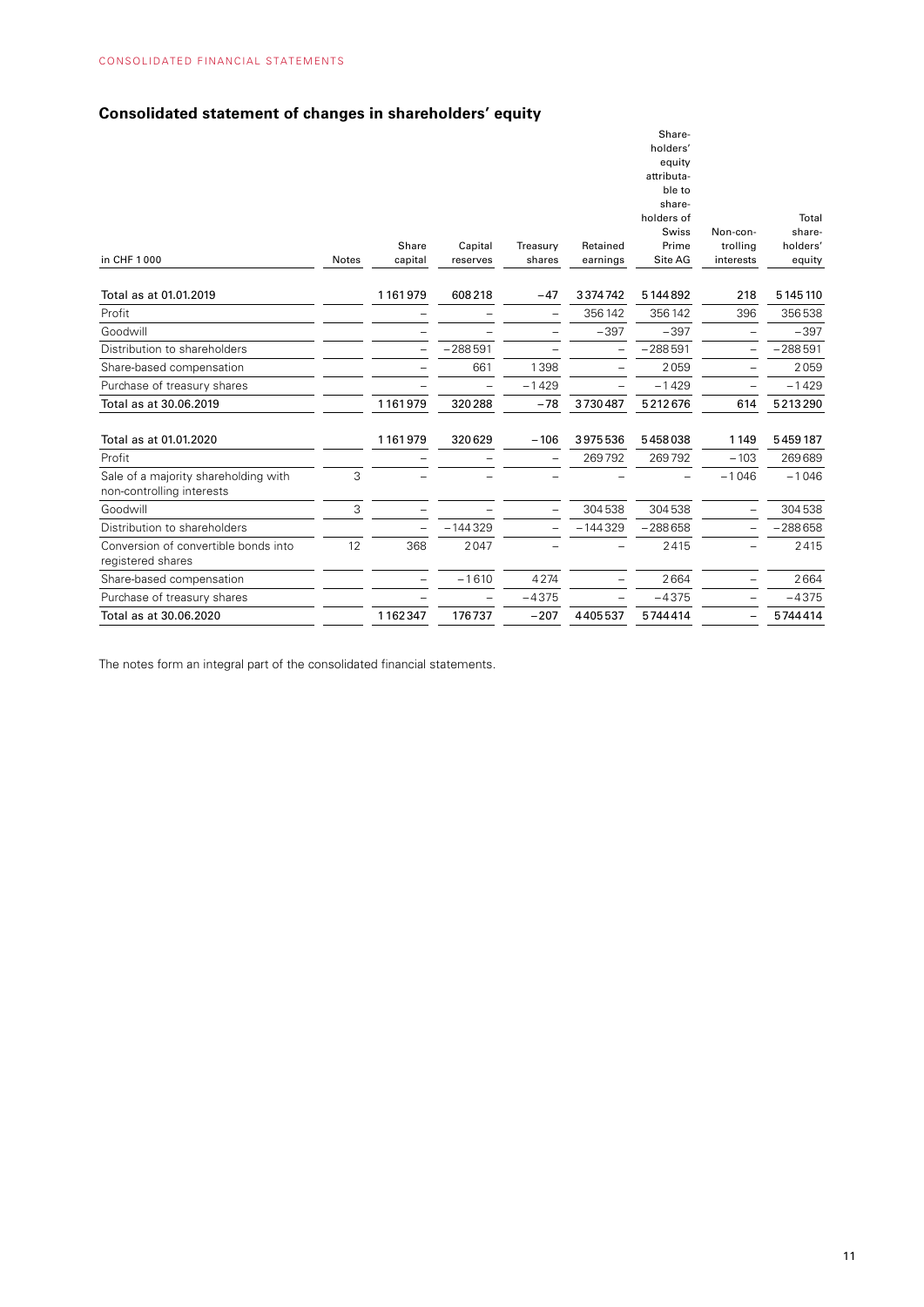# **Notes to the consolidated financial statements**

### **1 Business activities**

Swiss Prime Site's strategy is based on investments in high-quality properties situated in prime locations, primarily with commercially utilised floor space, as well as in development projects. The focus of investment is properties and projects with sustainable, attractive returns and long-term value-boosting potential. The real estate portfolio is actively managed. Swiss Prime Site also operates in real estate-related business fields with the aim of strengthening and broadening the earnings base, in addition to diversifying risks and exploiting synergies.

Further information regarding the individual business fields can be found in note 4 «Segment reporting».

#### **2 Principles of consolidated reporting**

The consolidated half-year financial statements were prepared in accordance with Swiss GAAP FER 31 «Complementary recommendations for listed companies» and correspond to article 17 of the Directive on Financial Reporting of the Swiss stock exchange (SIX Swiss Exchange). These half-year financial statements do not include all the information and disclosures required in the annual consolidated financial statements. They should therefore be read in conjunction with the consolidated financial statements as at 31 December 2019. The consolidated financial statements comprise the holding company as well as its subsidiaries (hereinafter jointly referred to as «group companies»).

The consolidated financial statements were prepared in Swiss francs (CHF). All amounts, except for the figures per share, have been rounded to CHF 1000. All group companies maintain their accounts in Swiss francs as well. Transactions denominated in foreign currencies are immaterial. The figures for the comparative period are shown in the text in brackets [ ].

#### **3 Changes in scope of consolidation**

#### **3.1 Sale of the Tertianum Group**

The Tertianum Group was sold to the Capvis Equity V LP fund advised by the investment firm Capvis AG. The sale was announced in a press release on 13 December 2019. The closing of the contract and derecognition took place on 28 February 2020. The Tertianum Group has therefore been included in the consolidated financial statements for the reporting period for two months.

The Tertianum Group comprises the entire assisted living business, i.e. the operational management of 80 residential and geriatric care centres as well as residences in all parts of Switzerland. The purchase agreement covers all operational management and therefore all group companies in the field of assisted living. Information on all of the 21 companies is provided in note 15 «Group companies and associates».

The Tertianum Group has around 4900 employees who transferred to the new owner along with existing management. The 19 properties held by Swiss Prime Site Immobilien AG were not part of the sale and will therefore stay under the ownership of the Swiss Prime Site Group.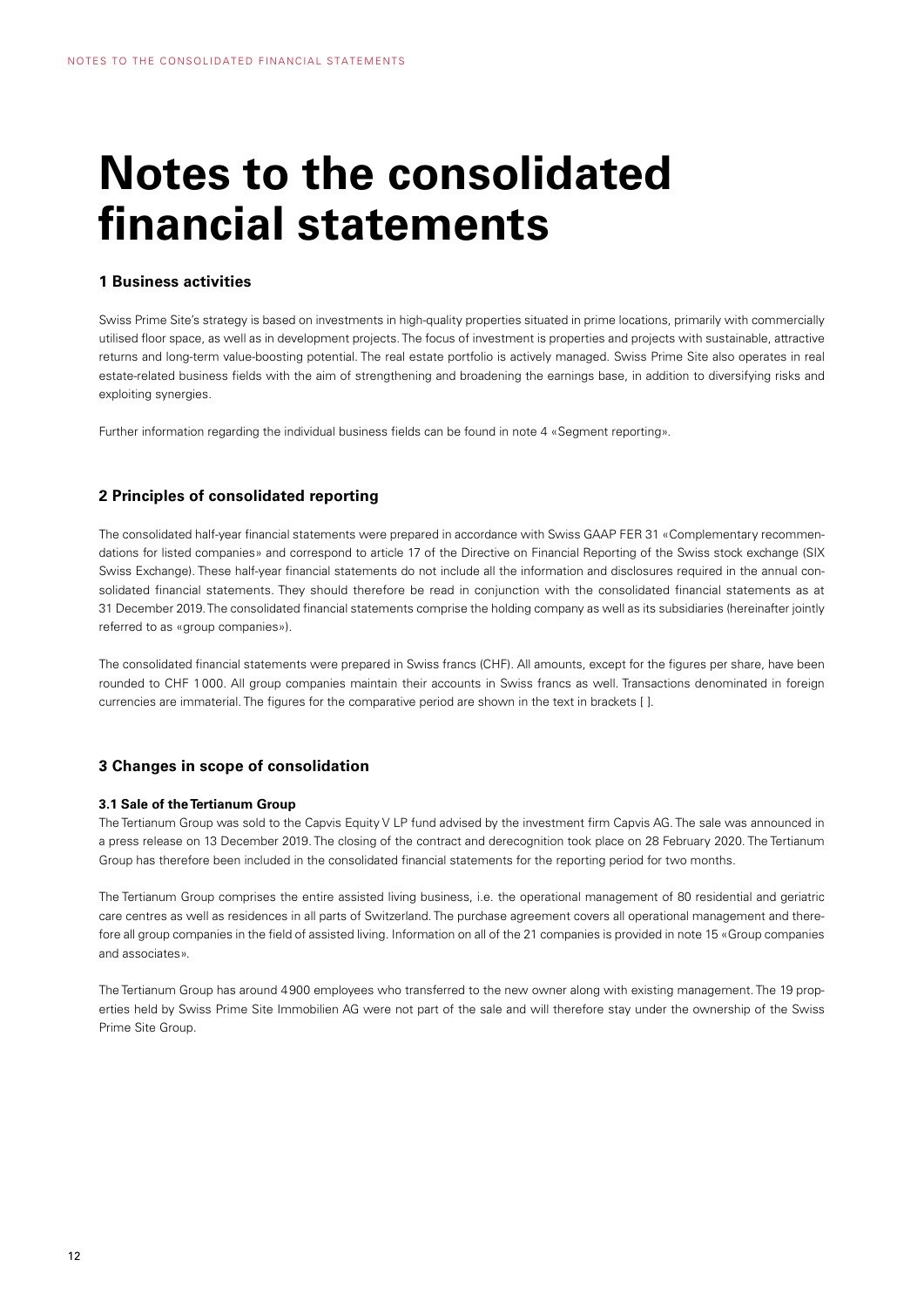Assets and liabilities of the Tertianum Group as at the divestment date of 28 February 2020 are as follows:

| in CHF 1000                                        | 28.02.2020 |
|----------------------------------------------------|------------|
| Assets                                             |            |
| Cash                                               | 5896       |
| Accounts receivable                                | 50998      |
| Other current assets                               | 24291      |
| <b>Total current assets</b>                        | 81185      |
| Investment properties                              | 34745      |
| Tangible assets                                    | 43494      |
| Other non-current assets                           | 16798      |
| Total non-current assets                           | 95037      |
| <b>Total assets</b>                                | 176222     |
| Liabilities and shareholders' equity               |            |
| Current financial liabilities                      | 977        |
| Other current liabilities                          | 68631      |
| Non-current financial liabilities                  | 32122      |
| Other non-current liabilities                      | 4875       |
| <b>Total liabilities</b>                           | 106605     |
| Non-controlling interests in equity                | 1046       |
| Total non-controlling interests in equity          | 1046       |
| Net assets sold                                    | 68571      |
| Return of goodwill to income statement (recycling) | 304538     |
| Sales price less transaction costs <sup>1</sup>    | 577290     |
| Sales result                                       | 204181     |

<sup>1</sup> cash inflow including loan amortization of CHF 600.4 million

# **3.2 Internal mergers during the reporting period**

In the Real Estate segment, SPS Beteiligungen Alpha AG, Olten, was merged into Swiss Prime Site AG, Olten, as at 1 January 2020.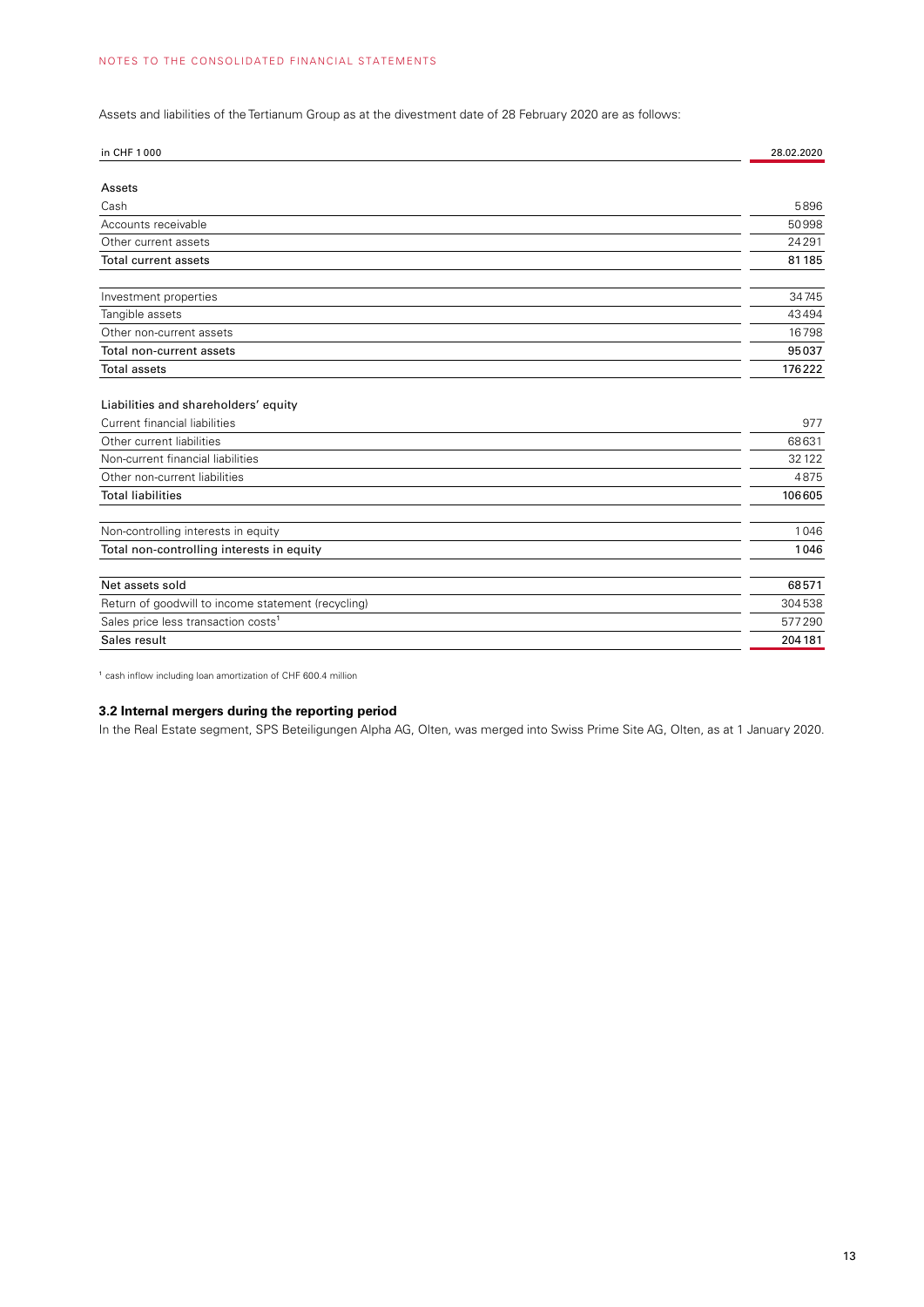# **4 Segment reporting**

Swiss Prime Site is a group that primarily operates a real estate business (core business) comprising buying and selling, managing and developing investment properties. Swiss Prime Site also operates in real estate-related business fields.

The consolidated financial data are subdivided into the segments subject to mandatory reporting, as follows:

- Real Estate comprises the purchase, sale, lease and development of properties as well as central group functions
- Services consists of the real estate-related real estate services, assisted living (up to 28 February 2020), retail and asset management

#### **Segment income statement 01.01.–30.06.2020**

| in CHF 1000                                | <b>Real Estate</b><br>segment | Services<br>segment | Total<br>segments | Eliminations | $01.01 -$<br>30.06.2020<br>Total group |
|--------------------------------------------|-------------------------------|---------------------|-------------------|--------------|----------------------------------------|
| Rental income from properties              | 216984                        | 22227               | 239211            | $-19356$     | 219855                                 |
| thereof from third parties                 | 197628                        | 22227               | 219855            |              | 219855                                 |
| thereof from other segments                | 19356                         |                     | 19356             | $-19356$     |                                        |
| Income from real estate developments       | 22827                         |                     | 22827             |              | 22827                                  |
| Income from real estate services           |                               | 72241               | 72241             | $-13679$     | 58562                                  |
| Income from retail                         |                               | 43668               | 43668             | $-23$        | 43645                                  |
| Income from assisted living                |                               | 72426               | 72426             | $-6$         | 72420                                  |
| Income from asset management               |                               | 4829                | 4829              |              | 4829                                   |
| Other operating income                     | 690                           | 3277                | 3967              | $-935$       | 3032                                   |
| Operating income                           | 240501                        | 218668              | 459169            | $-33999$     | 425170                                 |
|                                            |                               |                     |                   |              |                                        |
| Revaluation of investment properties, net  | $-47343$                      |                     | $-47343$          |              | $-47343$                               |
| Result from investments in associates      | 500                           |                     | 500               |              | 500                                    |
| Result from investment property sales, net | 5358                          |                     | 5358              | 297          | 5655                                   |
| Result from sale of participations, net    |                               | 204181              | 204181            |              | 204181                                 |
|                                            |                               |                     |                   |              |                                        |
| Real estate costs                          | $-34166$                      | $-43872$            | $-78038$          | 32029        | $-46009$                               |
| Cost of real estate developments           | $-14776$                      |                     | $-14776$          |              | $-14776$                               |
| Cost of goods sold                         |                               | $-31206$            | $-31206$          |              | $-31206$                               |
| Personnel costs                            | $-10173$                      | $-125046$           | $-135219$         | 199          | $-135020$                              |
| Depreciation on tangible assets            | $-352$                        | $-4417$             | $-4769$           |              | $-4769$                                |
| Amortisation on intangible assets          | $-2008$                       | $-2203$             | $-4211$           |              | $-4211$                                |
| Other operating expenses                   | $-22757$                      | $-17257$            | $-40014$          | 1474         | $-38540$                               |
| Operating expenses                         | $-84232$                      | $-224001$           | $-308233$         | 33702        | $-274531$                              |
| Operating result (EBIT)                    | 114784                        | 198848              | 313632            |              | 313632                                 |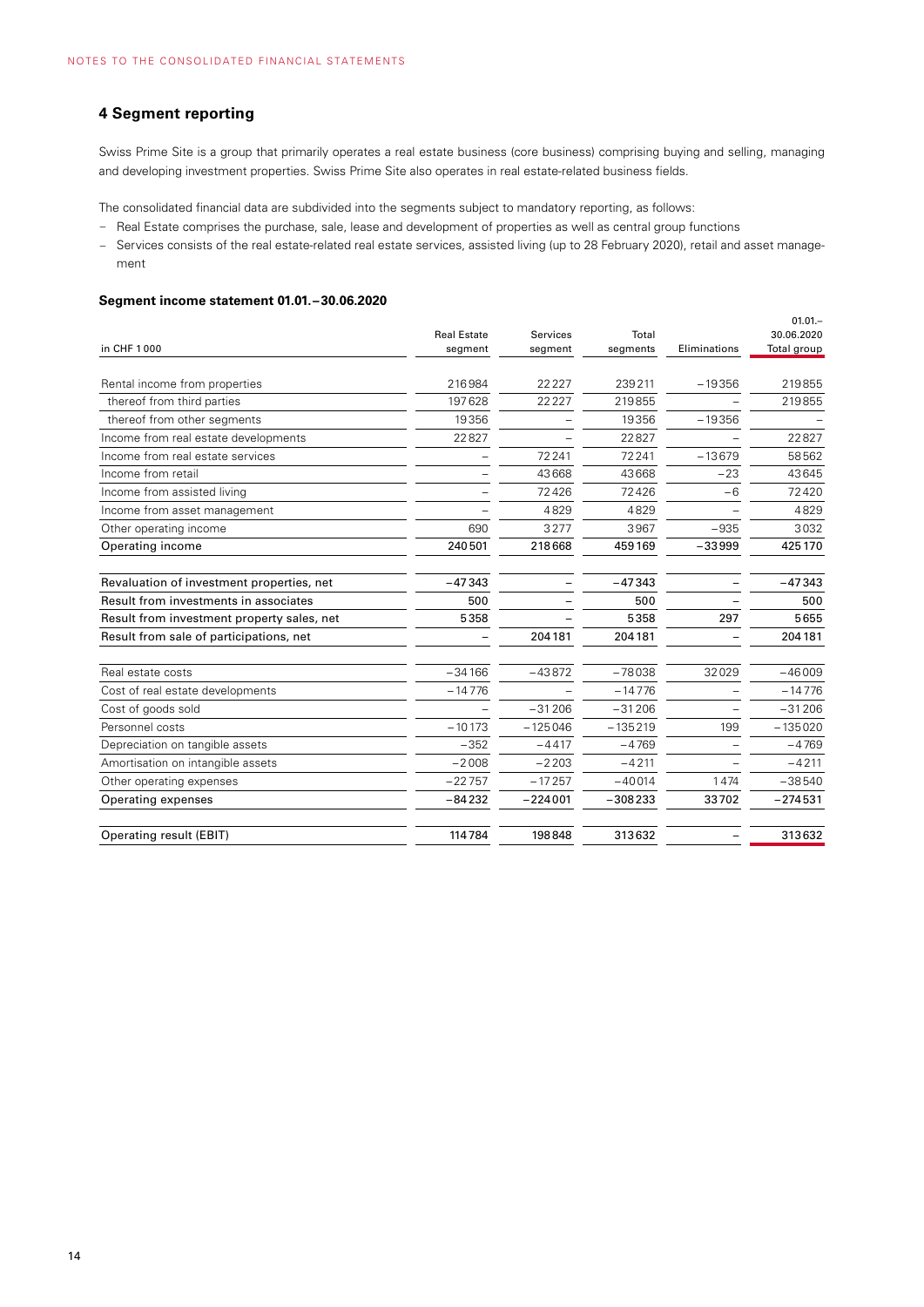#### **Segment income statement 01.01.–30.06.2019**

|          |                               |                     |                   | $01.01 -$                 |
|----------|-------------------------------|---------------------|-------------------|---------------------------|
|          |                               |                     |                   | 30.06.2019<br>Total group |
|          |                               |                     |                   |                           |
| 215467   | 52049                         | 267516              | $-28201$          | 239315                    |
| 187266   | 52049                         | 239315              |                   | 239315                    |
| 28201    |                               | 28201               | $-28201$          |                           |
| 34681    |                               | 34681               |                   | 34681                     |
|          | 71098                         | 71098               | $-14126$          | 56972                     |
|          | 57188                         | 57188               | $-4$              | 57184                     |
|          | 206122                        | 206122              |                   | 206122                    |
|          | 8784                          | 8784                |                   | 8784                      |
| 1766     | 3830                          | 5596                | $-923$            | 4673                      |
| 251914   | 399071                        | 650985              | $-43254$          | 607731                    |
| 85668    | $-430$                        | 85238               |                   | 85238                     |
| 500      |                               | 500                 |                   | 500                       |
| 4934     |                               | 4934                | 639               | 5573                      |
| $-32582$ | $-79686$                      | $-112268$           | 41882             | $-70386$                  |
| $-27632$ |                               | $-27632$            |                   | $-27632$                  |
|          | $-48357$                      | $-48357$            |                   | $-48357$                  |
| $-10200$ | $-215395$                     | $-225595$           | 169               | $-225426$                 |
| $-250$   | $-7222$                       | $-7472$             |                   | $-7472$                   |
| $-1419$  | $-2259$                       | $-3678$             |                   | $-3678$                   |
| $-7483$  | $-23113$                      | $-30596$            | 564               | $-30032$                  |
| $-79566$ | $-376032$                     | $-455598$           | 42615             | $-412983$                 |
| 263450   | 22609                         | 286059              |                   | 286059                    |
|          | <b>Real Estate</b><br>segment | Services<br>segment | Total<br>segments | Eliminations              |

In the Eliminations column, the revenues realised between the segments are eliminated.

### **5 Result from investment property sales**

|                                                  | $01.01 -$                | $01.01 -$  |
|--------------------------------------------------|--------------------------|------------|
| in CHF 1000                                      | 30.06.2019               | 30.06.2020 |
|                                                  |                          |            |
| Gains from sales of properties                   | 5573                     |            |
| Gains from sales of properties held for sale     | $\overline{\phantom{0}}$ | 5655       |
| Total result from investment property sales, net | 5573                     | 5655       |

During the reporting period, one property and a condominium unit in Building A, Espace Tourbillon in Geneva, were sold. Building A in Espace Tourbillon is under construction and the individual units will be sold on an ongoing basis and handed over in turnkey condition to the condominium owners at the end of 2020. The transaction is therefore split into two parts: the sale of storeys under construction and the continuation of construction activity as a service. The sale includes the land portion, the project costs incurred and the construction work carried out up to the date of sale and the transfer of ownership. It was recognised as the sale of investment properties (Swiss GAAP FER 18). The service includes the completion of the condominiums up to turnkey handover. This is recognised in the consolidated financial statements as real estate development based on construction progress (Swiss GAAP FER Framework 11 and 12).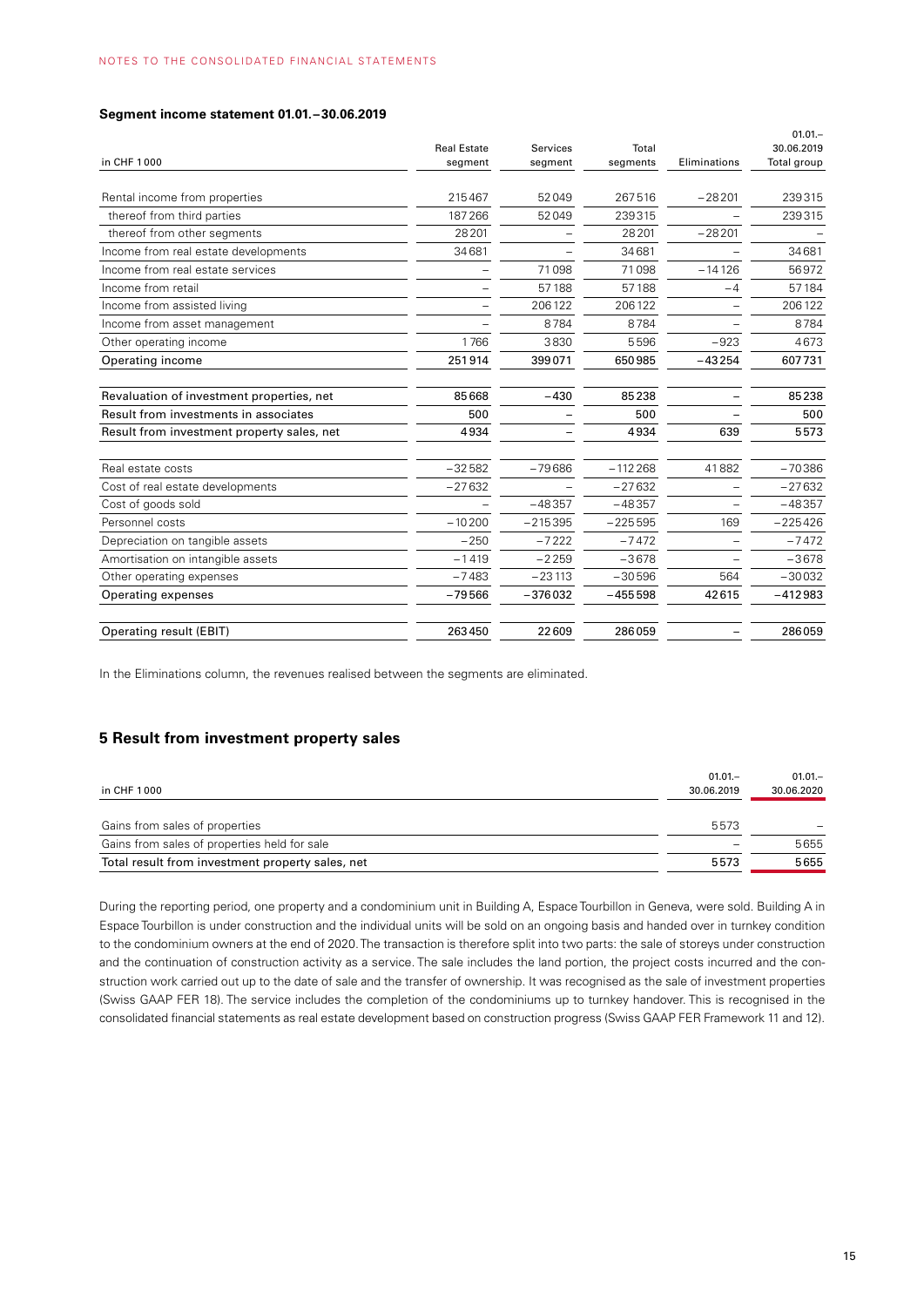# **6 Real estate costs**

| in CHF 1000                       | $01.01 -$<br>30.06.2019 | $01.01 -$<br>30.06.2020 |
|-----------------------------------|-------------------------|-------------------------|
|                                   |                         |                         |
| Property expenses                 | $-25110$                | $-20886$                |
| Third-party rents                 | $-37814$                | $-16697$                |
| Expenses for third-party services | $-2387$                 | $-2978$                 |
| Expenses for real estate services | $-2341$                 | $-2431$                 |
| Land lease expenses               | $-2734$                 | $-3017$                 |
| Total real estate costs           | $-70386$                | $-46009$                |

Property expenses included maintenance and repair costs of CHF 5.312 million [CHF 7.061 million], ancillary costs borne by the owner of CHF 7.628 million [CHF 5.789 million] and property-related insurance costs and fees of CHF 3.484 million [CHF 3.672 million] as well as costs for cleaning, energy and water of CHF 4.462 million [CHF 8.588 million].

Expenses for third-party rents primarily resulted from additionally leased properties for the Tertianum Group services in the assisted living sector. There is a significant drop in expenses compared to the same period last year due to the sale of the Tertianum Group as at 28 February 2020.

# **7 Other operating expenses**

|                                         | $01.01 -$  | $01.01 -$  |
|-----------------------------------------|------------|------------|
| in CHF 1000                             | 30.06.2019 | 30.06.2020 |
|                                         |            |            |
| Expenses for tangible assets and IT     | $-13592$   | $-9304$    |
| Non-life insurance, fees                | $-1170$    | $-701$     |
| Capital taxes                           | $-1331$    | $-3326$    |
| Administrative expenses                 | $-7551$    | $-5701$    |
| Audit and consultancy costs             | $-2768$    | $-2451$    |
| Marketing                               | $-3708$    | $-2695$    |
| Collection- and bad-debt-related losses | 88         | $-14362$   |
| Total other operating expenses          | $-30032$   | $-38540$   |

Around 500 tenant enquiries were received after lockdown. Tenants asked for rent to be deferred, waived or reduced. Most of the requests were from tenants in non-food retail, gastronomy and hotels. The prospect of unilateral solutions by the government continues to make the ongoing process of finding individual solutions with tenants increasingly difficult. Impairments amounted to CHF 14.0 million. CHF 1.1 million of already granted and confirmed rent waivers are included in the rental income from properties.

#### **8 Income taxes**

| Current income taxes of the reporting period                                 | $-13435$ | $-9908$  |
|------------------------------------------------------------------------------|----------|----------|
| Adjustments for current income taxes of other accounting periods             | $-710$   | $-621$   |
| Total current income taxes                                                   | $-14145$ | $-10529$ |
| Deferred taxes resulting from revaluation and depreciation                   | $-41956$ | $-12290$ |
| Deferred taxes resulting from real estate developments (long-term contracts) | $-1239$  | 2 1 1 2  |
| Deferred taxes resulting from the sale of investment properties              | 6421     | 2240     |
| Deferred taxes resulting from tax rate changes                               | 158085   | 5979     |
| Deferred taxes resulting from losses carried forward                         | $-1304$  | $-963$   |
| <b>Total deferred taxes</b>                                                  | 120007   | $-2922$  |
| Total income taxes                                                           | 105862   | $-13451$ |

The changes in various cantonal income tax rates that took place in the reporting period resulted in a release of deferred tax liabilities in the amount of CHF 5.979 million [CHF 158.085 million].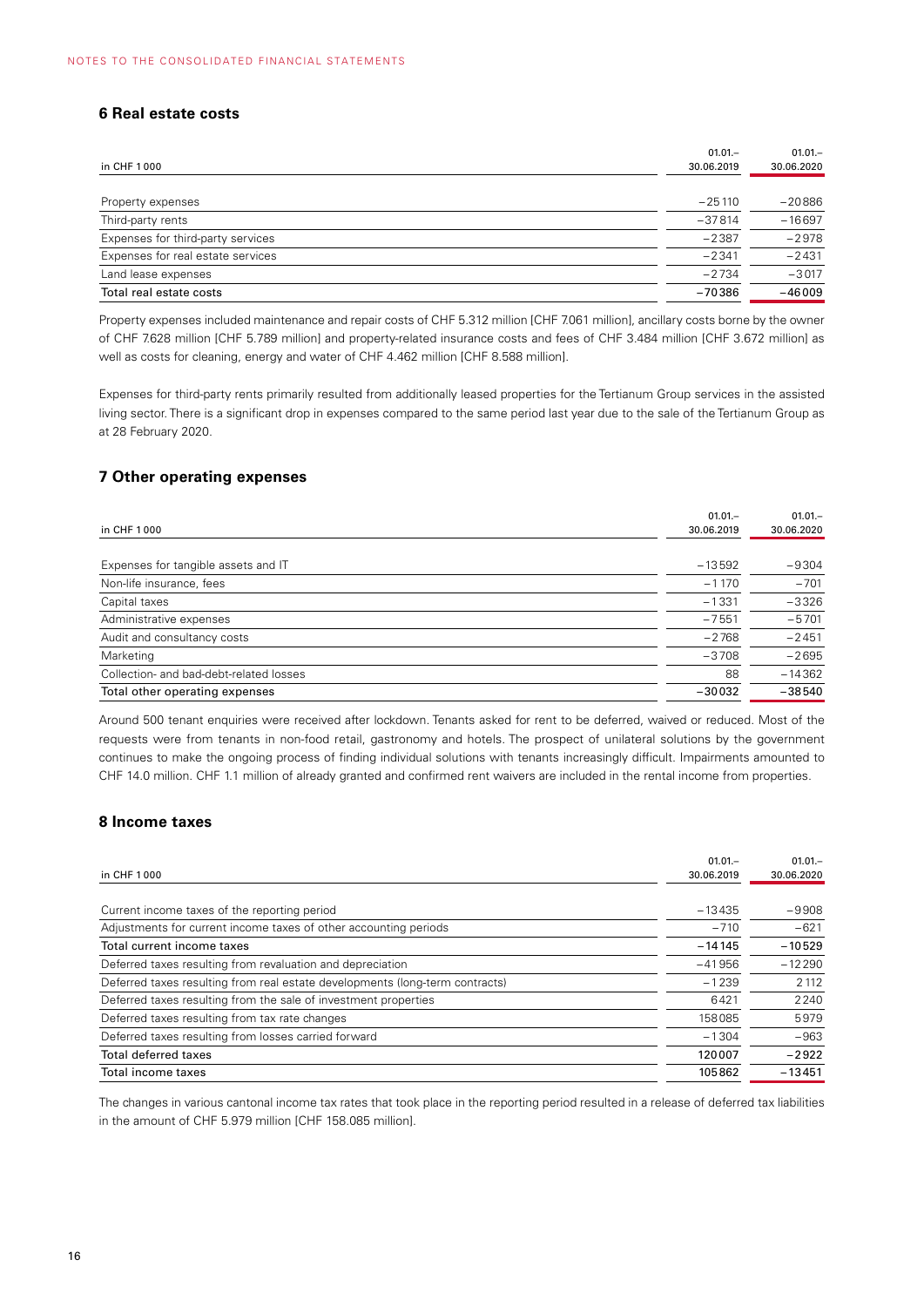# **9 Real estate developments**

| in CHF 1000                                              |        | 30.06.2020 |  |
|----------------------------------------------------------|--------|------------|--|
|                                                          |        |            |  |
| Income from current projects since start of construction | 204300 | 227127     |  |
| Advance payments received                                |        | $-223275$  |  |
| Real estate developments, net                            |        | 3852       |  |
| of which real estate developments, assets                | 19650  | 5686       |  |
| of which real estate developments, liabilities           |        | $-1834$    |  |
|                                                          |        |            |  |
| Income from real estate developments of the period       | 79789  | 22827      |  |

The accruals relate to real estate developments sold during the construction phase and completed on behalf of the buyers. In the partial sale of the «Espace Tourbillon» development project in Geneva, two of the total of five buildings under construction were sold in 2017. The turnkey transfer of the two buildings will be carried out upon completion in 2021. The «Weltpost Park» apartment complex in Berne was sold in 2018. The three-building complex was handed over to the buyer in the first half of 2020. In addition, the commercial space in Building A of the Espace Tourbillon development project was also sold by way of condominium ownership. Completion and turnkey transfer to the condominium owners is planned for 2020.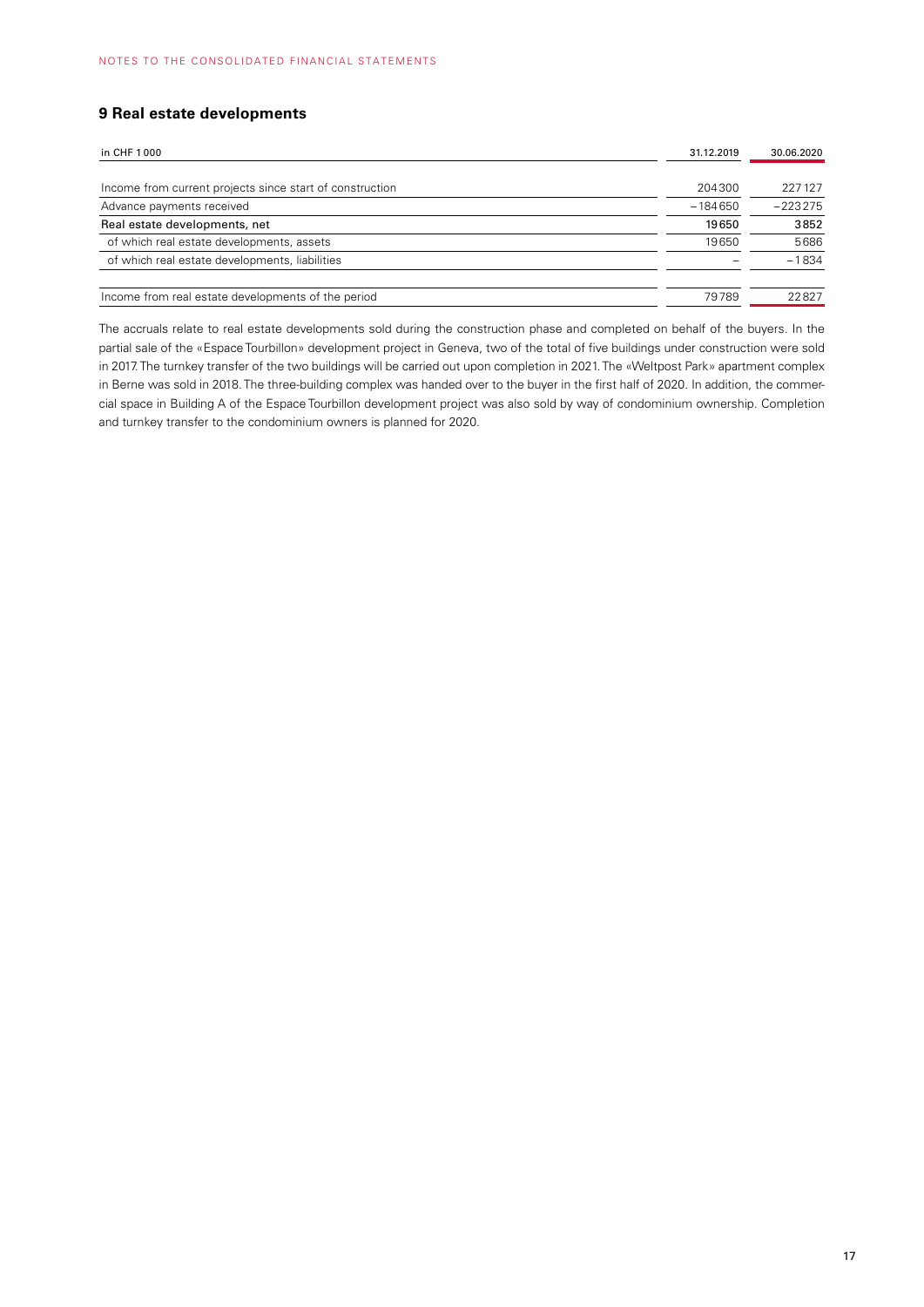# **10 Investment properties**

#### **Change in investment properties**

| in CHF 1000                                                        | Undeveloped<br>properties | Properties | Properties<br>under con-<br>struction/<br>develop-<br>ment sites | Total<br>investment<br>properties | Properties<br>held<br>for sale | Total      |
|--------------------------------------------------------------------|---------------------------|------------|------------------------------------------------------------------|-----------------------------------|--------------------------------|------------|
| Total as at 01.01.2019                                             | 25473                     | 10544450   | 576787                                                           | 11 146 710                        | 57708                          | 11 204 418 |
| Follow-up investments                                              | 62                        | 72655      | 115274                                                           | 187991                            | 427                            | 188418     |
| Capitalised borrowing costs                                        |                           |            | 2790                                                             | 2790                              |                                | 2790       |
| Additions from acquisitions                                        |                           | 17330      |                                                                  | 17330                             |                                | 17330      |
| Reclassifications                                                  |                           | -93356     | 55329                                                            | $-38027$                          | 38027                          |            |
| Disposal by sale                                                   |                           | $-30420$   |                                                                  | $-30420$                          |                                | $-30420$   |
| Positive fair value adjustment                                     |                           | 108945     | 39673                                                            | 148619                            | 354                            | 148973     |
| Negative fair value adjustment                                     | $-140$                    | $-63130$   | $-2$                                                             | $-63272$                          | $-463$                         | $-63735$   |
| Fair value adjustment                                              | $-139$                    | 45815      | 39671                                                            | 85347                             | $-109$                         | 85238      |
| Total as at 30.06.2019                                             | 25396                     | 10556474   | 789851                                                           | 11371721                          | 96053                          | 11 467 774 |
| Purchases                                                          | 12020                     |            |                                                                  | 12020                             |                                | 12020      |
| Follow-up investments                                              | 76                        | 71728      | 148446                                                           | 220250                            | 366                            | 220616     |
| Capitalised borrowing costs                                        |                           | 1053       | 2875                                                             | 3928                              |                                | 3928       |
| Additions from acquisitions                                        |                           | 37675      |                                                                  | 37675                             |                                | 37675      |
| Reclassifications                                                  |                           | 271286     | $-315545$                                                        | $-44259$                          | 44259                          |            |
| Disposal by sale                                                   |                           | $-38384$   | $-10578$                                                         | $-48962$                          | $-45795$                       | $-94757$   |
| Positive fair value adjustment                                     | 72                        | 209851     | 3735                                                             | 213658                            | $-354$                         | 213304     |
| Negative fair value adjustment                                     | $-66$                     | $-79444$   | $-15227$                                                         | $-94737$                          | $-393$                         | $-95130$   |
| Fair value adjustment                                              | 6                         | 130407     | $-11492$                                                         | 118921                            | $-747$                         | 118174     |
| Total as at 31.12.2019                                             | 37498                     | 11 030 239 | 603557                                                           | 11 671 294                        | 94136                          | 11765430   |
| Purchases                                                          |                           | 49019      | 37                                                               | 49056                             |                                | 49056      |
| Follow-up investments                                              | 27                        | 65981      | 83188                                                            | 149196                            | 9994                           | 159190     |
| Capitalised borrowing costs                                        |                           |            | 3690                                                             | 3690                              |                                | 3690       |
| Reclassifications                                                  |                           | $-4038$    | 4038                                                             |                                   |                                |            |
| Disposal by sale                                                   |                           |            |                                                                  |                                   | $-14426$                       | $-14426$   |
| Disposals from divestments                                         |                           | $-34745$   |                                                                  | -34745                            |                                | $-34745$   |
| Positive fair value adjustment                                     | 238                       | 60511      | 8099                                                             | 68848                             | 9123                           | 77971      |
| Negative fair value adjustment                                     | $-22$                     | $-118110$  | $-7182$                                                          | $-125314$                         |                                | $-125314$  |
| Fair value adjustment                                              | 216                       | $-57599$   | 917                                                              | $-56466$                          | 9123                           | $-47343$   |
| Total as at 30.06.2020                                             | 37741                     | 11 048 857 | 695427                                                           | 11782025                          | 98827                          | 11880852   |
| Actual costs as at 31.12.2019                                      | 29 269                    | 8165228    | 558431                                                           | 8752928                           | 79288                          | 8832216    |
| Actual costs as at 30.06.2020                                      | 29296                     | 8237450    | 651389                                                           | 8918135                           | 79894                          | 8998029    |
| Difference between fair value and actual<br>costs as at 31.12.2019 | 8229                      | 2865011    | 45126                                                            | 2918366                           | 14848                          | 2933214    |
| Difference between fair value and actual<br>costs as at 30.06.2020 | 8445                      | 2811407    | 44038                                                            | 2863890                           | 18933                          | 2882823    |
| Fire insurance values on 01.01.2019                                | 1956                      | 6846615    | 467697                                                           | 7316268                           | 79705                          | 7395973    |
| Fire insurance values on 01.01.2020 <sup>1</sup>                   | 12067                     | 6947513    | 384939                                                           | 7344519                           | 78916                          | 7423435    |
| Fire insurance values on 30.06.2020 <sup>1</sup>                   | 11945                     | 6983195    | 331446                                                           | 7326586                           | 21953                          | 7348539    |

<sup>1</sup> there were no building insurance values for properties under construction. For building projects, respective builders' liability insurance policies were concluded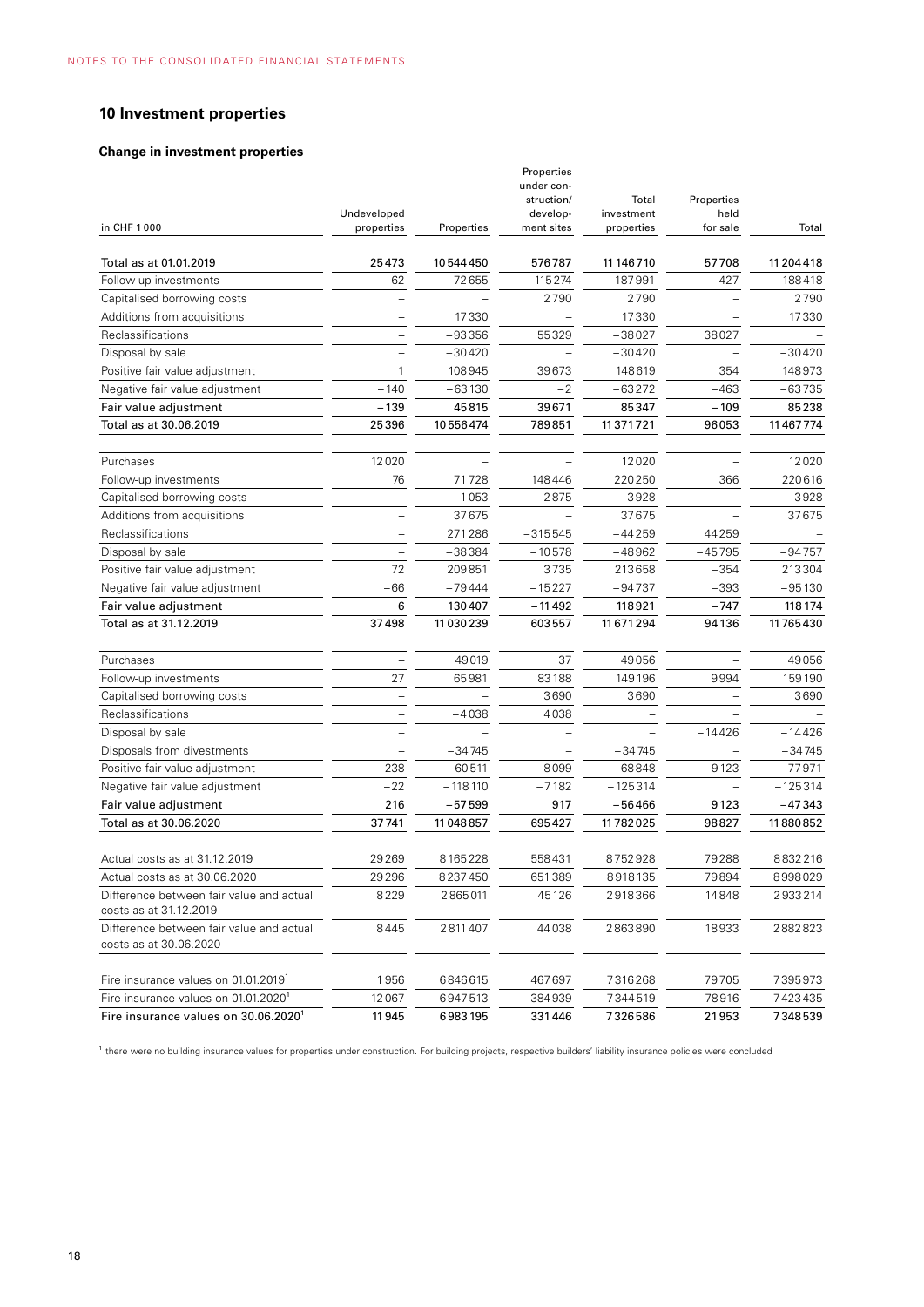The properties are valued on a semi-annual basis by an external, independent and qualified valuation expert: Wüest Partner AG, Zurich. On the balance sheet date, the discount rates used for the valuation of properties ranged from 2.05% to 4.95% [2.05% to 4.95% as at 31 December 2019]. The weighted average real discount rate was 3.05% [3.06% as at 31 December 2019].

#### **Property portfolio details**

#### (15 largest properties in terms of value)

| Property details as at 30.06.2020                  |                                                  |               | Overview of type of use |                                   |                                                            |                          |                                                      |                          |                          |                          |                    |
|----------------------------------------------------|--------------------------------------------------|---------------|-------------------------|-----------------------------------|------------------------------------------------------------|--------------------------|------------------------------------------------------|--------------------------|--------------------------|--------------------------|--------------------|
| City/address                                       | Ownership status                                 | Built         | Year of renovation      | $\tilde{\mathbf{E}}$<br>Site area | Total floor space m <sup>2</sup> ,<br>parking<br>excluding | Retail %                 | Offices, medical practice<br>వ్<br>etc.<br>premises, | Hotel / gastronomy %     | వి<br>Assisted living    | వ్<br>Storage facilities | Other <sup>%</sup> |
|                                                    |                                                  |               | 2019/                   |                                   |                                                            |                          |                                                      |                          |                          |                          |                    |
| Basel, Hochbergerstrasse 70/Stücki Park (Shopping) | sole ownership                                   | 2009          | 2020                    | 46416                             | 32214                                                      | 29.7                     | 20.6                                                 | 37.1                     |                          | 9.6                      | 3.0                |
| Basel, Messeplatz 12/Messeturm                     | sole ownership<br>partial land lease             | 2003          |                         | 2137                              | 24024                                                      |                          | 54.3                                                 | 42.3                     |                          | 3.2                      | 0.2                |
| Bern, Wankdorfallee 4/EspacePost                   | sole ownership<br>land lease                     | 2014          |                         | 5244                              | 33647                                                      | $\overline{\phantom{0}}$ | 94.2                                                 |                          |                          | 4.9                      | 0.9                |
| Geneva, Place du Molard 2-4                        | sole ownership                                   | 1690          | 2002                    | 1718                              | 7267                                                       | 38.2                     | 56.4                                                 | 0.5                      |                          | 4.1                      | 0.8                |
| Geneva, Rue du Rhône 48-50                         | sole ownership                                   | 1921          | 2002                    | 5166                              | 33414                                                      | 44.4                     | 33.4                                                 | 7.2                      | $\overline{a}$           | 8.9                      | 6.1                |
| Grand-Lancy, Route des Jeunes 10/CCL La Praille    | sole ownership<br>land lease                     | 2002          |                         | 20597                             | 36113                                                      | 52.2                     | 1.0                                                  | 28.4                     |                          | 16.3                     | 2.1                |
| Plan-les-Ouates, Chemin des Aulx/Espace Tourbillon | sole ownership                                   |               |                         | 17768                             |                                                            |                          |                                                      |                          |                          |                          |                    |
| St. Gallen, Zürcherstrasse 462-464/Shopping Arena  | sole ownership<br>parking 73/100<br>co-ownership | 2008<br>1999/ |                         | 33 106                            | 39753                                                      | 57.9                     | 9.6                                                  | 11.4                     | $\overline{\phantom{0}}$ | 19.4                     | 1.7                |
|                                                    |                                                  | 2000/         |                         |                                   |                                                            |                          |                                                      |                          |                          |                          |                    |
| Winterthur, Theaterstrasse 15a-c, 17               | sole ownership                                   | 2004          |                         | 15069                             | 37151                                                      | $\overline{\phantom{0}}$ | 71.2                                                 | 0.5                      |                          | 15.5                     | 12.8               |
| Zurich, Affolternstrasse 54, 56/Cityport           | sole ownership                                   | 2001          |                         | 9830                              | 23529                                                      | $\overline{\phantom{0}}$ | 92.0                                                 | $\overline{\phantom{0}}$ |                          | 7.7                      | 0.3                |
| Zurich, Hagenholzstrasse 60/SkyKey                 | sole ownership                                   | 2014          |                         | 9573                              | 41251                                                      | $\overline{a}$           | 86.0                                                 | 9.8                      |                          | 4.2                      | $\qquad \qquad -$  |
| Zurich, Hardstrasse 201/Prime Tower                | sole ownership                                   | 2011          |                         | 10451                             | 48138                                                      | 0.7                      | 87.3                                                 | 5.5                      |                          | 6.4                      | 0.1                |
| Zurich, Maagplatz 1/Platform                       | sole ownership                                   | 2011          |                         | 5907                              | 20310                                                      | 2.1                      | 91.1                                                 | 0.5                      | $\overline{\phantom{0}}$ | 4.9                      | 1.4                |
| Zurich, Müllerstrasse 16, 20                       | sole ownership                                   | 1980          | 2006                    | 3864                              | 13692                                                      |                          | 93.1                                                 |                          |                          | 5.8                      | 1.1                |
| Zurich, Seidengasse 1/Jelmoli                      | sole ownership                                   | 1898          | 2010                    | 6514                              | 36770                                                      | 64.6                     | 3.7                                                  | 13.3                     |                          | 12.8                     | 5.6                |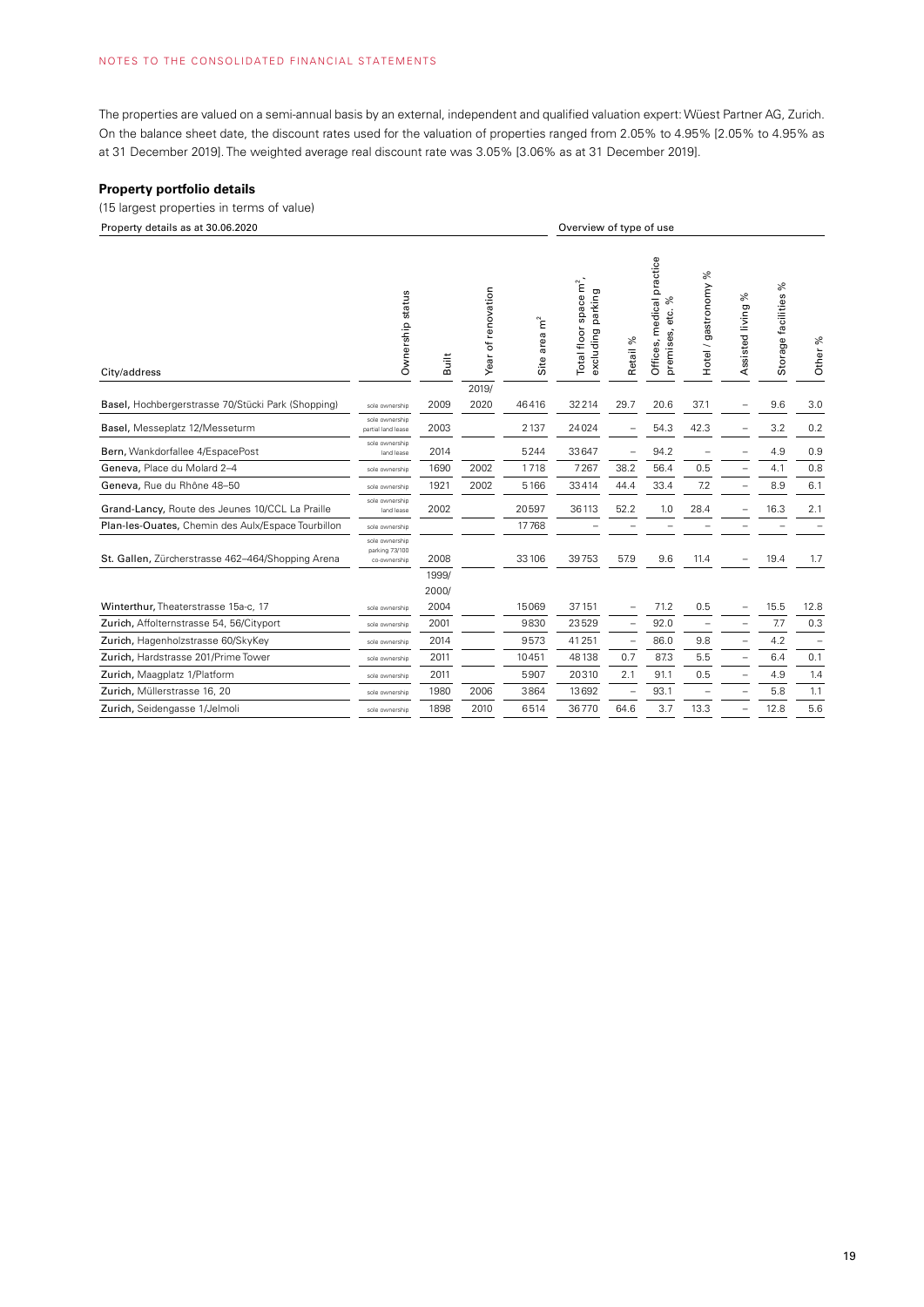#### **Details on future rental income from rentals under existing contracts**

The following table depicts the breakdown of the contractual end of the term of individual rental agreements, based on future net annual rental income and land lease income from investment properties (excluding properties under construction and development sites, and excluding additionally leased properties) as at 30 June 2020:

|                           | 30.06.2019<br>Future rental |        | 30.06.2020<br>Future rental |       |
|---------------------------|-----------------------------|--------|-----------------------------|-------|
|                           | income                      | Share  | income                      | Share |
| End of contract           | in CHF 1000                 | in $%$ | in CHF 1000                 | in %  |
|                           |                             |        |                             |       |
| Under 1 year <sup>1</sup> | 39911                       | 9.1    | 57419                       | 13.0  |
| Over 1 year               | 69237                       | 15.8   | 57 173                      | 12.9  |
| Over 2 years              | 45378                       | 10.3   | 44672                       | 10.1  |
| Over 3 years              | 41900                       | 9.5    | 38714                       | 8.7   |
| Over 4 years              | 37861                       | 8.6    | 41644                       | 9.4   |
| Over 5 years              | 32212                       | 7.3    | 31677                       | 7.1   |
| Over 6 years              | 13031                       | 3.0    | 34550                       | 7.8   |
| Over 7 years              | 30693                       | 7.0    | 17809                       | 4.0   |
| Over 8 years              | 18134                       | 4.1    | 13920                       | 3.1   |
| Over 9 years              | 13513                       | 3.1    | 16642                       | 3.8   |
| Over 10 years             | 97280                       | 22.2   | 89172                       | 20.1  |
| Total                     | 439150                      | 100.0  | 443392                      | 100.0 |

<sup>1</sup> includes all indefinite rental agreements (residential, parking facilities, commercial properties etc.) of total CHF 19.902 million [CHF 18.223 million]

Future rental income has been presented from the Real Estate segment perspective and is based on the rental agreements of the group's properties as at 30 June 2020 [30 June 2019].

#### **Largest external tenants**

As at the balance sheet date, the five largest external tenants accounted for 23.3% [21.7%] of future annual rental income and land lease income (Real Estate segment perspective). The individual tenants have a good credit rating. This relates to the following companies:

| in %                                  | 30.06.2019 | 30.06.2020 |
|---------------------------------------|------------|------------|
| Tertianum                             | n.a.       | 5.7        |
| Coop                                  | 5.8        | 5.6        |
| Swisscom                              |            | 4.8        |
| Magazine zum Globus (formerly Migros) | n.a.       | 4.7        |
| Zurich Insurance Group                | 2.5        | 2.5        |
| Migros                                | 5.8        | n.a.       |
| Die Schweizerische Post               | 2.4        | n.a.       |

According to Swiss GAAP FER 13, rental agreements represent leasing transactions. The rental agreements are generally indexed; in the case of retail property, additional turnover-based rents are sometimes agreed. Rental agreements are normally concluded for a term of five to ten years, often with a five-year extension option.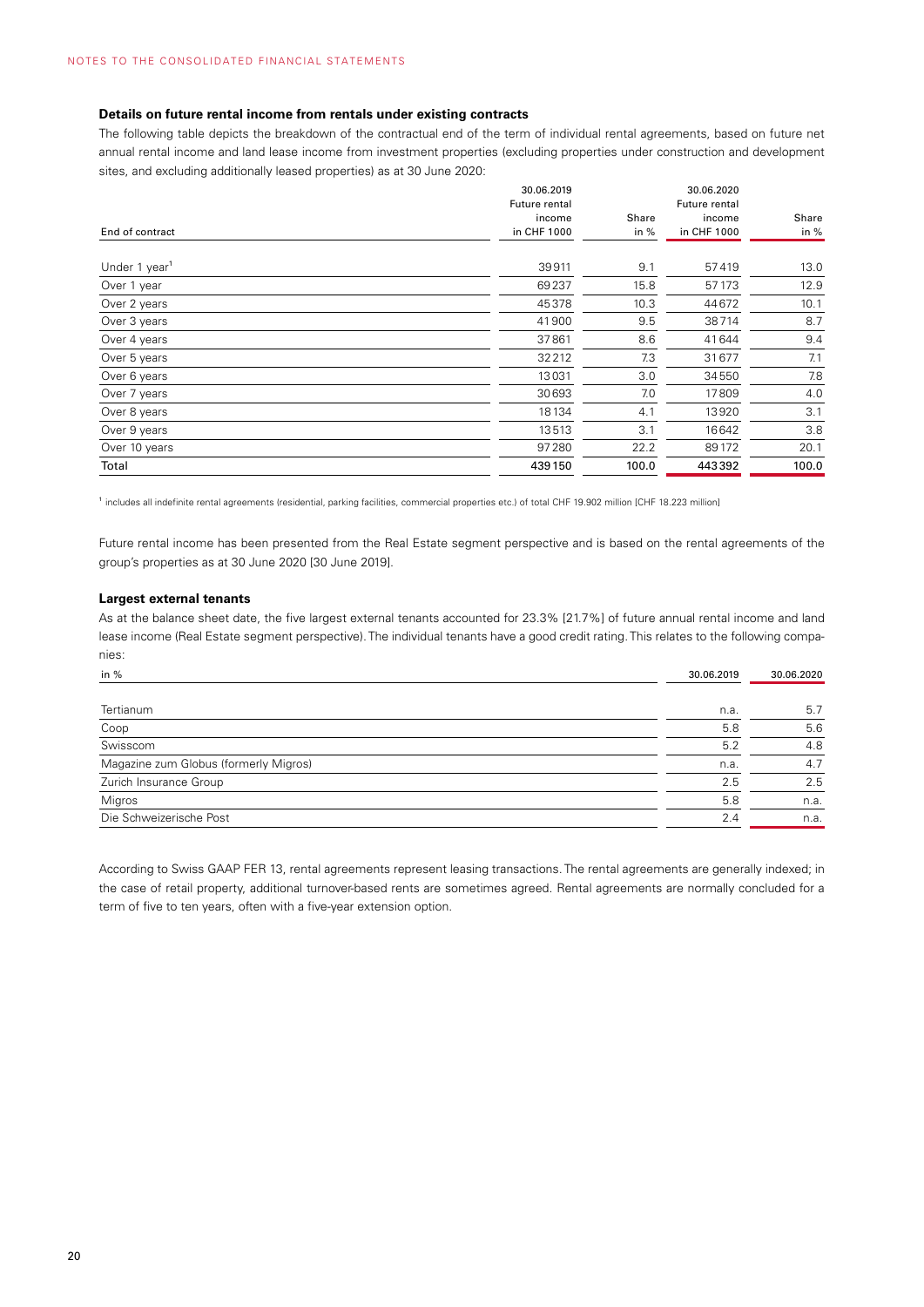# **Current development and new building projects**

| Project description | Construction of three laboratory buildings and offices and transformation of the area into a centre for<br>innovation, entertainment and health. Investment volume: approx. CHF 180 m.<br>Further information: stueckipark.ch |
|---------------------|-------------------------------------------------------------------------------------------------------------------------------------------------------------------------------------------------------------------------------|
| Project status      | First stage in the final phase of implementation, second stage in the final phase of development                                                                                                                              |
| Sale/rental status  | First stage: Building F (office) and Buildings H & I (lab) being marketed, Building G (laboratory and office) fully<br>let                                                                                                    |
| Completion          | First stage: 2020, second stage: 2023                                                                                                                                                                                         |

#### Basel, Hochbergerstrasse 60: Stücki Park

#### Lancy, Esplanade de Pont-Rouge 5, 7, 9: Alto Pont-Rouge

| Project description | Construction of a new services building with 15 upper floors and flexible usable areas.<br>Investment volume: approx. CHF 180 m. Further information: alto-pont-rouge.ch |
|---------------------|--------------------------------------------------------------------------------------------------------------------------------------------------------------------------|
| Project status      | Building permit confirmed                                                                                                                                                |
| Sale/rental status  | Interested parties for approx. 7000 m <sup>2</sup> available                                                                                                             |
| Completion          | 2023                                                                                                                                                                     |

#### Monthey, Rue de Venise 5-7/Avenue de la Plantaud 4

| Project description | New residential and care centre with 50 beds and 39 apartments.<br>Investment volume: approx. CHF 27 m |
|---------------------|--------------------------------------------------------------------------------------------------------|
|                     |                                                                                                        |
| Project status      | Project being executed                                                                                 |
| Sale/rental status  | Fully let                                                                                              |
| Completion          | 2021                                                                                                   |

#### Oftringen, Spitalweidstrasse 1: Shopping centre a1

| Project description | Transformation into a retail park. Investment volume: approx. CHF 60 m. |  |  |  |
|---------------------|-------------------------------------------------------------------------|--|--|--|
|                     | Further information: a-eins.ch                                          |  |  |  |
| Project status      | Partially open end of 2019; fully open Q4 2020                          |  |  |  |
| Sale/rental status  | Fully let                                                               |  |  |  |
| Completion          | 2020                                                                    |  |  |  |

#### Paradiso, Riva Paradiso 3, 20: Tertianum Residenz Du Lac

| Project description | New senior citizens' residence with 60 apartments and a geriatric care centre with 40 beds. |  |  |  |
|---------------------|---------------------------------------------------------------------------------------------|--|--|--|
|                     | Investment volume: approx. CHF 52 m                                                         |  |  |  |
| Project status      | Legally valid building permit has been issued                                               |  |  |  |
| Sale/rental status  | Fully let                                                                                   |  |  |  |
| Completion          | 2023                                                                                        |  |  |  |

| Plan-les-Ouates, Chemin des Aulx: Espace Tourbillon |                                                                                                                                                                                                                                                     |  |  |  |
|-----------------------------------------------------|-----------------------------------------------------------------------------------------------------------------------------------------------------------------------------------------------------------------------------------------------------|--|--|--|
| Project description                                 | Construction of five new buildings for commercial, trading and service provider companies with underground<br>logistics infrastructure. Investment volume: approx. CHF 220 m (Buildings A, B and E).<br>Further information: espacetourbillon.ch/en |  |  |  |
| Project status                                      | Project being executed                                                                                                                                                                                                                              |  |  |  |
| Sale/rental status                                  | 33% let (Building B), 33% sold (Building A)                                                                                                                                                                                                         |  |  |  |
| Completion                                          | 2020-2021                                                                                                                                                                                                                                           |  |  |  |

#### Richterswil, Gartenstrasse 7/17, 15: Tertianum residential care centre, Etzelblick

| Project description | Construction of 26 new age-adapted apartments and 64 new care places including dementia care to replace |  |  |  |  |
|---------------------|---------------------------------------------------------------------------------------------------------|--|--|--|--|
|                     | the existing residential and care centre. Investment volume: approx. CHF 30 m                           |  |  |  |  |
| Project status      | Project being executed                                                                                  |  |  |  |  |
| Sale/rental status  | Fully let                                                                                               |  |  |  |  |
| Completion          | 2022                                                                                                    |  |  |  |  |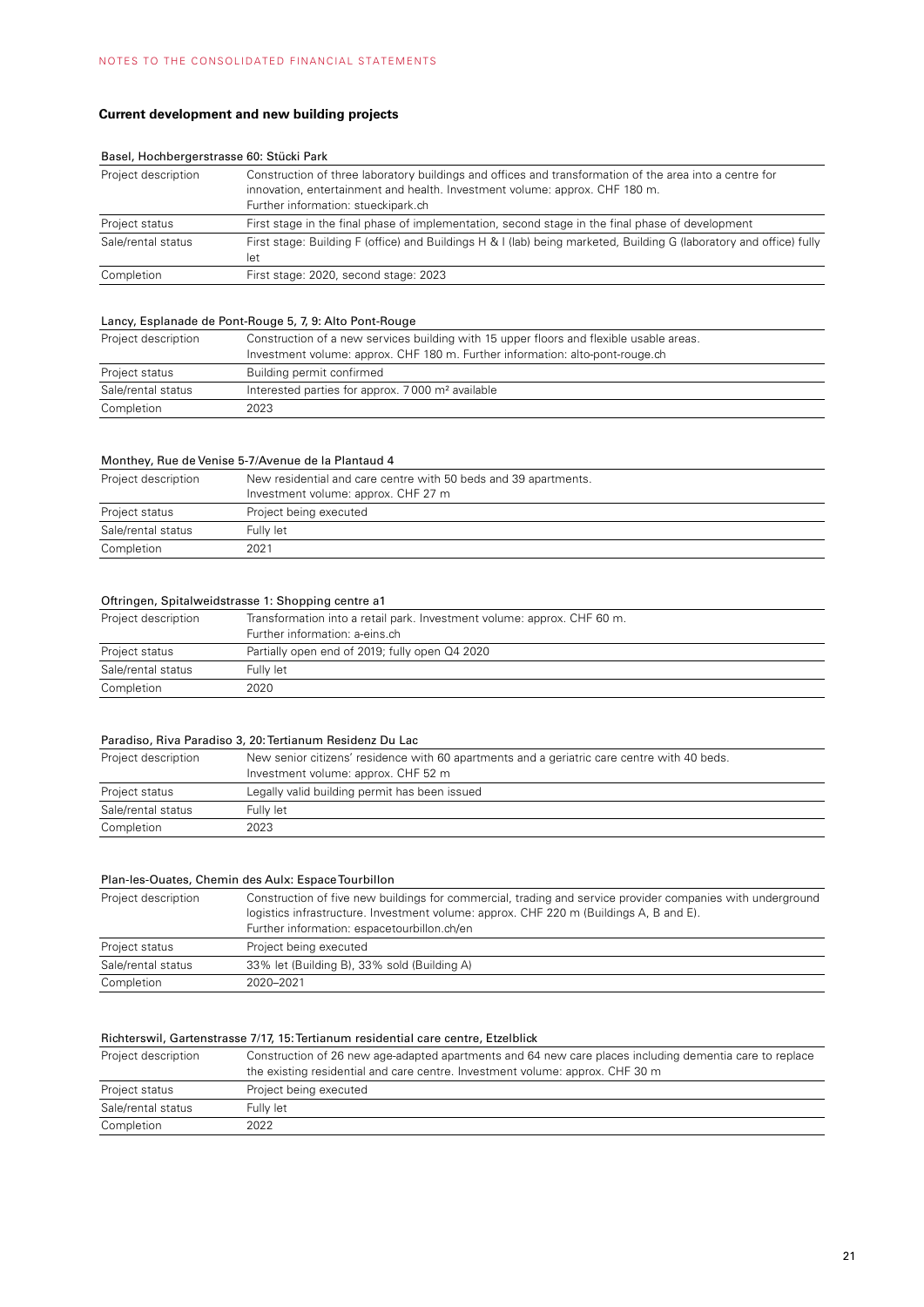# Schlieren, Zürcherstrasse 39: JED conversion – Join. Explore. Dare.

| Project description | Conversion into a centre for knowledge transfer, innovation and entrepreneurship with workplaces, indoor |  |  |
|---------------------|----------------------------------------------------------------------------------------------------------|--|--|
|                     | and outdoor meeting areas, and spaces for events, catering and leisure.                                  |  |  |
|                     | Investment volume: approx. CHF 114 m. Further information: jed.swiss                                     |  |  |
| Project status      | First stage complete, rental space handed over to anchor tenant Zühlke                                   |  |  |
| Sale/rental status  | 75% let                                                                                                  |  |  |
| Completion          | Second stage: end of 2020, third stage including surrounding area: June 2021                             |  |  |

#### Schlieren, Zürcherstrasse 39: JED new building 2226 – Join. Explore. Dare.

| Project description | Development of building land reserve and new building with the forward-looking 2226 building concept<br>providing a perfect indoor climate without the use of heating, ventilation and cooling systems. Large<br>connected areas for innovative companies and conferencing services.<br>Investment volume: approx. CHF 55 m. Further information: jed.swiss |
|---------------------|-------------------------------------------------------------------------------------------------------------------------------------------------------------------------------------------------------------------------------------------------------------------------------------------------------------------------------------------------------------|
| Project status      | In planning. Building permit confirmed since May 2020                                                                                                                                                                                                                                                                                                       |
| Sale/rental status  | Currently being marketed                                                                                                                                                                                                                                                                                                                                    |
| Completion          | 2023                                                                                                                                                                                                                                                                                                                                                        |

#### Zurich, Vulkanstrasse 114, Juchstrasse 3: West-Log

| Project description | Construction of a new logistics and office building with extra-high stories for automated storage facilities.<br>Investment volume: approx. CHF 79 m. Further information: west-log.ch |
|---------------------|----------------------------------------------------------------------------------------------------------------------------------------------------------------------------------------|
| Project status      | Project being executed                                                                                                                                                                 |
| Sale/rental status  | 85% let                                                                                                                                                                                |
| Completion          | 2020                                                                                                                                                                                   |

A more detailed description of the development and new construction projects has been published on the homepage www.sps.swiss/ en/real-estate/projects/projects-under-construction.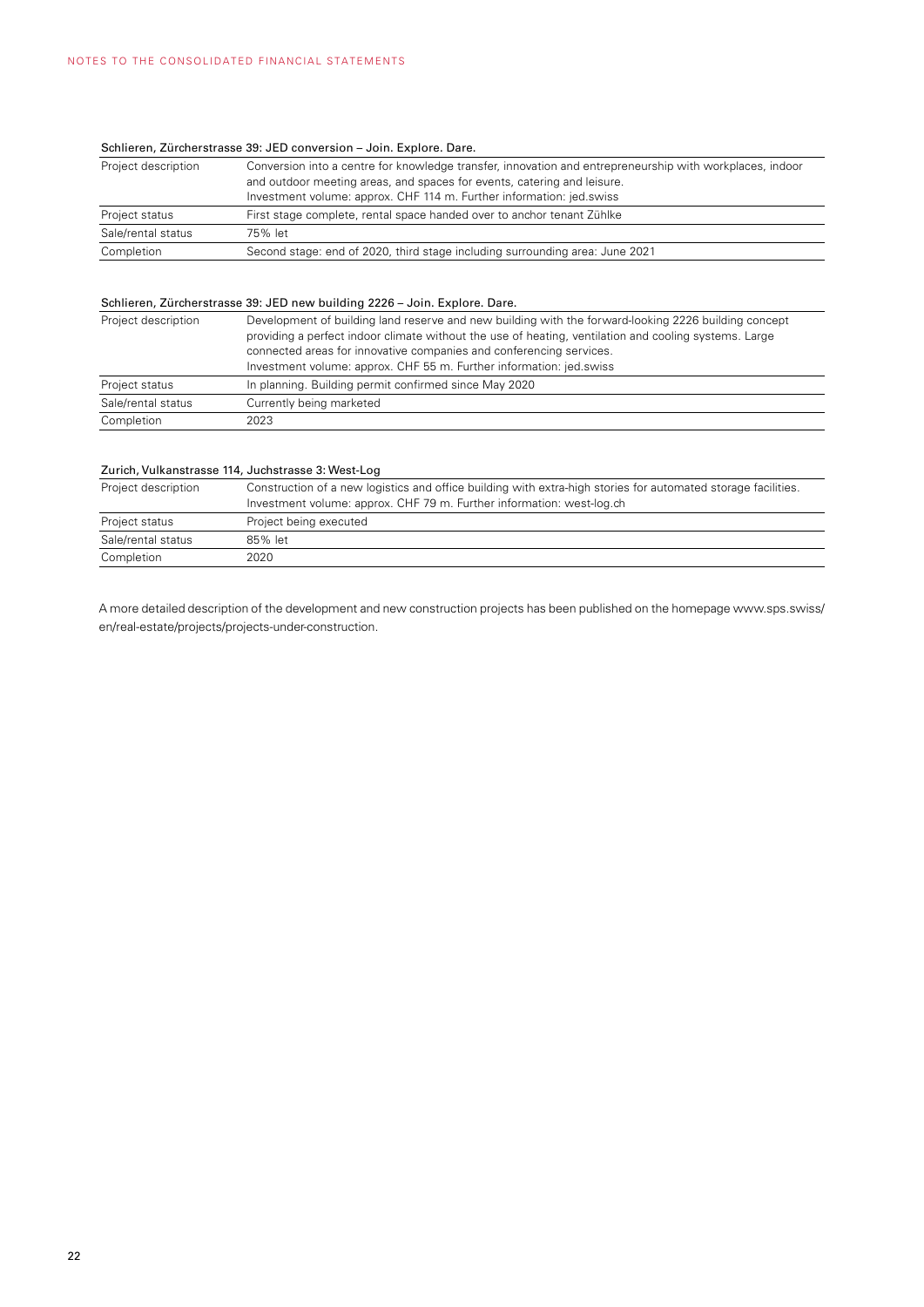# **11 Goodwill**

Goodwill resulting from acquisitions is set off against shareholders' equity as at the time of acquisition. Theoretical recognition of goodwill would have the following effects on the consolidated financial statements, assuming a useful life of five years:

#### **Theoretical statement of changes in goodwill**

| in CHF 1000                                     | 2019   | 2020      |
|-------------------------------------------------|--------|-----------|
| Cost as at 01.01.                               | 447501 | 454293    |
| Additions                                       | 6792   |           |
| Disposals from divestments                      |        | $-304538$ |
| Cost as at reporting date                       | 454293 | 149755    |
| Cumulative amortisation as at 01.01.            | 377060 | 430520    |
| Additions                                       | 53460  | 1156      |
| Disposals from divestments                      |        | $-285767$ |
| Cumulative amortisation as at reporting date    | 430520 | 145909    |
| Theoretical net book value as at reporting date | 23773  | 3846      |

# **Theoretical effect on shareholders' equity**

| in CHF 1000                                                                | 31.12.2019 | 30.06.2020 |
|----------------------------------------------------------------------------|------------|------------|
|                                                                            |            |            |
| Shareholders' equity according to balance sheet                            | 5459187    | 5744414    |
| Theoretical recognition of net book value of goodwill in the balance sheet | 23773      | 3846       |
| Theoretical shareholders' equity including net book value of goodwill      |            | 5748260    |

#### **Theoretical effect on profit**

|                                                       | $01.01 -$         | $01.01 -$  |
|-------------------------------------------------------|-------------------|------------|
| in CHF 1000                                           | 30.06.2019        | 30.06.2020 |
|                                                       |                   |            |
| Profit according to income statement                  | 356538            | 269689     |
| Theoretical amortisation of goodwill                  | $-26410$          | $-1156$    |
| Adjustment result from sale of participations, net    | $\qquad \qquad =$ | 285767     |
| Theoretical profit including amortisation of goodwill | 330128            | 554300     |

# **12 Financial liabilities**

| in CHF 1000                             | 31.12.2019 | 30.06.2020 |
|-----------------------------------------|------------|------------|
|                                         | 1027978    | 933446     |
| Mortgage-backed loans                   |            |            |
| <b>Bonds</b>                            | 229892     | 529701     |
| Other loans                             | 2007       |            |
| Total current financial liabilities     | 1259877    | 1463147    |
| Mortgage-backed loans                   | 1950454    | 2041000    |
| Convertible bonds                       | 543940     | 538888     |
| <b>Bonds</b>                            | 1609858    | 1310269    |
| Non-current loans                       | 14299      |            |
| Other non-current financial liabilities | 2292       | 731        |
| Total non-current financial liabilities | 4120843    | 3890888    |
| <b>Total financial liabilities</b>      | 5380720    | 5354035    |

As at the balance sheet date, the loan-to-value ratio of the real estate portfolio amounted to 45.1% [45.7% as at 31 December 2019].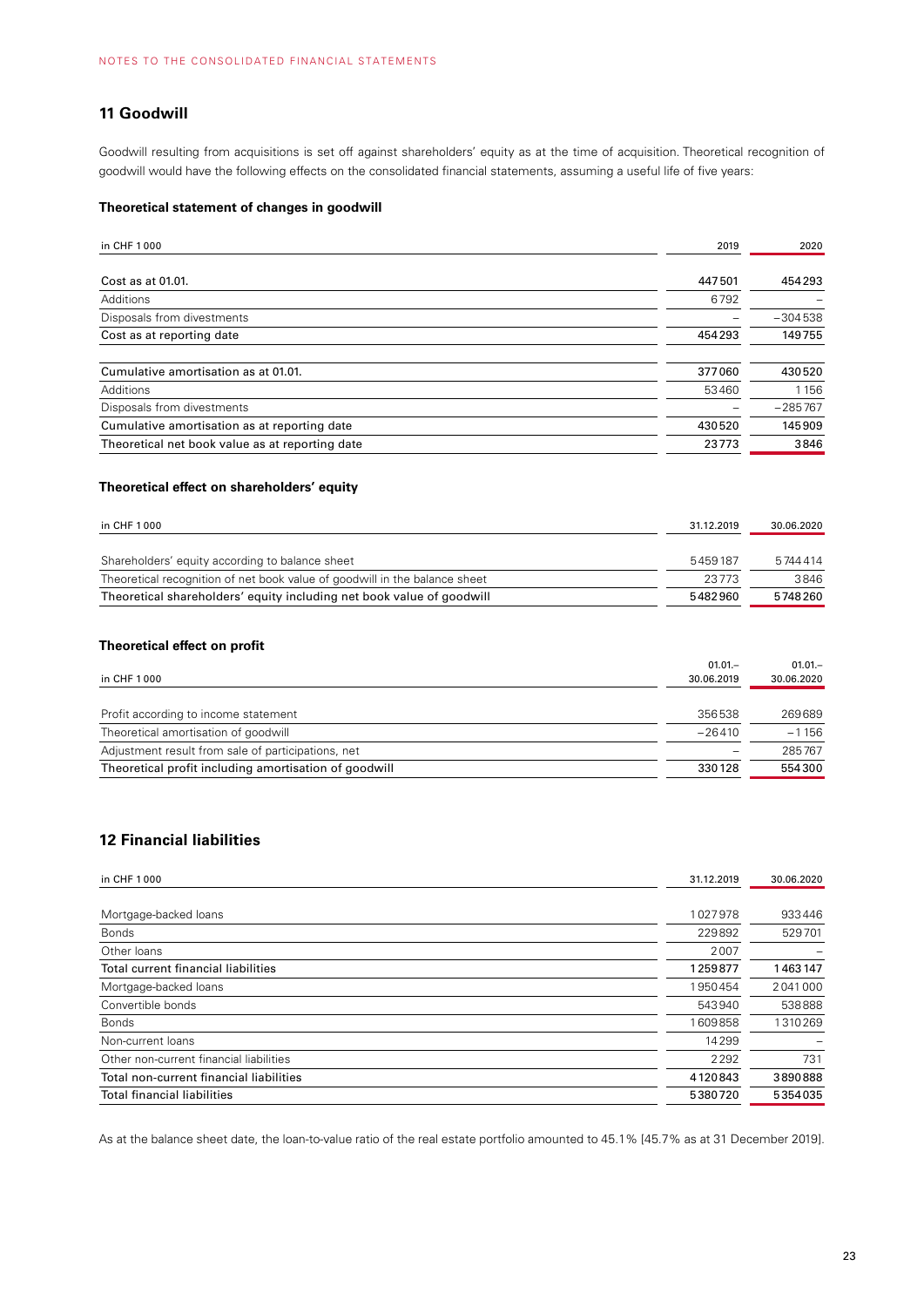| <b>Bonds</b>                |                  |                      |                     |                      |                      |
|-----------------------------|------------------|----------------------|---------------------|----------------------|----------------------|
|                             |                  | CHF 230 m<br>2020    | CHF 300 m<br>2021   | CHF 190 m<br>2024    | CHF 100 m<br>2024    |
| Issuing volume, nominal     | CHF m            | 230,000              | 300,000             | 190,000              | 100.000              |
| Book value as at 30.06.2020 | CHF <sub>m</sub> | 229.959              | 299.742             | 189.905              | 99.630               |
| Book value as at 31.12.2019 | CHF m            | 229.892              | 299.580             | 189.893              | 99.588               |
| Interest rate               | %                | 2.0                  | 1.75                | 1.0                  | 2.0                  |
| Term to maturity            | years            |                      |                     | 6                    | 10                   |
| Maturity                    | date             | 21.10.2020           | 16.04.2021          | 16.07.2024           | 10.12.2024           |
| Securities number           |                  | 21565073<br>(SPS131) | 23427449<br>(SPS14) | 39863325<br>(SPS181) | 25704217<br>(SPS142) |
| Fair value as at 30.06.2020 | CHF m            | 230.598              | 303.450             | 193.800              | 106.600              |
| Fair value as at 31.12.2019 | CHF m            | 233.473              | 306.210             | 198.645              | 109.300              |
|                             |                  |                      |                     |                      |                      |

|                             |                  | CHF 250 m<br>2025 | CHF 250 m<br>2026 | CHF 350 m<br>2027 | <b>CHF 170 Mio.</b><br>2031 |
|-----------------------------|------------------|-------------------|-------------------|-------------------|-----------------------------|
|                             |                  |                   |                   |                   |                             |
| Issuing volume, nominal     | CHF <sub>m</sub> | 250.000           | 250.000           | 350,000           | 170,000                     |
| Book value as at 30.06.2020 | CHF <sub>m</sub> | 249.947           | 249.381           | 351.928           | 169.478                     |
| Book value as at 31.12.2019 | CHF m            | 249.942           | 249.329           | 352.071           | 169.455                     |
| Interest rate               | %                | 0.5               | 0.825             | 1.25              | 0.375                       |
| Term to maturity            | years            | 9                 | 9                 | 8                 | 12                          |
| Maturity                    | date             | 03.11.2025        | 11.05.2026        | 02.04.2027        | 30.09.2031                  |
| Securities number           |                  | 33764553          | 36067729          | 41904099          | 48850668                    |
|                             |                  | (SPS161)          | (SPS17)           | (SPS19)           | (SPS192)                    |
| Fair value as at 30.06.2020 | CHF <sub>m</sub> | 250.250           | 254.800           | 367.570           | 162.350                     |
| Fair value as at 31.12.2019 | CHF m            | 253.750           | 257.700           | 371.000           | 167.110                     |
|                             |                  |                   |                   |                   |                             |

Bonds are redeemed at their nominal value.

#### **Convertible bonds**

|                                |                  | CHF 250 m  | CHF 300 m  |
|--------------------------------|------------------|------------|------------|
|                                |                  | 2023       | 2025       |
| Issuing volume, nominal        | CHF m            | 250,000    | 300.000    |
|                                |                  |            |            |
| Nominal value as at 30.06.2020 | CHF m            | 247.500    | 296.630    |
| Book value as at 30.06.2020    | CHF <sub>m</sub> | 244.432    | 294.456    |
| Book value as at 31.12.2019    | CHF m            | 246.380    | 297.560    |
| Conversion price               | <b>CHF</b>       | 104.07     | 100.35     |
| Interest rate                  | %                | 0.25       | 0.325      |
| Term to maturity               | years            |            | 7          |
| Maturity                       | date             | 16.06.2023 | 16.01.2025 |
| Securities number              |                  | 32811156   | 39764277   |
|                                |                  | (SPS16)    | (SPS18)    |
| Fair value as at 30.06.2020    | CHF <sub>m</sub> | 245.644    | 296.927    |
| Fair value as at 31.12.2019    | CHF m            | 267.875    | 334.950    |
|                                |                  |            |            |

In the reporting period, conversions of the CHF 250.000 million convertible bond with a nominal value of CHF 2.500 million [none] took place. This resulted in an increase in share capital of CHF 0.367 million or 23983 registered shares and an addition to capital reserves of CHF 2.047 million.

In addition, conversions of the CHF 300.000 million convertible bond with a nominal value of CHF 3.370 million [none] took place in the reporting period. The nominal value was redeemed in cash and the added value was issued as 32 registered shares.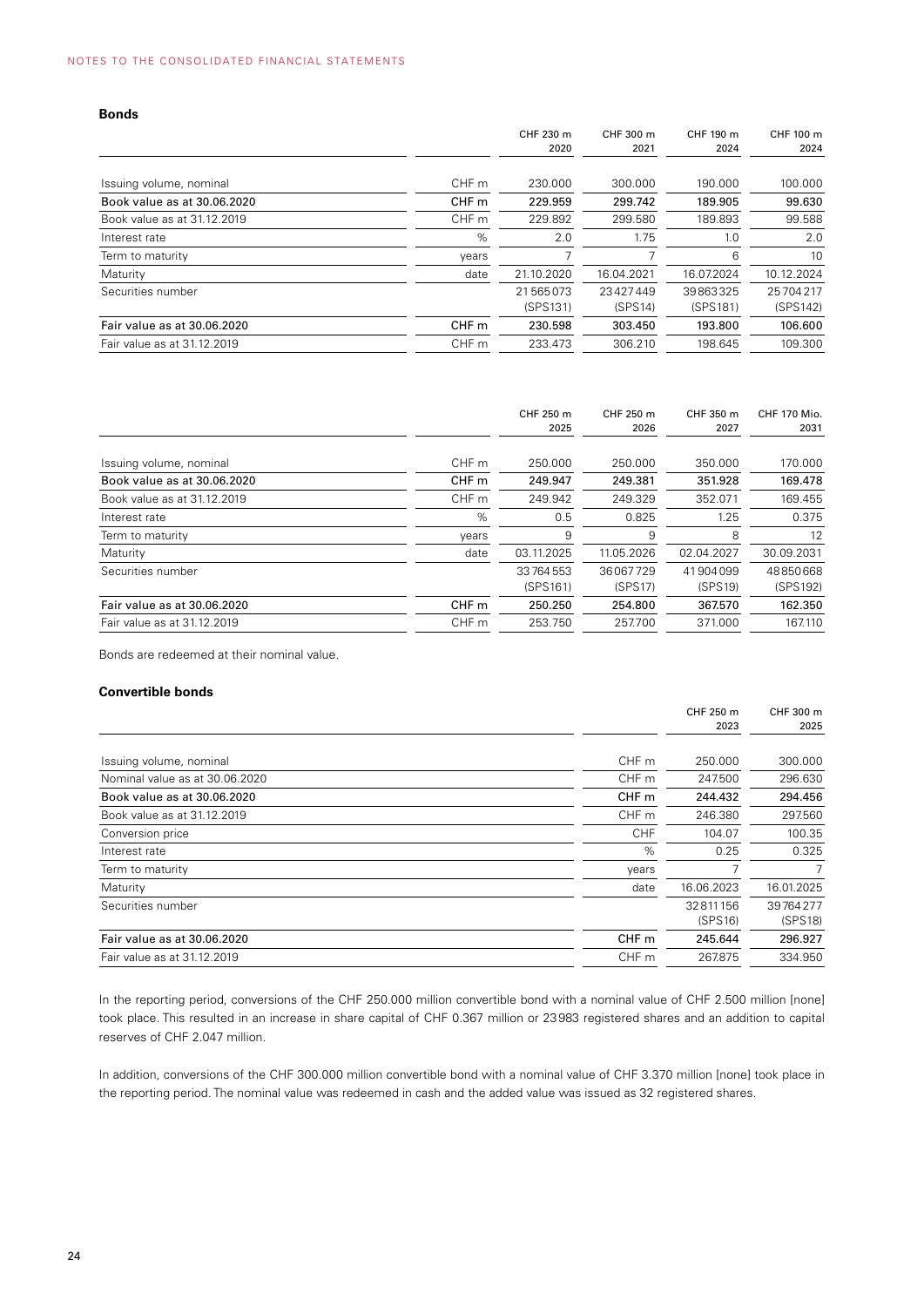# **Conversion price and number of possible shares given 100% conversion**

| Convertible bonds                                                                                                       | 31.12.2019<br>Conversion<br>price<br>in CHF | Number of<br>possible<br>shares | 30.06.2020<br>Conversion<br>price<br>in CHF | Number of<br>possible<br>shares |
|-------------------------------------------------------------------------------------------------------------------------|---------------------------------------------|---------------------------------|---------------------------------------------|---------------------------------|
| 0.25%-convertible bond 16.06.2016-16.06.2023, issuing volume CHF<br>250.000 million, nominal value CHF 247.500 million  | 104.24                                      | 2398311                         | 104.07                                      | 2378206                         |
| 0.325%-convertible bond 16.01.2018–16.01.2025, issuing volume CHF<br>300.000 million, nominal value CHF 296.630 million | 100.51                                      | 2984777                         | 100.35                                      | 2955954                         |
| Total number of possible shares                                                                                         |                                             | 5383088                         |                                             | 5334160                         |

# **Current and non-current financial liabilities categorised by interest rate**

|                                    | 31.12.2019 | 30.06.2020 |
|------------------------------------|------------|------------|
|                                    | Total      | Total      |
|                                    | nominal    | nominal    |
| in CHF 1000                        | value      | value      |
|                                    |            |            |
| Financial liabilities up to 1.00%  | 2120352    | 2444130    |
| Financial liabilities up to 1.50%  | 1291000    | 1011000    |
| Financial liabilities up to 2.00%  | 828732     | 1387046    |
| Financial liabilities up to 2.50%  | 987400     | 426400     |
| Financial liabilities up to 3.00%  | 131094     | 70000      |
| Financial liabilities up to 3.50%  |            |            |
| Financial liabilities up to 4.00%  | 20040      | 20000      |
| Financial liabilities up to 4.50%  | 5134       |            |
| Financial liabilities up to 5.00%  | 986        |            |
| <b>Total financial liabilities</b> | 5384738    | 5358576    |
|                                    |            |            |

# **Overview of future contractual cash outflows (including interest) from all financial liabilities**

|                                                                    |                                    |                                |                          | $<$ 6 months      |               | 6 to 12 months    |               | 1 to 2 years      |          | 2 to 5 years      |          | >5 years          |
|--------------------------------------------------------------------|------------------------------------|--------------------------------|--------------------------|-------------------|---------------|-------------------|---------------|-------------------|----------|-------------------|----------|-------------------|
| in CHF 1000                                                        | 30.06.2020<br><b>Book</b><br>value | Contrac-<br>tual cash<br>flows | Inter-<br>est            | Amorti-<br>sation | Inter-<br>est | Amorti-<br>sation | Inter-<br>est | Amorti-<br>sation | Interest | Amorti-<br>sation | Interest | Amorti-<br>sation |
| Current financial<br>liabilities                                   |                                    | 1463147 1475025                | 8746                     | 811446            | 2833          | 652000            |               |                   |          |                   |          |                   |
| Accounts payable                                                   | 4405                               | 4405                           |                          | 4405              |               |                   |               |                   |          |                   |          |                   |
| Other current<br>liabilities                                       | 146677                             | 146677                         | $\overline{\phantom{0}}$ | 146677            |               |                   |               |                   |          |                   |          |                   |
| Non-current<br>financial liabilities<br>(without deriva-<br>tives) | 3890157                            | 4 1 3 4 1 1 2                  | 21599                    | $-$               | 21599         | $-$               | 37319         | 380000            | 85853    | 1396730           |          | 72612 2118400     |
| Total non-deriva-<br>tive financial<br>liabilities                 |                                    | 5504386 5760219                | 30345                    | 962528            |               | 24432 652000      | 37319         | 380000            | 85853    | 1396730           |          | 72612 2118400     |
| Derivatives with<br>negative fair value                            | 731                                | 699                            |                          | 395               |               | 244               |               | 60                |          |                   |          |                   |
| Total derivative<br>financial liabilities                          | 731                                | 699                            |                          | 395               |               | 244               |               | 60                |          |                   |          |                   |
| <b>Total financial</b><br>liabilities                              | 5505117                            | 5760918 30345                  |                          | 962923            |               | 24432 652244      | 37319         | 380060            | 85853    | 1396730           |          | 72612 2118400     |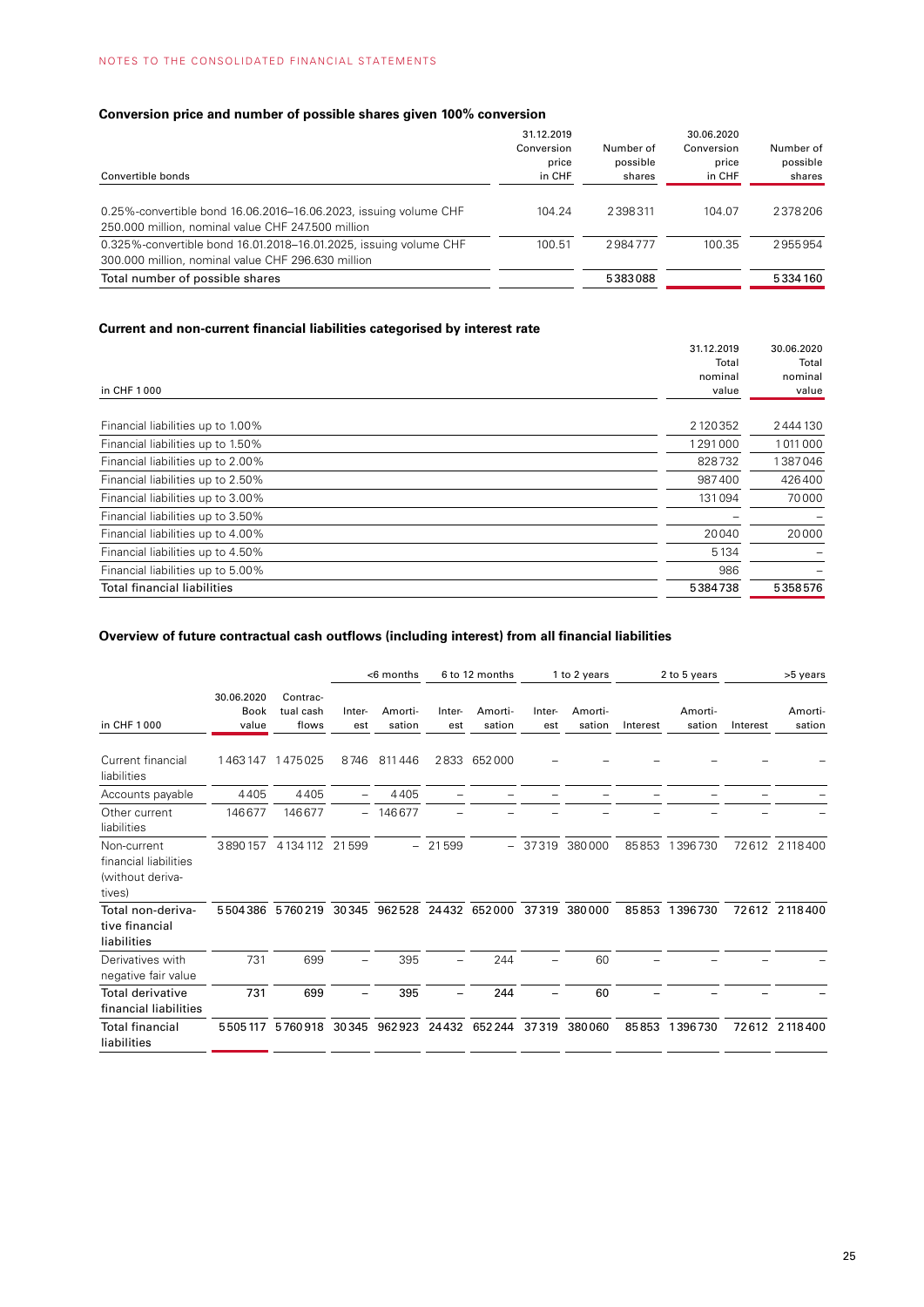|                                                                    |                                    |                                | <6 months<br>6 to 12 months |                   |               | 1 to 2 years      |               | 2 to 5 years      |          | >5 years          |          |                   |
|--------------------------------------------------------------------|------------------------------------|--------------------------------|-----------------------------|-------------------|---------------|-------------------|---------------|-------------------|----------|-------------------|----------|-------------------|
| in CHF 1000                                                        | 31.12.2019<br><b>Book</b><br>value | Contrac-<br>tual cash<br>flows | Inter-<br>est               | Amorti-<br>sation | Inter-<br>est | Amorti-<br>sation | Inter-<br>est | Amorti-<br>sation | Interest | Amorti-<br>sation | Interest | Amorti-<br>sation |
| Current financial<br>liabilities                                   | 1259877                            | 1268389                        | 5678                        | 808449            | 2727          | 451535            |               |                   |          |                   |          |                   |
| Accounts payable                                                   | 32623                              | 32623                          |                             | 32623             |               |                   |               |                   |          |                   |          |                   |
| Other current<br>liabilities                                       | 149919                             | 149919                         |                             | 149919            |               |                   |               |                   |          |                   |          |                   |
| Non-current<br>financial liabilities<br>(without deriva-<br>tives) | 4118551                            | 4362141                        | 25739                       |                   | $-25739$      |                   | 41270         | 912882            | 86648    | 1 102 011         | 57991    | 2109861           |
| Total non-deriva-<br>tive financial<br>liabilities                 | 5560970                            | 5813072                        | 31417                       | 990991            | 28466         | 451535            | 41270         | 912882            | 86648    | 1102011           | 57991    | 2109861           |
| Derivatives with<br>negative fair value                            | 2292                               | 2525                           |                             | 488               |               | 470               |               | 453               |          | 446               |          | 668               |
| Total derivative<br>financial liabilities                          | 2292                               | 2525                           |                             | 488               |               | 470               |               | 453               |          | 446               |          | 668               |
| <b>Total financial</b><br>liabilities                              |                                    | 5563262 5815597                | 31417                       | 991479            |               | 28466 452005      | 41 270        | 913335            | 86648    | 1102457           | 57991    | 2 110 5 29        |

Due to the contractual maturities, the weighted average residual term to maturity of all interest-bearing financial liabilities was 4.6 years [4.2 years as at 31 December 2019].

# **13 Key figures per share**

Profit used to calculate earnings per share or diluted earnings per share was the reported profit attributable to shareholders of Swiss Prime Site AG.

#### **Basis for calculation of diluted earnings per share**

|                                                                                    | $01.01 -$  | $01.01 -$  |
|------------------------------------------------------------------------------------|------------|------------|
| in CHF 1000                                                                        | 30.06.2019 | 30.06.2020 |
|                                                                                    |            |            |
| Profit attributable to shareholders of Swiss Prime Site AG                         | 356142     | 269792     |
| Interests on convertible bonds, amortisation of proportional costs and tax effects | 1558       | 1546       |
| Relevant profit for calculation of diluted earnings per share                      | 357700     | 271338     |

# **Weighted average number of shares**

|                                                                     | $01.01 -$  | $01.01 -$  |
|---------------------------------------------------------------------|------------|------------|
|                                                                     | 30.06.2019 | 30.06.2020 |
|                                                                     |            |            |
| Shares issued as at 01.01.                                          | 75946349   | 75946349   |
| Weighted number of shares issued on conversions                     |            | 20400      |
| Average number of treasury shares (180 days)                        | $-1019$    | $-5505$    |
| Total weighted average number of shares 01.01.–30.06. (180 days)    | 75945330   | 75961244   |
| Weighted number of shares issued on conversions                     |            | $-20400$   |
| Effective number of converted shares                                |            | 24015      |
| Highest possible number of shares that can be issued on conversions | 5383088    | 5334160    |
| Basis for calculation of diluted earnings per share                 | 81328418   | 81299019   |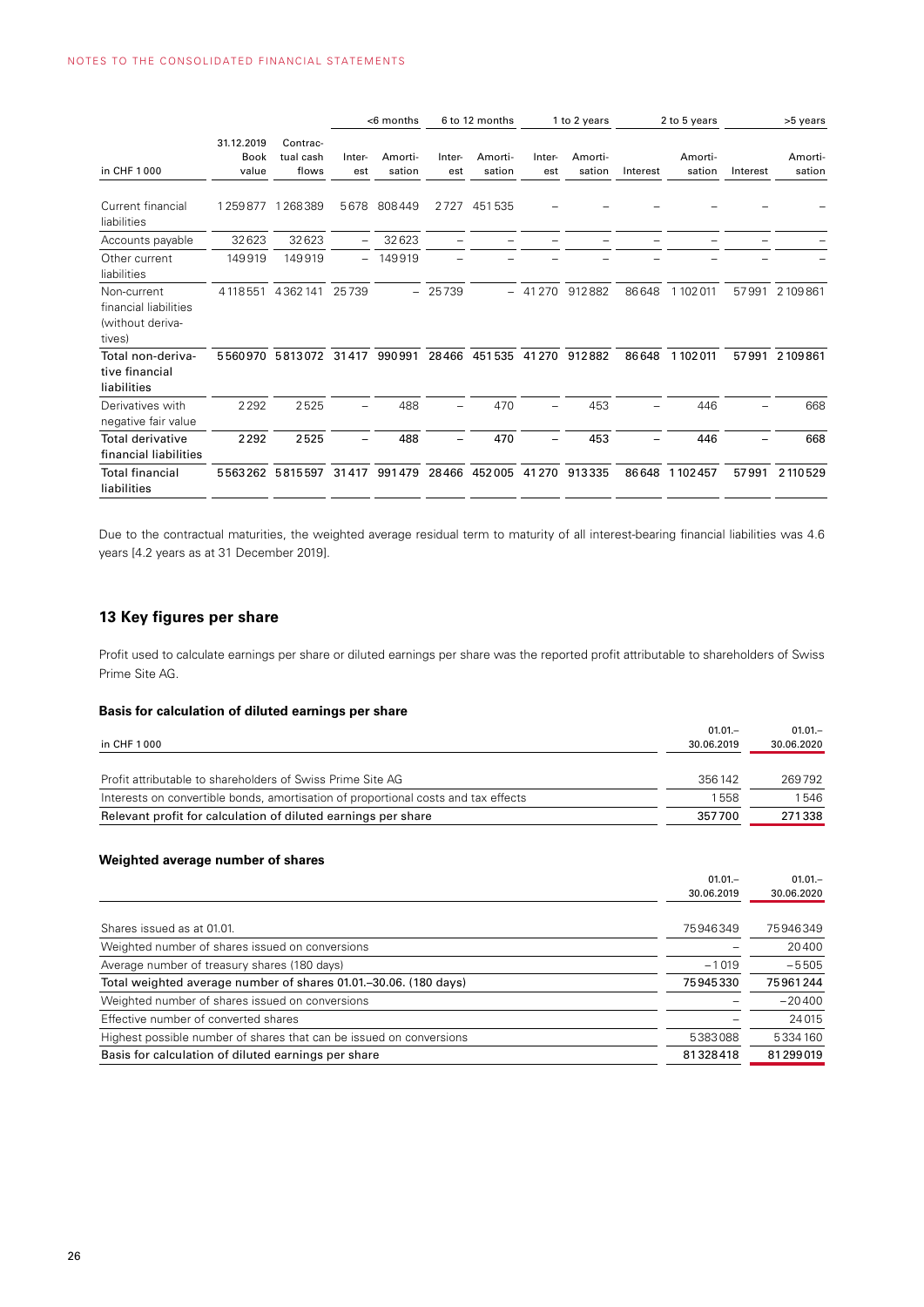# **Earnings and net asset value (NAV) per share**

| in CHF                                                                  | $01.01 -$<br>30.06.2019 | $01.01 -$<br>30.06.2020 |
|-------------------------------------------------------------------------|-------------------------|-------------------------|
| Earnings per share (EPS)                                                | 4.69                    | 3.55                    |
| Diluted earnings per share                                              | 4.40                    | 3.34                    |
| Shareholders' equity per share (NAV) before deferred taxes <sup>1</sup> | 82.71                   | 90.05                   |
| Shareholders' equity per share (NAV) after deferred taxes <sup>1</sup>  | 68.64                   | 75.62                   |

<sup>1</sup> Services segment (real estate-related business fields) included at book values only

# **14 Future obligations and contingent liabilities**

Swiss Prime Site concluded agreements with various general contractors for the construction of new and modified buildings within the scope of new construction activities as well as the restructuring and renovation of existing properties. The due dates for the respective residual payments for these general contractor agreements are as follows:

| in CHF 1000                                                   | 31.12.2019               | 30.06.2020 |
|---------------------------------------------------------------|--------------------------|------------|
|                                                               |                          |            |
| 2020                                                          | 303497                   | 192222     |
| 2021                                                          | 85059                    | 136601     |
| 2022                                                          | 4015                     | 36000      |
| 2023                                                          | $\overline{\phantom{0}}$ | 13465      |
| Total future obligations based on total contractor agreements | 392571                   | 378288     |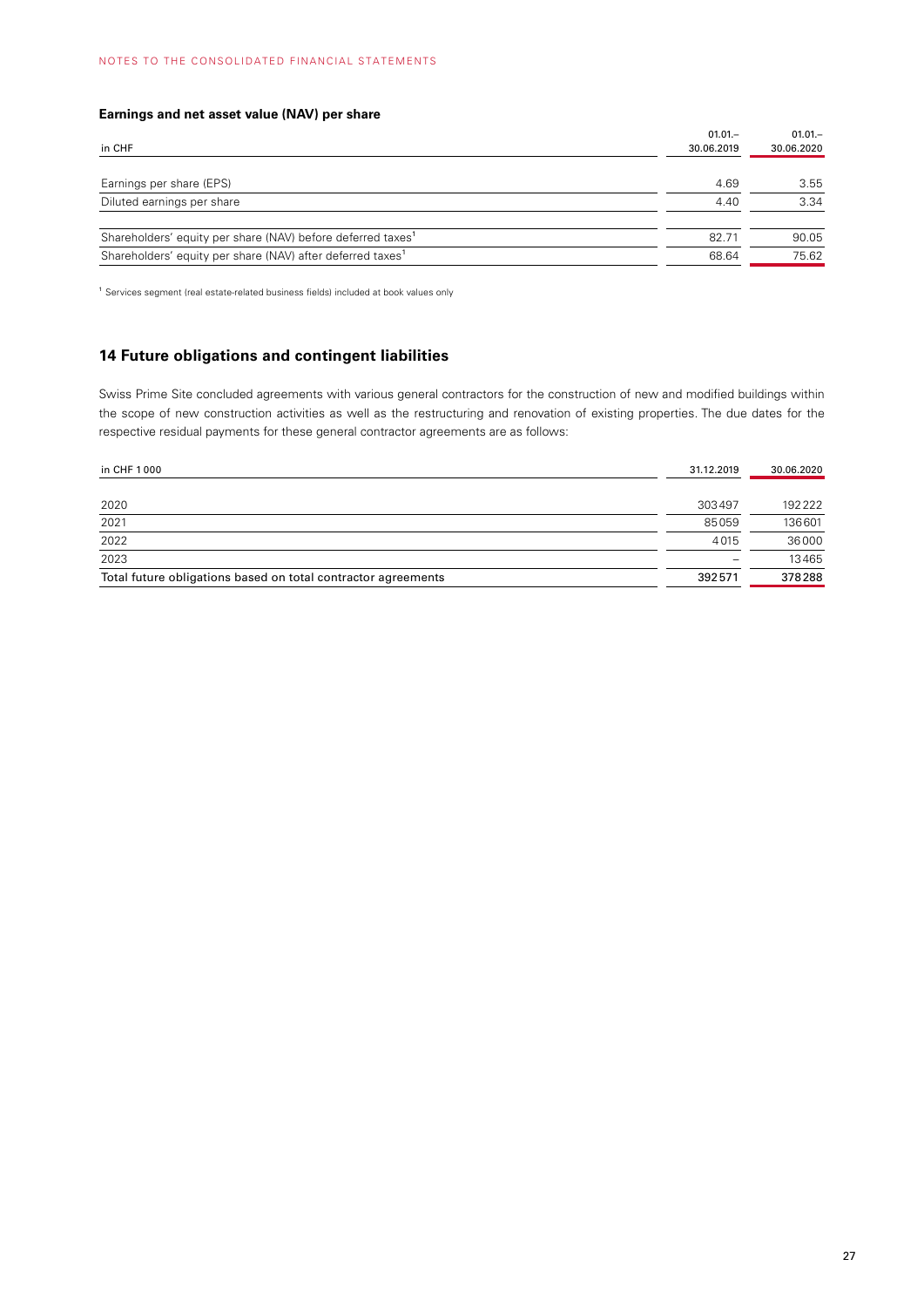# **15 Group companies and associates**

Swiss Prime Site AG holds the following investments:

#### **Fully consolidated investments in group companies (direct or indirect)**

|                                                                    | Field of activity       | 31.12.2019<br>Capital<br>in CHF 1000 | Shareholding<br>in $%$ | 30.06.2020<br>Capital<br>in CHF 1000 | Shareholding<br>in % |
|--------------------------------------------------------------------|-------------------------|--------------------------------------|------------------------|--------------------------------------|----------------------|
|                                                                    |                         |                                      |                        |                                      |                      |
| EMS Chantevent SA, La Grande Béroche <sup>1</sup>                  | Assisted living         | 100                                  | 100.0                  | n.a.                                 | n.a.                 |
| Home Les Lauriers S.A., Saint-Imier <sup>1</sup>                   | Assisted living         | 100                                  | 100.0                  | n.a.                                 | n.a.                 |
| Hôtel Résidence Bristol SA, Montreux <sup>1</sup>                  | Assisted living         | 100                                  | 100.0                  | n.a.                                 | n.a.                 |
| immoveris ag, Bern                                                 | Real estate<br>services | 200                                  | 100.0                  | 200                                  | 100.0                |
| Jelmoli AG, Zurich                                                 | Retail                  | 6600                                 | 100.0                  | 6600                                 | 100.0                |
| La Fontaine SA, Court <sup>1</sup>                                 | Assisted living         | 100                                  | 100.0                  | n.a.                                 | n.a.                 |
| Leben im Alter AG, Zurich <sup>1</sup>                             | Assisted living         | 600                                  | 100.0                  | n.a.                                 | n.a.                 |
| Le Manoir AG, Gampelen <sup>1</sup>                                | Assisted living         | 100                                  | 100.0                  | n.a.                                 | n.a.                 |
| Leora S.à r.l., Villeneuve <sup>1</sup>                            | Assisted living         | 140                                  | 100.0                  | n.a.                                 | n.a.                 |
| Les Tourelles S.à r.l., Martigny <sup>1</sup>                      | Assisted living         | 20                                   | 100.0                  | n.a.                                 | n.a.                 |
| Quality Inside SA, Crissier <sup>1</sup>                           | Assisted living         | 150                                  | 100.0                  | n.a.                                 | n.a.                 |
| Résidence de la Jardinerie SA, Delémont <sup>1</sup>               | Assisted living         | 100                                  | 100.0                  | n.a.                                 | n.a.                 |
| Résidence Joli Automne SA, Ecublens <sup>1</sup>                   | Assisted living         | 100                                  | 100.0                  | n.a.                                 | n.a.                 |
| Résidence le Pacific SA, Etoy <sup>1</sup>                         | Assisted living         | 150                                  | 100.0                  | n.a.                                 | n.a.                 |
| Résidence l'Eaudine SA, Montreux <sup>1</sup>                      | Assisted living         | 100                                  | 100.0                  | n.a.                                 | n.a.                 |
| SPS Baselland Dreispitz AG, Münchenstein                           | Real estate             | 5295                                 | 100.0                  | 5295                                 | 100.0                |
| SPS Beteiligungen Alpha AG, Olten <sup>2</sup>                     | Investments             | 450000                               | 100.0                  | n.a.                                 | n.a.                 |
| streamnow ag, Zurich                                               | Real estate<br>services | 100                                  | 100.0                  | 100                                  | 100.0                |
| Swiss Prime Site Finance AG, Olten <sup>3</sup>                    | Financial services      | 100                                  | 100.0                  | 100000                               | 100.0                |
| Swiss Prime Site Immobilien AG, Olten                              | Real estate             | 50000                                | 100.0                  | 50000                                | 100.0                |
| Swiss Prime Site Management AG, Olten                              | Services                | 100                                  | 100.0                  | 100                                  | 100.0                |
| Swiss Prime Site Solutions AG, Zurich                              | Asset<br>management     | 1500                                 | 100.0                  | 1500                                 | 100.0                |
| Tertianum AG, Zurich <sup>1</sup>                                  | Assisted living         | 9562                                 | 100.0                  | n.a.                                 | n.a.                 |
| Tertianum Gruppe AG, Zurich <sup>1</sup>                           | Assisted living         | 50000                                | 100.0                  | n.a.                                 | n.a.                 |
| Tertianum Management AG, Zurich <sup>1</sup>                       | Assisted living         | 500                                  | 100.0                  | n.a.                                 | n.a.                 |
| Tertianum Romandie SA, Crissier <sup>1</sup>                       | Assisted living         | 100                                  | 100.0                  | n.a.                                 | n.a.                 |
| Tertianum Romandie Management SA, Crissier <sup>1</sup>            | Assisted living         | 100                                  | 100.0                  | n.a.                                 | n.a.                 |
| Tertianum Vaud SA, Crissier <sup>1</sup>                           | Assisted living         | 50                                   | 100.0                  | n.a.                                 | n.a.                 |
| Wincasa AG, Winterthur                                             | Real estate<br>services | 1500                                 | 100.0                  | 1500                                 | 100.0                |
| Wohn- und Pflegezentrum Salmenpark AG,<br>Rheinfelden <sup>1</sup> | Assisted living         | 1000                                 | 51.0                   | n.a.                                 | n.a.                 |
| Zentrum Schönberg AG, Bern <sup>1</sup>                            | Assisted living         | 1000                                 | 51.0                   | n.a.                                 | n.a.                 |
| Zimmermann Vins SA, Carouge                                        | Real estate             | 350                                  | 100.0                  | 350                                  | 100.0                |

<sup>1</sup> sale of Tertianum Group as at 28.02.2020<br><sup>2</sup> merger of SPS Beteiligungen Alpha AG in Swiss Prime Site AG as at 01.01.2020<br><sup>3</sup> capital increase as at 24.06.2020 (contribution in kind from Swiss Prime Site AG)

#### **Investments in associates valued according to the equity method**

|                                |                   | 31.12.2019  |              | 30.06.2020  |              |
|--------------------------------|-------------------|-------------|--------------|-------------|--------------|
|                                |                   | Capital     | Shareholding | Capital     | Shareholding |
|                                | Field of activity | in CHF 1000 | in $%$       | in CHF 1000 | in $%$       |
|                                |                   |             |              |             |              |
| Parkgest Holding SA, Geneva    | Parking           | 4750        | 38.8         | 4750        | 38.8         |
| Parking Riponne S.A., Lausanne | Parking           | 5160        | 27.1         | 5160        | 27.1         |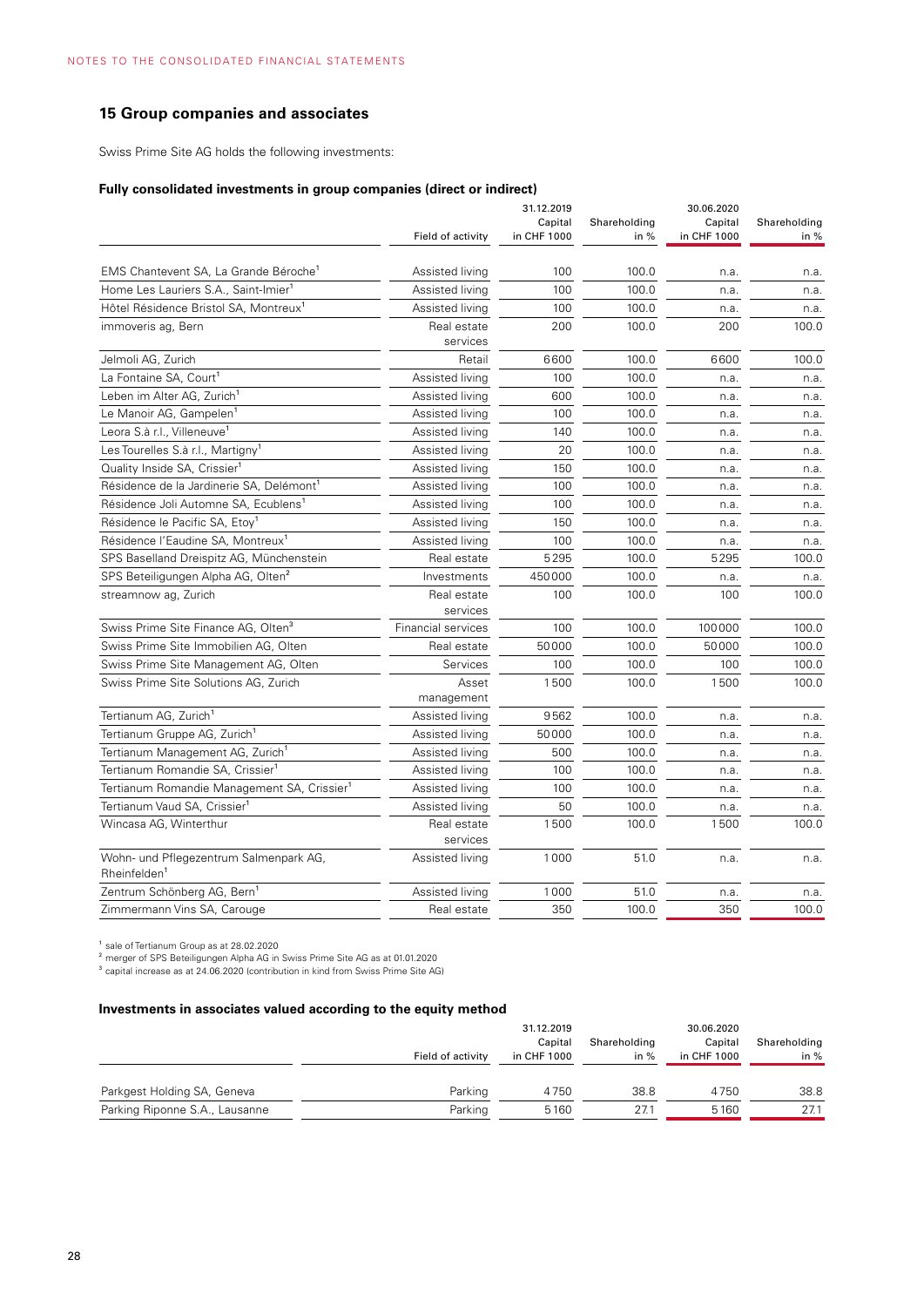# **16 Major shareholders**

|                                                | 31.12.2019   | 30.06.2020   |
|------------------------------------------------|--------------|--------------|
|                                                | Shareholding | Shareholding |
|                                                | interest     | interest     |
| Major shareholders (shareholding interest >3%) | in $%$       | in $%$       |
|                                                |              |              |
| BlackRock Inc., New York                       | >10.0        | < 10.0       |
| Credit Suisse Funds AG, Zurich                 | 6.7          | 6.9          |
| State Street Corporation, Boston               | 3.7          | 3.4          |
| UBS Fund Management (Switzerland) AG, Basel    | 3.0          | 3.4          |

### **17 Events after the balance sheet date**

The consolidated financial statements were approved for publication by the Board of Directors on 18 August 2020.

There were no other events occurring between 30 June 2020 and the date of publication of these consolidated financial statements that would result in adjustment of the carrying amounts of the group's assets and liabilities as at 30 June 2020, or which would need to be disclosed at this point.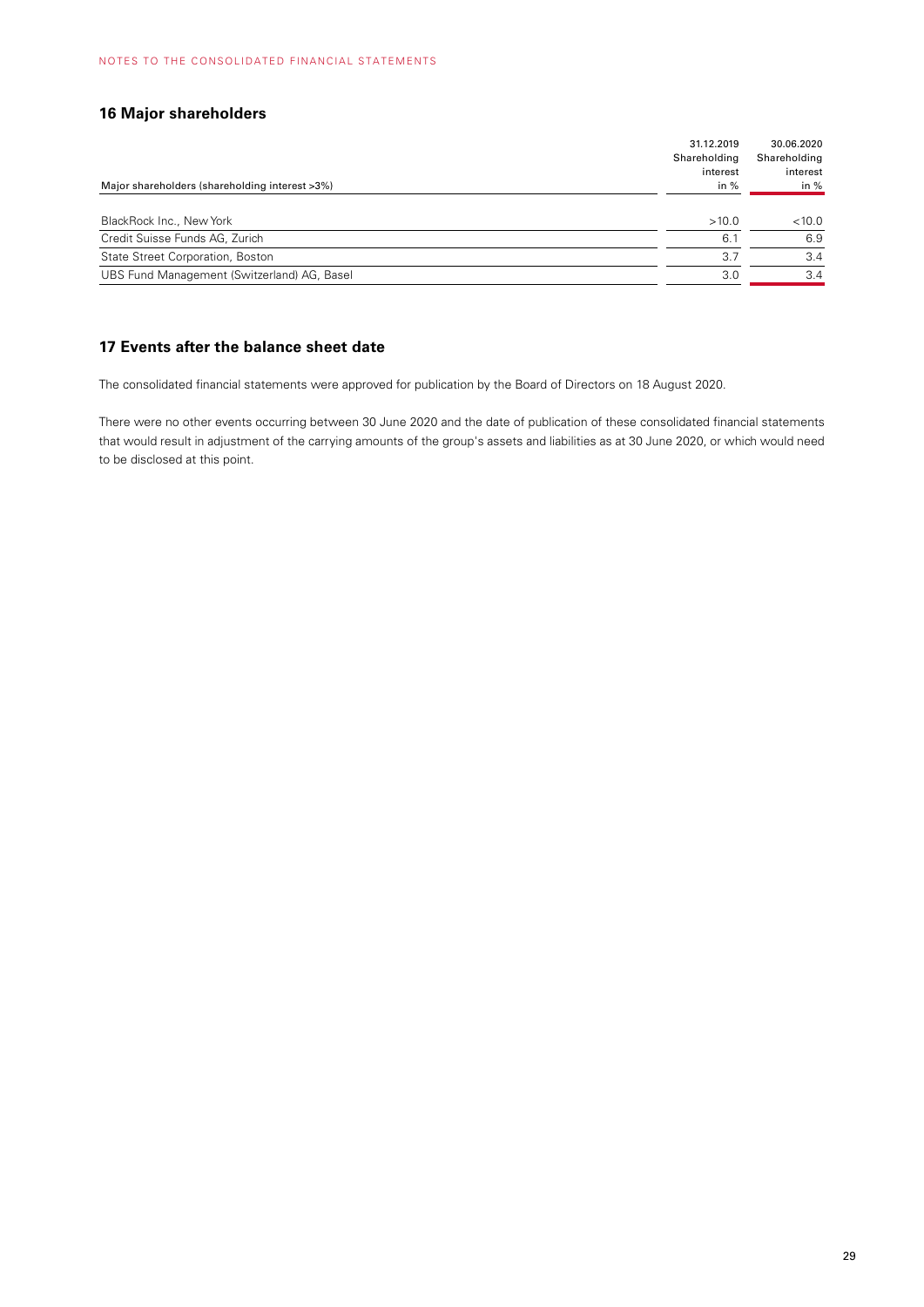# **Definition of alternative performance measures**

#### **Cash yield**

Distribution per share as a percentage of the share price at the end of the period.

#### **Operating result before depreciation and amortisation (EBITDA)**

Operating result before financial result and taxes (EBIT) plus depreciation on tangible assets and amortisation on intangible assets.

#### **Operating result (EBIT) excluding revaluations**

Operating result before financial result and taxes (EBIT) excluding revaluation of investment properties.

#### **Equity ratio**

Total shareholders' equity as a percentage of balance sheet total.

#### **Return on equity (ROE)**

Profit (attributable to shareholders of Swiss Prime Site AG) divided by the average equity (attributable to shareholders of Swiss Prime Site AG).

#### **Return on equity (ROE) excluding revaluations and deferred taxes**

Profit (attributable to shareholders of Swiss Prime Site AG) less revaluations and deferred taxes, divided by the average equity (attributable to shareholders of Swiss Prime Site AG).

#### **Loan-to-value (LTV) ratio of the real estate portfolio**

Current and non-current financial liabilities as a percentage of the property portfolio at fair value.

#### **Profit excluding revaluations and deferred taxes**

Profit less revaluations of investment properties and deferred taxes.

#### **Earnings per share (EPS) excluding revaluations and deferred taxes**

Profit (attributable to shareholders of Swiss Prime Site AG) less revaluations and deferred taxes, divided by the weighted average number of outstanding shares.

#### **Return on invested capital (ROIC)**

Profit (attributable to shareholders of Swiss Prime Site AG) plus financial expenses divided by the average balance sheet total.

#### **Return on invested capital (ROIC) excluding revaluations and deferred taxes**

Profit (attributable to shareholders of Swiss Prime Site AG) plus financial expenses less revaluations and deferred taxes, divided by the average balance sheet total.

#### **Vacancy rate**

Rental income from vacancies as a percentage of target rental income from the rental of investment properties.

#### **NAV (net asset value) after deferred taxes per share**

Equity (attributable to shareholders of Swiss Prime Site AG) divided by the number of shares issued on the balance sheet date (excluding treasury shares).

#### **NAV (net asset value) before deferred taxes per share**

Equity (attributable to shareholders of Swiss Prime Site AG) plus deferred tax liabilities, divided by the number of shares issued at the balance sheet date (excluding treasury shares).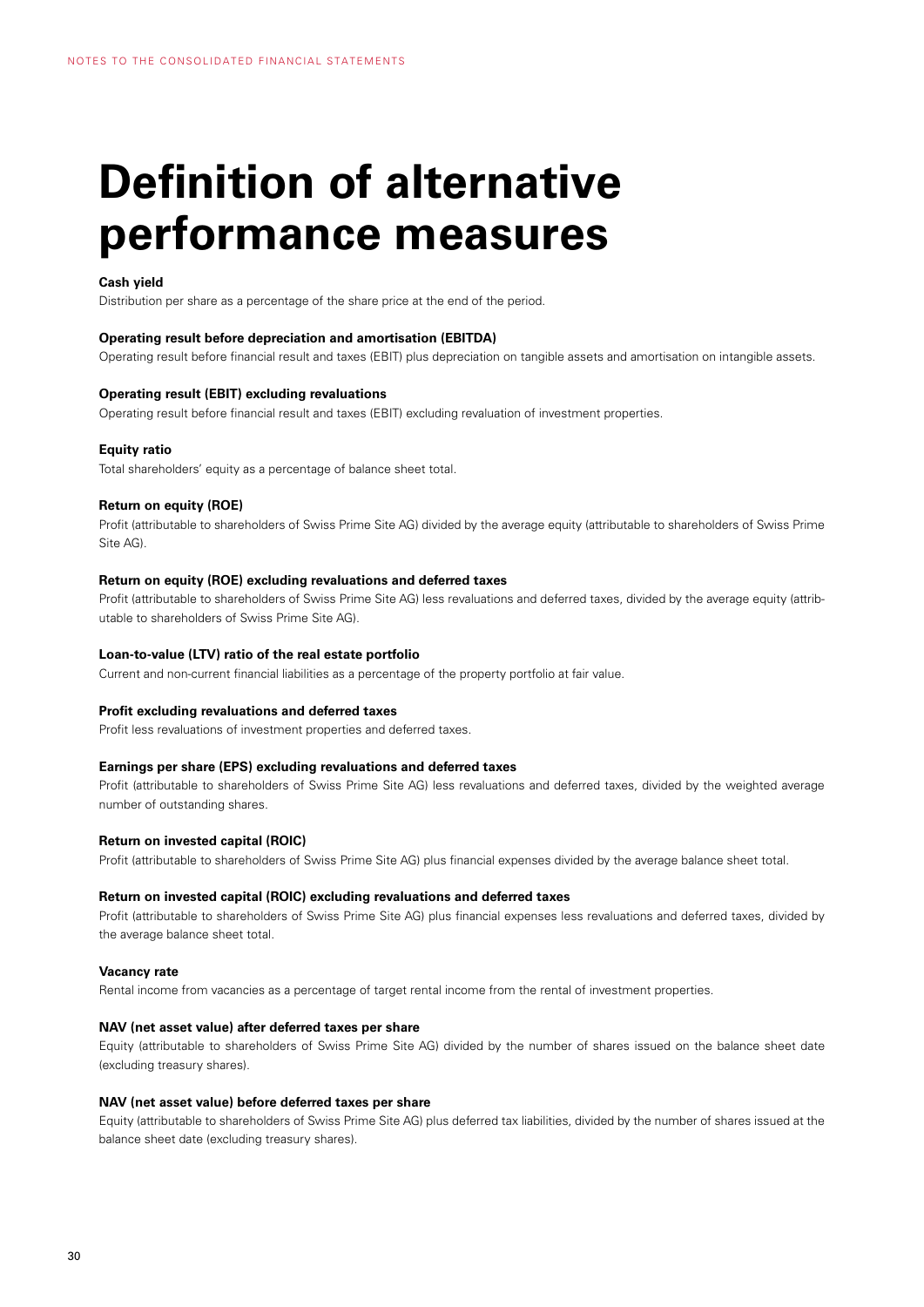# **Net property yield**

Real estate income as a percentage of the property portfolio at fair value as at the balance sheet date.

#### **Interest-bearing financial liabilities**

Current and non-current financial liabilities less derivative financial instruments (other non-current financial liabilities).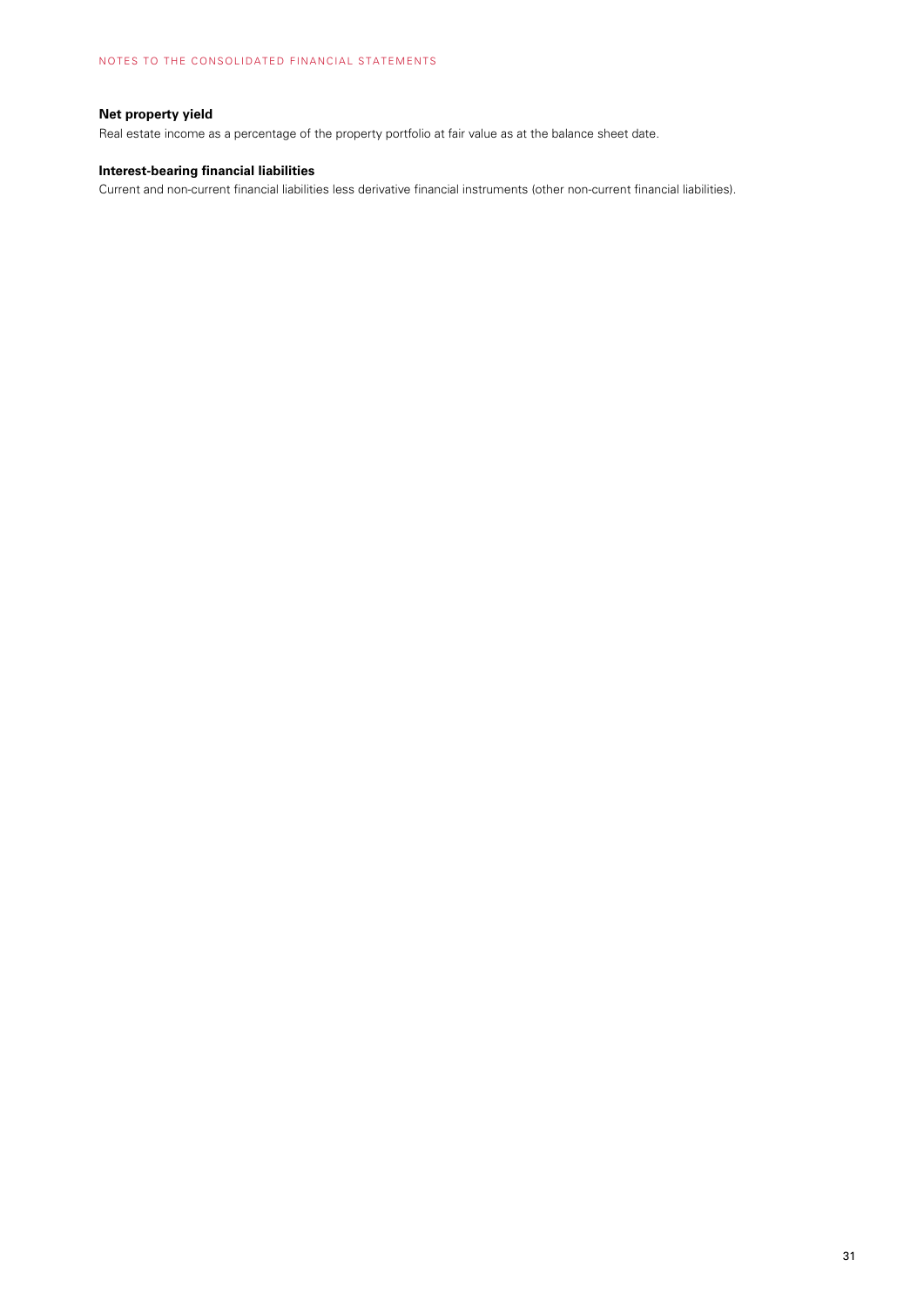# **EPRA reporting**

# **EPRA performance key figures**

The EPRA performance key figures of Swiss Prime Site were prepared in accordance with EPRA BPR (November 2016).

#### **Summary table EPRA performance measures**

|           |                                                  | in         | $01.01 -$<br>30.06.2019<br>or 31.12.2019 | $01.01 -$<br>30.06.2020<br>or 30.06.2020 |
|-----------|--------------------------------------------------|------------|------------------------------------------|------------------------------------------|
| А.        | EPRA earnings                                    | CHF 1000   | 277846                                   | 90840                                    |
|           | EPRA earnings per share (EPS)                    | <b>CHF</b> | 3.66                                     | 1.20                                     |
| <b>B.</b> | EPRA NAV                                         | CHF 1000   | 7102032                                  | 7380206                                  |
|           | EPRA NAV per share                               | <b>CHF</b> | 87.33                                    | 90.77                                    |
| C.        | <b>EPRA NNNAV</b>                                | CHF 1000   | 5834667                                  | 6220498                                  |
|           | EPRA NNNAV per share                             | <b>CHF</b> | 71.74                                    | 76.51                                    |
| D.        | <b>EPRA NIY</b>                                  | %          | 3.5                                      | 3.4                                      |
|           | EPRA topped-up NIY                               | %          | 3.5                                      | 3.5                                      |
| Ε.        | EPRA vacancy rate                                | $\%$       | 4.9                                      | 4.9                                      |
| E.        | EPRA cost ratio (including direct vacancy costs) | %          | 21.8                                     | 29.1                                     |
|           | EPRA cost ratio (excluding direct vacancy costs) | %          | 20.0                                     | 26.9                                     |
| G.        | EPRA like-for-like change relative               | %          | $-0.6$                                   | $-0.9$                                   |
| Η.        | EPRA capital expenditure                         | CHF 1000   | 196308                                   | 212205                                   |
|           |                                                  |            |                                          |                                          |

#### **A. EPRA earnings and EPRA earnings per share**

|                                                                               | $01.01 -$  | $01.01 -$  |
|-------------------------------------------------------------------------------|------------|------------|
| in CHF 1000                                                                   | 30.06.2019 | 30.06.2020 |
|                                                                               |            |            |
| Earnings per consolidated income statement                                    | $356538^1$ | 269689     |
| Excluding:                                                                    |            |            |
| Revaluations of investment properties                                         | $-85238$   | 47343      |
| Result from real estate developments                                          | $-7049$    | $-8051$    |
| Result from investment property sales                                         | $-5573$    | $-5655$    |
| Result from sale of participations, net                                       |            | $-204181$  |
| Tax on profits on sales and real estate developments                          | 2581       | 2125       |
| Negative goodwill/goodwill impairment                                         | n.a.       | n.a.       |
| Changes in fair value of financial instruments                                | 11         | $-367$     |
| Transaction costs on acquisitions of group companies and associated companies | 50         |            |
| Deferred tax in respect of EPRA adjustments                                   | 16526      | $-10063$   |
| Adjustments in respect of associated companies                                | n.a.       | n.a.       |
| Adjustments in respect of non-controlling interests                           | n.a.       | n.a.       |
| <b>EPRA</b> earnings                                                          | 277846     | 90840      |
| Average number of outstanding shares                                          | 75945330   | 75961244   |
| EPRA earnings per share in CHF                                                | 3.66       | 1.20       |
|                                                                               |            |            |

<sup>1</sup> positive effect from the reversal of deferred tax liabilities due to cantonal tax rate reductions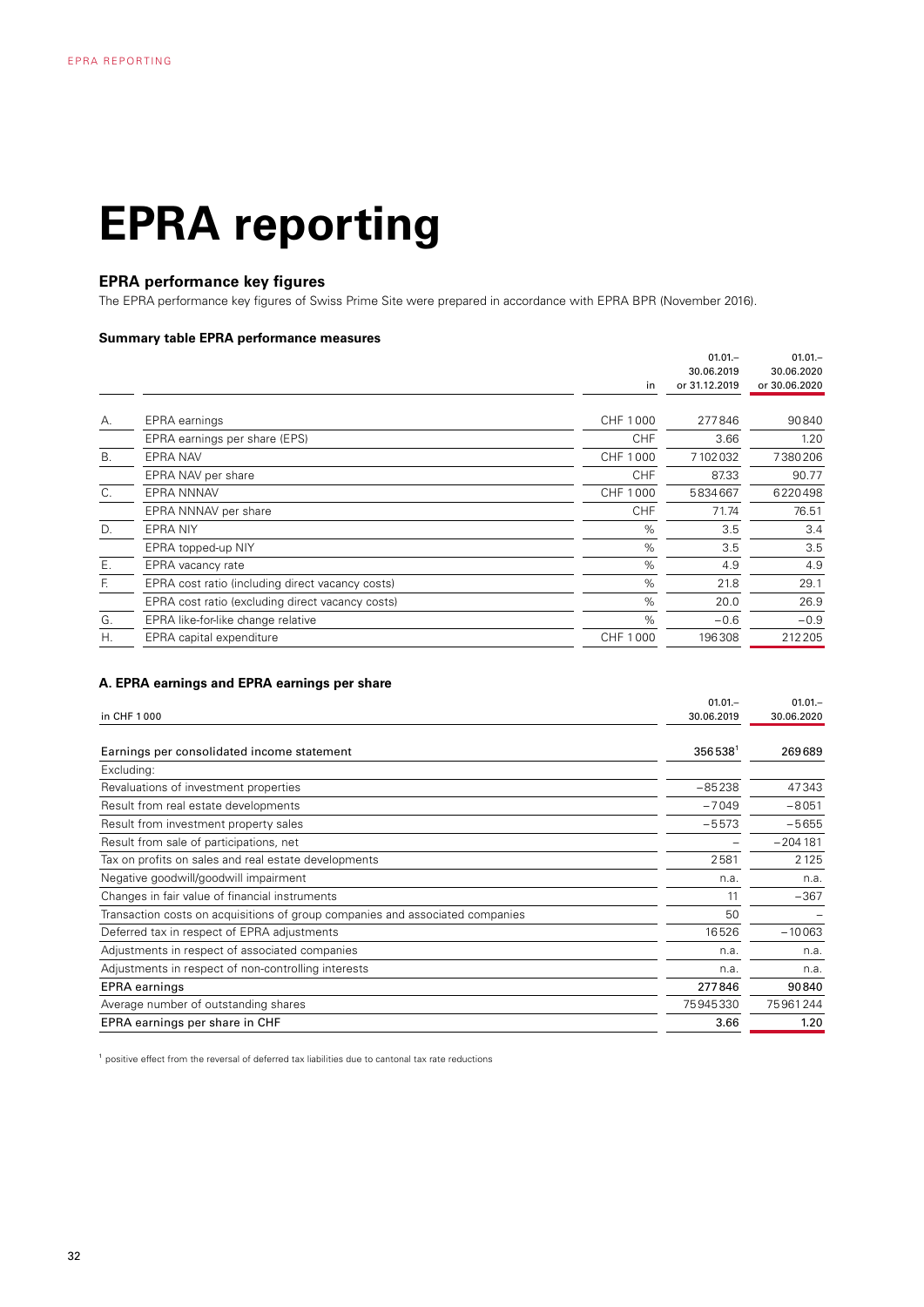# **B. EPRA net asset value (NAV)**

| in CHF 1000                                                                           | 31.12.2019 | 30.06.2020 |
|---------------------------------------------------------------------------------------|------------|------------|
| NAV as per consolidated balance sheet                                                 | 5458038    | 5744414    |
| Dilution effects from exercise of options, convertibles and other equity instruments  | 543940     | 538888     |
| Diluted NAV, after the exercise of options, convertibles and other equity instruments | 6001978    | 6283302    |
| Including:                                                                            |            |            |
| Revaluation of investment properties <sup>2</sup>                                     | n.a.       | n.a.       |
| Revaluation of properties under construction <sup>2</sup>                             | n.a.       | n.a.       |
| Revaluation of other non-current investments                                          | n.a.       | n.a.       |
| Revaluation of tenant leases held as finance leases                                   | n.a.       | n.a.       |
| Excluding:                                                                            |            |            |
| Fair value of derivative financial instruments                                        | 2292       | 731        |
| Deferred tax                                                                          | 1097762    | 1096173    |
| Goodwill as a result of deferred tax                                                  | n.a.       | n.a.       |
| Adjustments in respect of associated companies                                        | n.a.       | n.a.       |
| <b>EPRA NAV</b>                                                                       | 7102032    | 7380206    |
| Number of outstanding shares (diluted)                                                | 81328325   | 81302723   |
| EPRA NAV per share in CHF                                                             | 87.33      | 90.77      |

<sup>2</sup> if FER 18 cost option is used

# **C. EPRA triple net asset value (NNNAV)**

| in CHF 1000                                    | 31.12.2019 | 30.06.2020 |
|------------------------------------------------|------------|------------|
| EPRA NAV                                       | 7102032    | 7380206    |
| Excluding:                                     |            |            |
| Fair value of derivative financial instruments | $-2292$    | $-731$     |
| Revaluation of financial debts                 | $-179904$  | $-79778$   |
| Deferred tax                                   | $-1085169$ | $-1079199$ |
| <b>EPRA NNNAV</b>                              | 5834667    | 6220498    |
| Number of outstanding shares (diluted)         | 81328325   | 81302723   |
| EPRA NNNAV per share in CHF                    | 71.74      | 76.51      |

# **D. EPRA net yield on rental income (NIY)**

| in CHF 1000                                                                         |     | 31.12.2019 | 30.06.2020 |
|-------------------------------------------------------------------------------------|-----|------------|------------|
|                                                                                     |     |            |            |
| Investment property – wholly owned                                                  |     | 11765430   | 11880852   |
| Investment property – share of joint ventures/funds                                 |     | n.a.       | n.a.       |
| Less properties under construction and development sites, building land and trading |     | $-722021$  | $-831995$  |
| properties                                                                          |     |            |            |
| Value of completed property portfolio                                               |     | 11043409   | 11048857   |
| Allowance for estimated purchasers' costs                                           |     | n.a.       | n.a.       |
| Gross up value of completed property portfolio                                      | в   | 11043409   | 11048857   |
| Annualised rental income                                                            |     | 442296     | 439570     |
| Property outgoings                                                                  |     | $-58264$   | $-58745$   |
| Annualised net rental income                                                        | A   | 384032     | 380825     |
| Add: notional rent expiration of rent-free periods or other lease incentives        |     | 3383       | 2546       |
| Topped-up net annualised rental income                                              | C   | 387415     | 383371     |
| <b>EPRA NIY</b>                                                                     | A/B | 3.5%       | 3.4%       |
| EPRA topped-up NIY                                                                  | C/B | 3.5%       | 3.5%       |
|                                                                                     |     |            |            |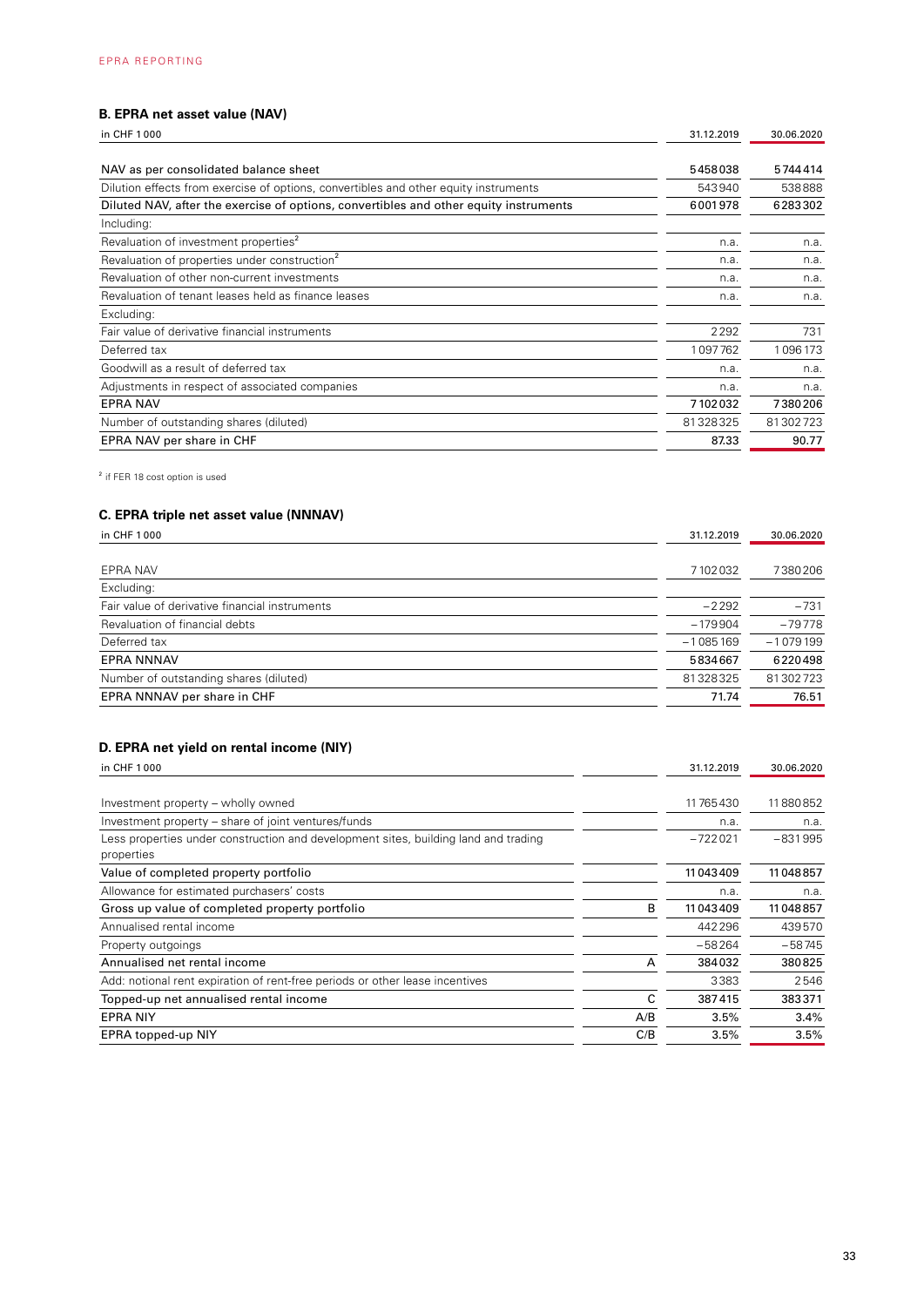# **E. EPRA vacancy rate**

| in CHF 1000                                   |     | 31.12.2019 | 30.06.2020 |
|-----------------------------------------------|-----|------------|------------|
| Estimated rental value of vacant space        |     | 22907      | 22868      |
| Estimated rental value of the whole portfolio | В   | 467347     | 467737     |
| EPRA vacancy rate                             | A/B | 4.9%       | 4.9%       |

# **F. EPRA cost ratio**

|                                                                                                  |     | $01.01 -$  | $01.01 -$  |
|--------------------------------------------------------------------------------------------------|-----|------------|------------|
| in CHF 1000                                                                                      |     | 30.06.2019 | 30.06.2020 |
| Operating expenses per Real Estate segment income statement                                      |     | 51934      | 69456      |
| Net service charge costs/fees                                                                    |     |            |            |
| Management fees less actual/estimated profit element                                             |     |            |            |
| Other operating income/recharges intended to cover overhead expenses less any related<br>profits |     |            |            |
| Share of Joint Ventures expenses                                                                 |     |            |            |
| Excluding:                                                                                       |     |            |            |
| Investment property depreciation                                                                 |     |            |            |
| Ground rent costs                                                                                |     | $-2734$    | $-3017$    |
| Service charge costs recovered through rents but not separately invoiced                         |     |            |            |
| EPRA costs (including direct vacancy costs)                                                      | Α   | 49200      | 66439      |
| Direct vacancy costs                                                                             |     | $-4256$    | $-4988$    |
| EPRA costs (excluding direct vacancy costs)                                                      | B   | 44944      | 61451      |
| Gross rental income less ground rents per Swiss GAAP FER                                         |     | 225266     | 228447     |
| Less: service fee and service charge costs components of gross rental income                     |     |            |            |
| Add: share of Joint Ventures (gross rental income less ground rents)                             |     |            |            |
| Gross rental income                                                                              | C   | 225266     | 228447     |
| EPRA cost ratio (including direct vacancy costs)                                                 | A/C | 21.8%      | 29.1%      |
| EPRA cost ratio (excluding direct vacancy costs)                                                 | B/C | 20.0%      | 26.9%      |
| Overhead and operating expenses capitalised                                                      |     |            |            |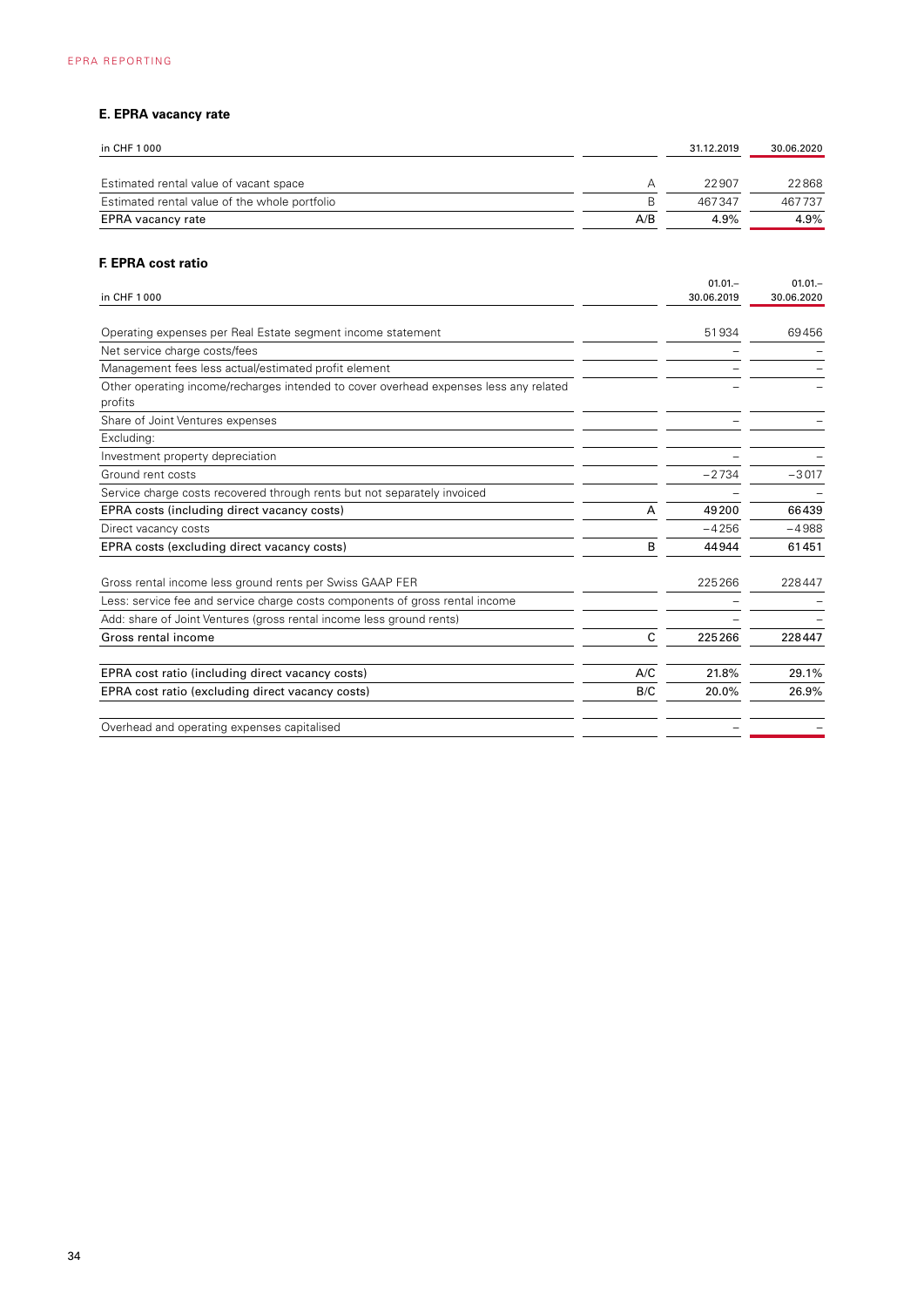# **G. EPRA like-for-like rental change**

| in CHF 1000                                            | $01.01 -$<br>30.06.2019 | $01.01 -$<br>30.06.2020 |
|--------------------------------------------------------|-------------------------|-------------------------|
|                                                        |                         |                         |
| Rental income per Real Estate segment income statement | 215468                  | 216984                  |
| Acquisitions                                           |                         | $-1863$                 |
| Disposals                                              | $-2616$                 | $\overline{4}$          |
| Development and new building projects                  | $-3321$                 | $-6640$                 |
| Property operating expenses                            | $-6064$                 | $-6756$                 |
| Property leases                                        | $-3157$                 | $-3110$                 |
| Conversions, modifications, renovations                |                         |                         |
| Other changes                                          |                         |                         |
| Total EPRA like-for-like rental income                 | 200310                  | 198619                  |
| EPRA like-for-like change absolute                     | $-1248$                 | $-1691$                 |
| EPRA like-for-like change relative                     | $-0.6%$                 | $-0.9%$                 |

#### EPRA like-for-like change by areas

| 0.2%<br>Lake Geneva<br>Northwestern Switzerland<br>$-1.2%$ | 0.4%<br>$0.6\%$ |
|------------------------------------------------------------|-----------------|
|                                                            | $-1.3%$         |
|                                                            | 0.1%            |
| 0.5%<br>Berne                                              | $-0.1%$         |
| Central Switzerland<br>$-0.4\%$                            | $0.4\%$         |
| $0.0\%$<br>Eastern Switzerland                             | $-0.4%$         |
| Southern Switzerland<br>$-0.2\%$                           | $0.1\%$         |
| $0.0\%$<br>Western Switzerland                             | $0.0\%$         |

Like-for-like net rental growth compares the growth of the net rental income of the portfolio that has been consistently in operation, and not under development, during the two full preceding periods that are described. Like-for-like rental growth 2020 is based on a portfolio of CHF 10423.572 million [CHF 10452.929 million] which changed in value by CHF 29.357 million [CHF 96.676 million].

### **H. Property-related EPRA CAPEX**

|                                                 | $01.01 -$  | $01.01 -$  |
|-------------------------------------------------|------------|------------|
| in CHF 1000                                     | 30.06.2019 | 30.06.2020 |
|                                                 |            |            |
| Acquisitions                                    | 5100       | 49056      |
| Development (ground-up/green field/brown field) | 152529     | 127441     |
| Like-for-like portfolio                         | 35329      | 31976      |
| Capitalised interests                           | 2790       | 3690       |
| Other                                           | 560        | 42         |
| <b>Total EPRA-capital expenditure</b>           | 196308     | 212205     |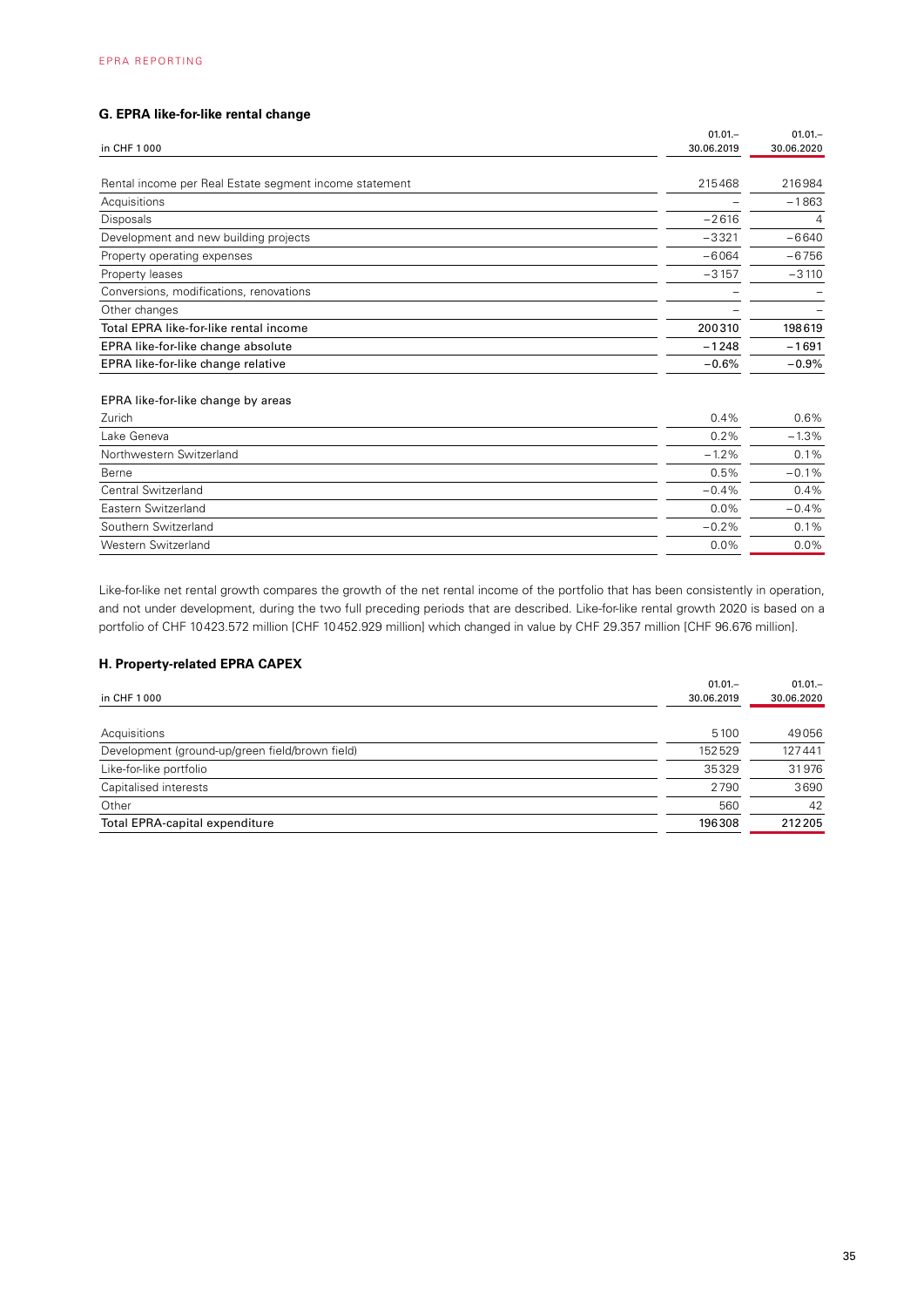# **Five-year summary of key figures**

|                                                                                            | in               | 30.06.2016 | 30.06.2017 | 30.06.2018 | 30.06.2019 | 30.06.2020 |
|--------------------------------------------------------------------------------------------|------------------|------------|------------|------------|------------|------------|
| Fair value of real estate portfolio                                                        | CHF m            | 9886.4     | 10263.7    | 10819.1    | 11467.8    | 11880.9    |
| Rental income from properties                                                              | CHF m            | 225.5      | 231.1      | 240.9      | 239.3      | 219.9      |
| Vacancy rate                                                                               | %                | 6.4        | 5.5        | 4.7        | 4.7        | 5.4        |
| Net property yield                                                                         | $\%$             | 3.9        | 3.7        | 3.7        | 3.5        | 3.3        |
| Income from real estate developments                                                       | CHF m            |            |            | 25.0       | 34.7       | 22.8       |
| Income from real estate services                                                           | CHF <sub>m</sub> | 54.8       | 57.8       | 58.9       | 57.0       | 58.6       |
| Income from retail                                                                         | CHF m            | 60.2       | 60.8       | 59.6       | 57.2       | 43.6       |
| Income from assisted living                                                                | CHF m            | 151.9      | 175.9      | 193.8      | 206.1      | 72.4       |
| Income from asset management                                                               | CHF m            | 2.6        | 2.2        | 3.4        | 8.8        | 4.8        |
| Total operating income                                                                     | CHF m            | 497.4      | 530.5      | 585.3      | 607.7      | 425.2      |
| Operating result before depreciation and<br>amortisation (EBITDA)                          | CHF <sub>m</sub> | 235.2      | 223.3      | 242.9      | 297.2      | 322.6      |
| Operating result (EBIT)                                                                    | CHF m            | 225.0      | 215.8      | 232.9      | 286.1      | 313.6      |
| Profit                                                                                     | CHF m            | 145.9      | 141.0      | 152.0      | 356.5      | 269.7      |
| Shareholders' equity                                                                       | CHF m            | 4588.1     | 4618.7     | 4663.8     | 5213.3     | 5744.4     |
| Equity ratio                                                                               | $\%$             | 44.3       | 43.1       | 41.2       | 43.6       | 46.0       |
| Borrowed capital                                                                           | CHF m            | 5777.4     | 6096.5     | 6663.8     | 6752.7     | 6733.6     |
| Borrowed capital ratio                                                                     | %                | 55.7       | 56.9       | 58.8       | 56.4       | 54.0       |
| Total shareholders' equity and borrowed<br>capital                                         | CHF m            | 10365.5    | 10715.2    | 11 3 2 7.6 | 11966.0    | 12478.0    |
| Interest-bearing financial liabilities                                                     | CHF m            | 4469.3     | 4716.1     | 5160.0     | 5342.5     | 5353.3     |
| Interest-bearing financial liabilities<br>in % of balance sheet total                      | %                | 43.1       | 44.0       | 45.6       | 44.6       | 42.9       |
| Loan-to-value ratio of property portfolio<br>(LTV)                                         | %                | 45.2       | 46.0       | 47.7       | 46.6       | 45.1       |
| Weighted average interest rate<br>on financial liabilities                                 | %                | 1.9        | 1.7        | 1.4        | 1.4        | 1.2        |
| Weighted average residual term to<br>maturity of interest-bearing financial<br>liabilities | years            | 4.2        | 4.7        | 4.4        | 4.3        | 4.6        |
| Return on equity (ROE)                                                                     | $\%$             | 6.4        | 6.0        | 6.4        | 13.8       | 9.6        |
| Return on invested capital (ROIC)                                                          | %                | 3.7        | 3.4        | 3.4        | 6.6        | 4.9        |
| Cash flow from operating activities                                                        | CHF m            | 85.3       | 152.2      | 157.1      | 200.0      | 132.5      |
| Cash flow from investing activities                                                        | CHF <sub>m</sub> | $-210.0$   | $-94.0$    | $-159.4$   | $-168.1$   | 398.9      |
| Cash flow from financing activities                                                        | CHF m            | 50.6       | $-78.6$    | $-10.0$    | $-62.3$    | $-342.7$   |

Key financial figures excluding revaluations and all deferred taxes

| Operating result (EBIT)           | CHF m | 188.3 | 178.4 | 197.8 | 200.8 | 361.0 |
|-----------------------------------|-------|-------|-------|-------|-------|-------|
| Profit                            | CHF m | 134.4 | 131.0 | 151.1 | 151.3 | 320.0 |
| Return on equity (ROE)            | $\%$  | 5.9   | 5.6   | 6.4   |       | 11.3  |
| Return on invested capital (ROIC) | $\%$  | 3.5   |       | 3.4   | 3.2   | 5.7   |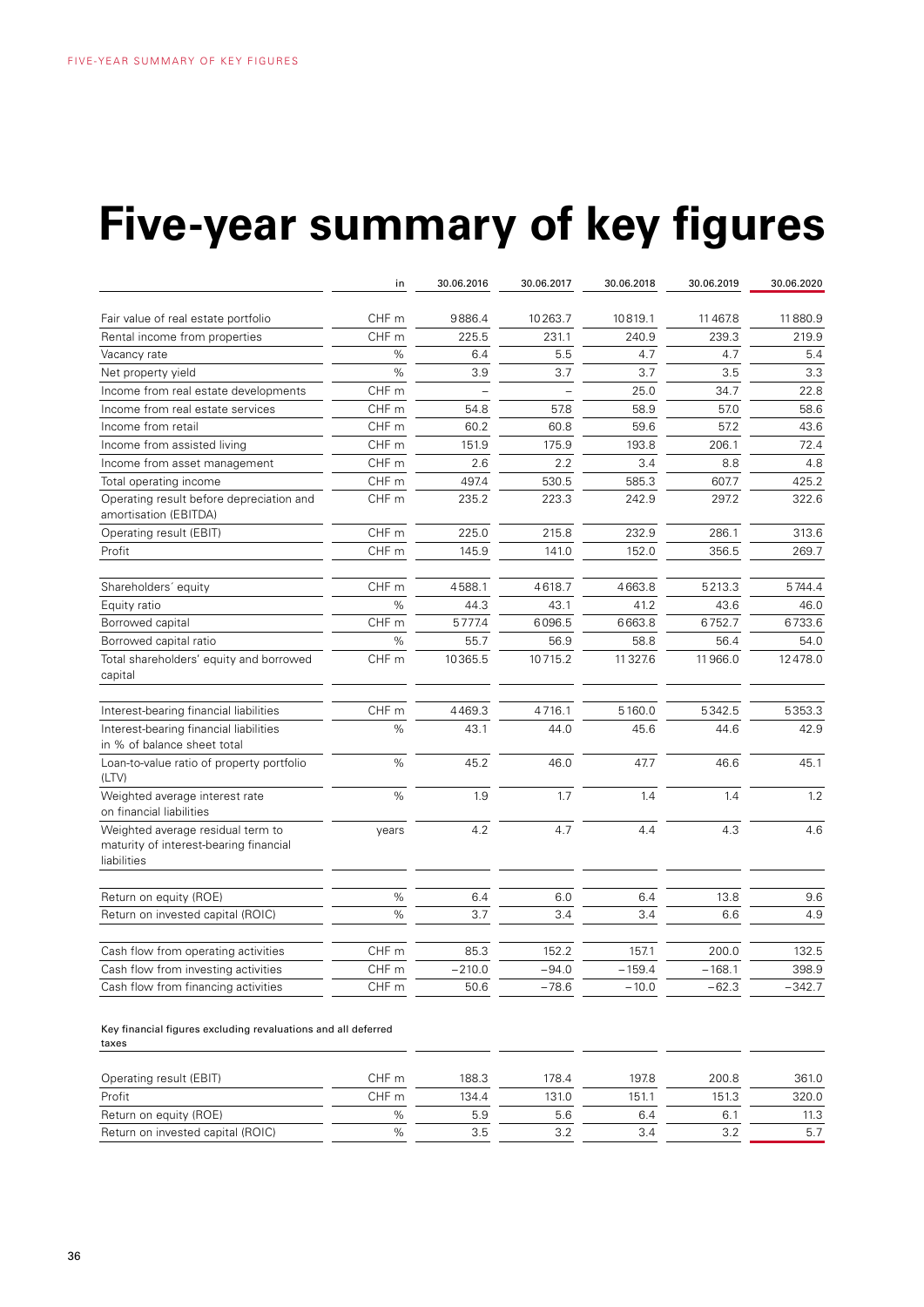# **Five-year summary of key figures**

| Key figures per share                                                 | in         | 30.06.2016 | 30.06.2017 | 30.06.2018 | 30.06.2019 | 30.06.2020 |
|-----------------------------------------------------------------------|------------|------------|------------|------------|------------|------------|
| Share price at end of period                                          | CHF        | 88.20      | 87.10      | 91.15      | 85.25      | 87.60      |
| Share price, highest                                                  | CHF        | 88.20      | 91.00      | 94.30      | 88.20      | 123.70     |
| Share price, lowest                                                   | CHF        | 74.95      | 82.25      | 85.50      | 80.20      | 86.60      |
| Earnings per share (EPS)                                              | CHF        | 2.09       | 1.97       | 2.13       | 4.69       | 3.55       |
| Earnings per share (EPS) excluding<br>revaluations and deferred taxes | CHF        | 1.93       | 1.83       | 2.11       | 1.99       | 4.21       |
| NAV before deferred taxes <sup>1</sup>                                | CHF        | 78.97      | 79.94      | 81.80      | 82.71      | 90.05      |
| NAV after deferred taxes <sup>1</sup>                                 | CHF        | 64.20      | 64.63      | 65.25      | 68.64      | 75.62      |
| Distribution to shareholders                                          | CHF        | 3.70       | 3.70       | 3.80       | 3.80       | 3.80       |
| Cash yield on closing price of the<br>previous year                   | %          | 4.7        | 4.4        | 4.2        | 4.8        | 3.4        |
| Share performance (TR) p.a.<br>in the last 12 months                  | %          | 29.8       | 9.0        | 9.1        | $-1.5$     | 6.9        |
| Share performance (TR) p.a.<br>in the last 3 years                    | $\%$       | 13.7       | 10.9       | 13.4       | 3.5        | 4.8        |
| Share performance (TR) p.a.<br>in the last 5 years                    | $\%$       | 9.5        | 7.2        | 10.6       | 8.0        | 9.0        |
| Market capitalisation                                                 | CHF m      | 6304.4     | 6225.8     | 6515.3     | 6474.4     | 6655.0     |
| Employees                                                             |            |            |            |            |            |            |
| Number of employees                                                   | people     | 5346       | 5696       | 6100       | 6275       | 1660       |
| Full-time equivalents                                                 | <b>FTE</b> | 3976       | 4589       | 4937       | 5188       | 1482       |
| Share statistics                                                      |            |            |            |            |            |            |
| Shares issued                                                         | number     | 71478917   | 71478917   | 71478917   | 75946349   | 75970364   |
| Average treasury shares held                                          | number     | $-2488$    | $-1956$    | $-380$     | $-1019$    | $-5505$    |
| Average outstanding shares                                            | number     | 70085251   | 71476961   | 71478537   | 75945330   | 75961244   |
| Treasury shares held                                                  | number     | $-1744$    |            | $-302$     | $-918$     | $-1801$    |
| Outstanding shares                                                    | number     | 71477173   | 71478917   | 71478615   | 75945431   | 75968563   |

<sup>1</sup> Services segment (real estate-related business fields) included at book values only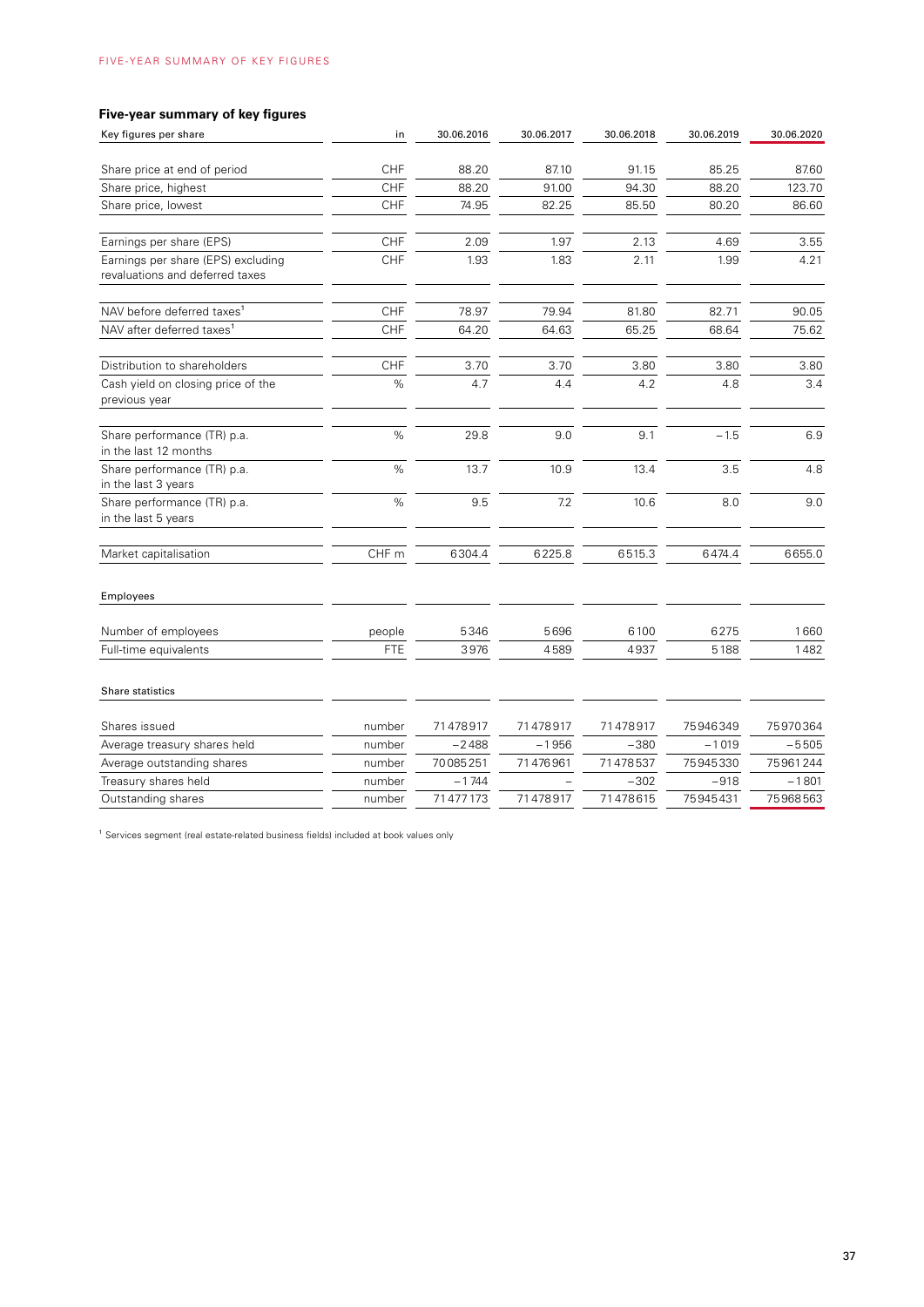#### **Imprint**

The original of this report is written in German. The original German text is the effective official version.

# **Overall responsibility | Editing**

Swiss Prime Site AG Frohburgstrasse 1 CH-4601 Olten info@sps.swiss www.sps.swiss

# **Design | Realisation**

Linkgroup AG, Zurich

#### **Translation**

Supertext AG, Zurich

#### **Image material**

Swiss Prime Site AG, Olten

#### **Disclaimer**

This report contains statements regarding future financial and operational<br>developments and results as well as other projections that are forward-looking or<br>contain subjective assessments that are not historical facts. In «believe», «estimate», «anticipate», «expect», «intend» and similar expressions as<br>well as their negative equivalent. Such forward-looking statements or subjective<br>assessments (hereinafter referred to as «forward-looking s may differ from these statements. A number of factors, such as the ability of the management to implement the business strategies of Swiss Prime Site AG, the future conditions and developments in the market in which Swiss

people involved in the preparation of the report explicitly disclaim any warranty or guarantee that information contained in this report is still correct and complete at any time after its publication. Furthermore, they disclaim any obligation to publish<br>updates or amendments regarding the forward-looking statements made in this<br>report in order to reflect changes in the events or circumsta forward-looking statements are based except as required by law. Readers of this report should therefore not rely on the forward-looking statements expressed.